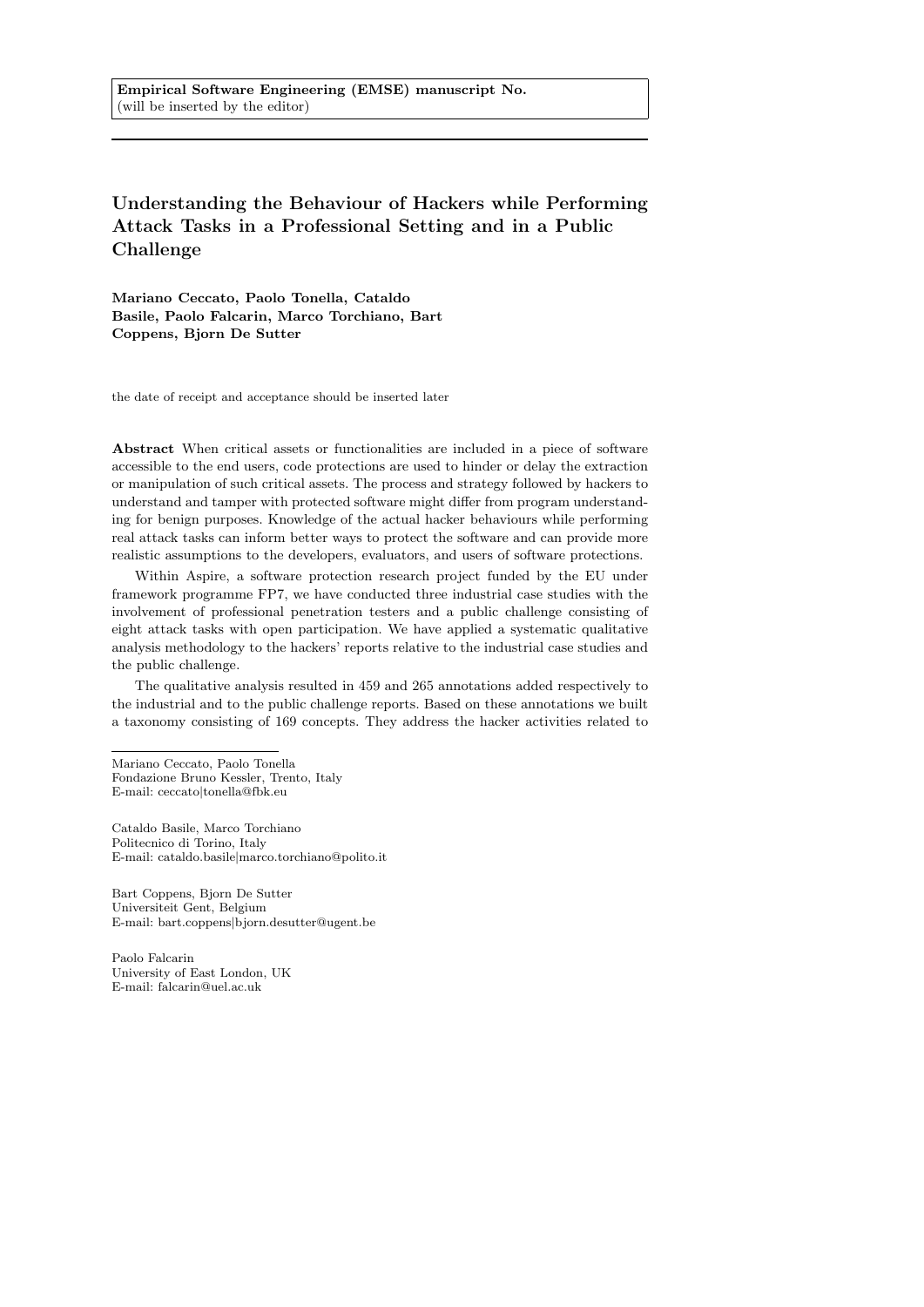(i) understanding code; (ii) defining the attack strategy; (iii) selecting and customizing the tools; and (iv) defeating the protections.

While there are many commonalities between professional hackers and practitioners, we could spot many fundamental differences. For instance, while industrial professional hackers aim at elaborating automated and reproducible deterministic attacks, practitioners prefer to minimize the effort and try many different manual tasks.

This analysis allowed us to distill a number of new research directions and potential improvements for protection techniques. In particular, considering the critical role of analysis tools, protection techniques should explicitly attack them, by exploiting analysis problems and complexity aspects that available automated techniques are bad at addressing.

#### 1 Introduction

Software running on the client side is increasingly security-critical. Mobile apps are more and more used for sensitive functionalities (e.g., bank account management) and a similar trend can be observed for web apps, due to recent frameworks (e.g., Angular) that move most of the processing to a single page residing in the browser. Among others, the sensitive operations that may run on the client side include authentication, license management, and Intellectual Property Rights (IPR) enforcement.

As a consequence, client apps (and the underlying libraries) contain critical assets that must be secured. The state of the art approach to secure them is software protection. However, software protection is intrinsically a difficult task and the techniques available in practice cannot defeat an attacker with an arbitrarily high amount of time and resources available (e.g., theoretical results [5] show that perfect obfuscation is impossible in the general case). Hence, the assessment of software protections must take into account an economical trade off between the attack difficulties that protections introduce and the expected remuneration for a successful attack. Effective protections are protections that make such a trade-off not convenient for the attacker.

The EC funded Aspire project (https://aspire-fp7.eu) has developed a software protection tool chain that spans many different categories of techniques, including white box cryptography, diversified cryptographic libraries, data obfuscation, non-standard virtual machines, client-server code splitting, anti-callback stack checks, code guards, binary code obfuscation, code mobility, anti-debugging, and remote attestation<sup>1</sup>. The authors of this paper are the academic project partners and their task was to investigate, develop, and validate novel protection techniques.

The empirical investigation consisted of two experiments. In the first experiment, the three industrial partners of Aspire applied the protection tool chain to their respective industrial case studies and evaluated its effectiveness with the help of professional penetration testers. The outcome of this experiment consisted of three reports,

Note on order of authors: The last five authors (in alphabetic order) participated to open coding, conceptualization and paper writing. So did the two first authors, which also designed the qualitative analysis and led the execution thereof. They also led the professional hacking experiment design and process. The last two authors also led the design and execution of the Public Challenge experiment.

 $^{\rm 1}$  The glossary in Appendix A presents brief descriptions of these techniques and of concepts and terms introduced later in the paper.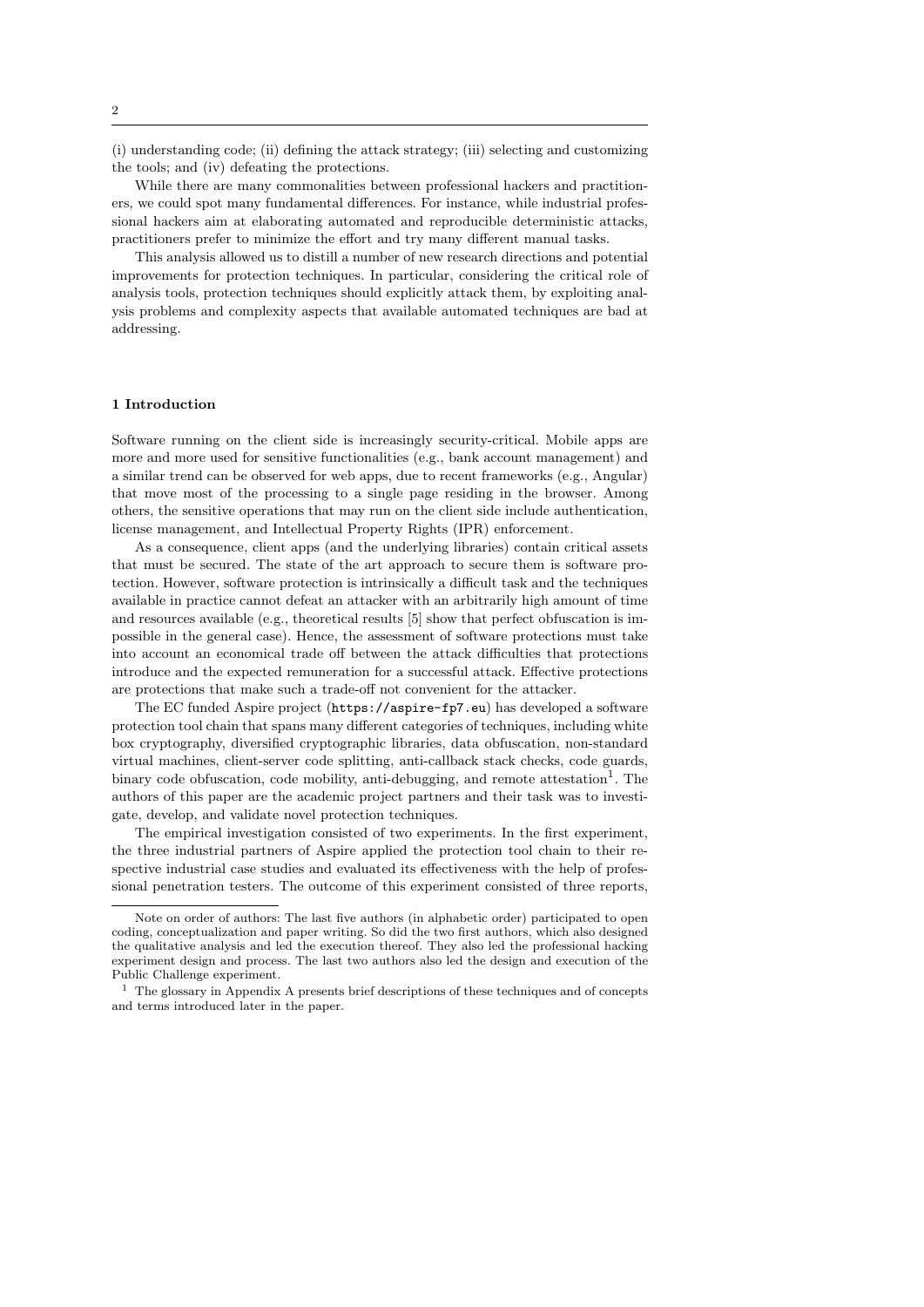including detailed narrative information about the tasks conducted in the attempt to defeat the Aspire protections. The reports describe the activities carried out during the attacks, the encountered obstacles, the followed strategies, and the difficulty of performing each task. They represent a unique opportunity to investigate the behaviour of real-world expert hackers while carrying out an attack.

The second experiment was a Public Challenge. It consisted of eight small applications that were protected by the Aspire tool chain and were published on-line, offering one prize per application to the first attacker able to successfully complete a given attack task. Five applications were successfully broken, as it happened by the same amateur hacker. That winner was interviewed over email to collect, in several iterations, detailed information about his attack activities, encountered obstacles, followed strategies, and attack difficulty. The responses in the emails were bundled into a single report concerning general information about the hacker, his general impressions about the challenges, and accounts on the five broken applications, which was then further analysed.

The reports collected in the two experiments include invaluable knowledge on the way hackers understand protected software. We applied a systematic qualitative analysis procedure to the reports. In particular, data from the first experiment with industrial hackers were analysed using open coding, conceptualization, and model inference. Instead, data from the second experiment (i.e. the Public Challenge) were analysed with closed coding, conceptualization, and model inference, to extend the taxonomy of concepts related to hackers activities, available after the first experiment.

The overall results of these experiments are a taxonomy of concepts and models of the hacker behaviour that can be used by protection developers as a qualitative support to validate the assumptions under which breakage of a protected asset is deemed economically disadvantageous. In fact, relevant factors that determine the attack strategies might be overlooked if an idealized hacker model that departs substantially from the reality is assumed. Our model of the hacker behaviour, which is grounded on observations obtained from real attack tasks and supported by evidence collected in the field, provides a solid basis on the expected attacker behaviour to protection developers. Moreover, our work identified a number of research directions and guidelines that could substantially improve the practice of software protection. We have consolidated such lessons learned in the form of a research agenda for software protection.

Despite the execution of multiple experiments in diversified contexts, we acknowledge that we did not achieve theoretical saturation. However, this does not undermine the validity of the presented approach, of our implementation, and of the current results. It is anyway the case that theoretical saturation of attacker tasks has a limited temporal validity, because this subject, being an arms race, is a moving target. New stronger attacks are elaborated at a constant pace, and this motivates to conceive brand new protections, that are later subject to even more powerful attacks. Additional experiments are needed to achieve a wider comprehension of this phenomenon and reach saturation regarding the current state of the art, and will be needed in the future to keep up with this evolving topic. The proposed methodology supports the inclusion of data from additional experiments, as this paper already demonstrates with the inclusion of the second experiment.

It is worth noting that a study of this size (three and five attacked software, three industrial teams and one practitioner) has quite limited general validity, as acknowledged in Section 4 with our threat to validity analysis. Nonetheless, data collected in these experiments are interesting and worth sharing with other researchers. Moreover,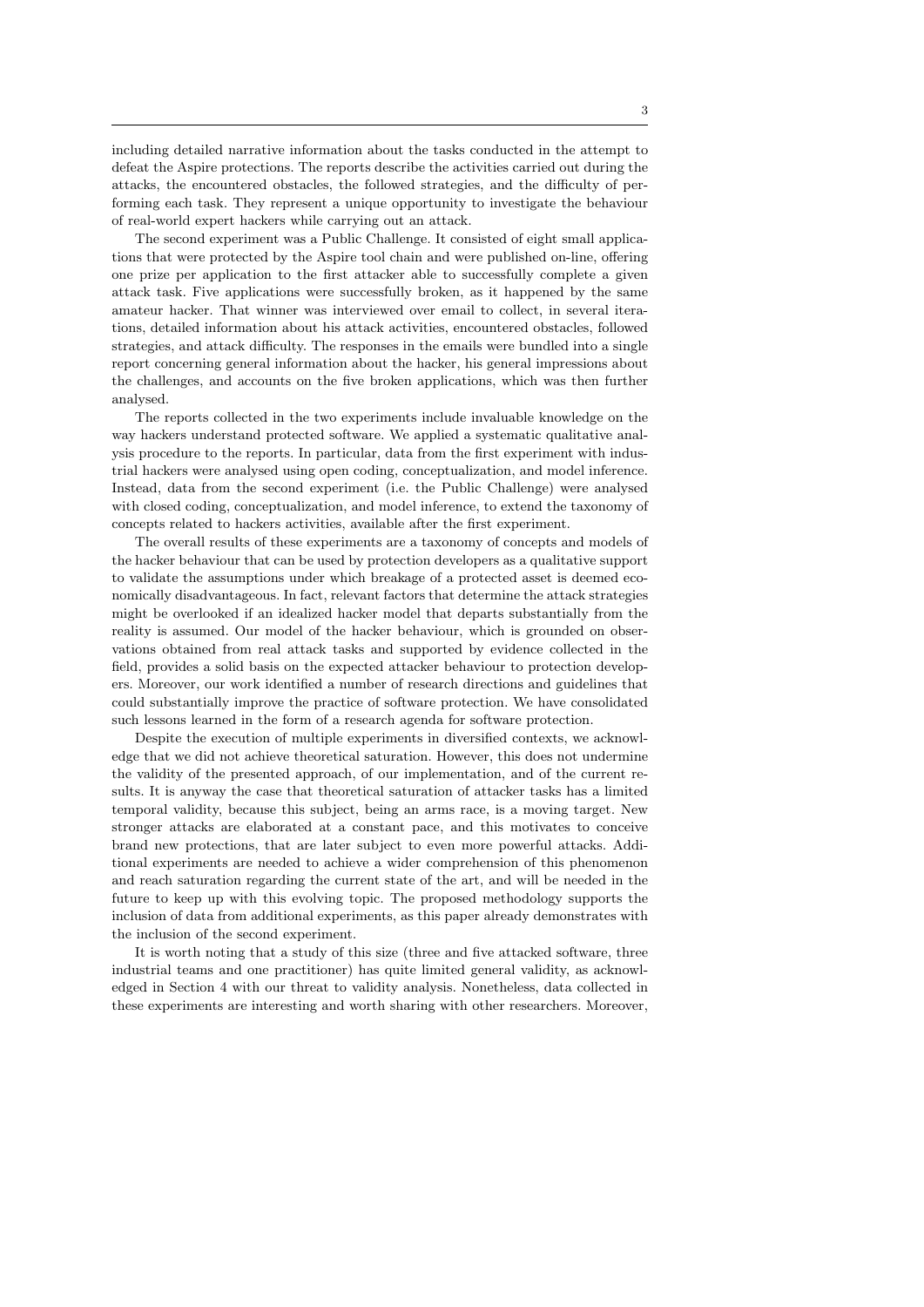the preliminary results obtained in our qualitative study are expected to trigger future quantitative studies, with stronger external validity, which may confirm or refute our claims. One contribution of this paper is to set the key research questions, the key concepts and the reference models for such future studies.

This paper extends a conference paper that presented the first experiment with industrial case studies and its results [13]. This paper adds the second experiment, i.e., the public challenge. This extension is important for several reasons. First, it allows us to broaden the coverage of the resulting taxonomy and models to more attack scenarios: to a wider range of attackers, with different levels of expertise and different preferences in terms of attack approaches, to a wider range of assets and protected applications, and to more combinations of deployed protections. These extensions are important because defenders of software assets need to defend against all possible attack paths by all possible attackers at once. Secondly, it allows us studying the differences in behavior observed in the two experiments, and the extent to which the resulting taxonomy and models are impacted by including additional experiments. In addition to the extension towards more attack scenarios, we also extended the original taxonomy with the software elements that the hackers in both experiments considered in their activities. This extension is useful to let defenders focus on the concrete features their protections need to impact.

The paper is organized as follows. The qualitative analysis methodology used to annotate the hacker reports is described in Section 2. The extracted taxonomy and models are presented in Section 3. We discuss the research directions for the improvement of existing protections and for the development of new ones that emerged from our studies in Section 4. Section 5 is devoted to related work, while Section 6 concludes the paper and sketches our plans for future work.

### 2 Qualitative Analysis Method

We have collected qualitative data from two sources: (1) Professional Hackers; (2) Public Challenge Winner. Professional hackers were involved in the attempt to break the protections of three industrial applications, provided by the three industrial partners of Aspire. The Public Challenge consists of eight small programs protected by some combinations of Aspire protections. Those programs were made available on the challenge website to registered users. For each program, the first hacker able to break it was granted a prize.

We used two distinct annotation methods with the two experiments, because an initial taxonomy of concepts, produced from the first experiment with professional hackers, was available at the time when the public challenge experiment was conducted. In particular, we have applied different coding approaches to the professional hacker reports and to the public challenge report: the qualitative reports collected from Professional Hackers were subjected to open coding and conceptualization, with the aim of extracting a taxonomy of attack tasks and a set of models of the hackers' behaviour. The qualitative report collected from the Public Challenge winner has been annotated with concepts taken from the taxonomy built in the first experiment (closed coding) and when these were not sufficient, the taxonomy has been extended with new concepts that emerged in the second experiment (open coding). The second experiment served to confirm the taxonomy by adopting it in a new context, as well as an extension of the initial taxonomy with concepts associated to the behaviours of a different category of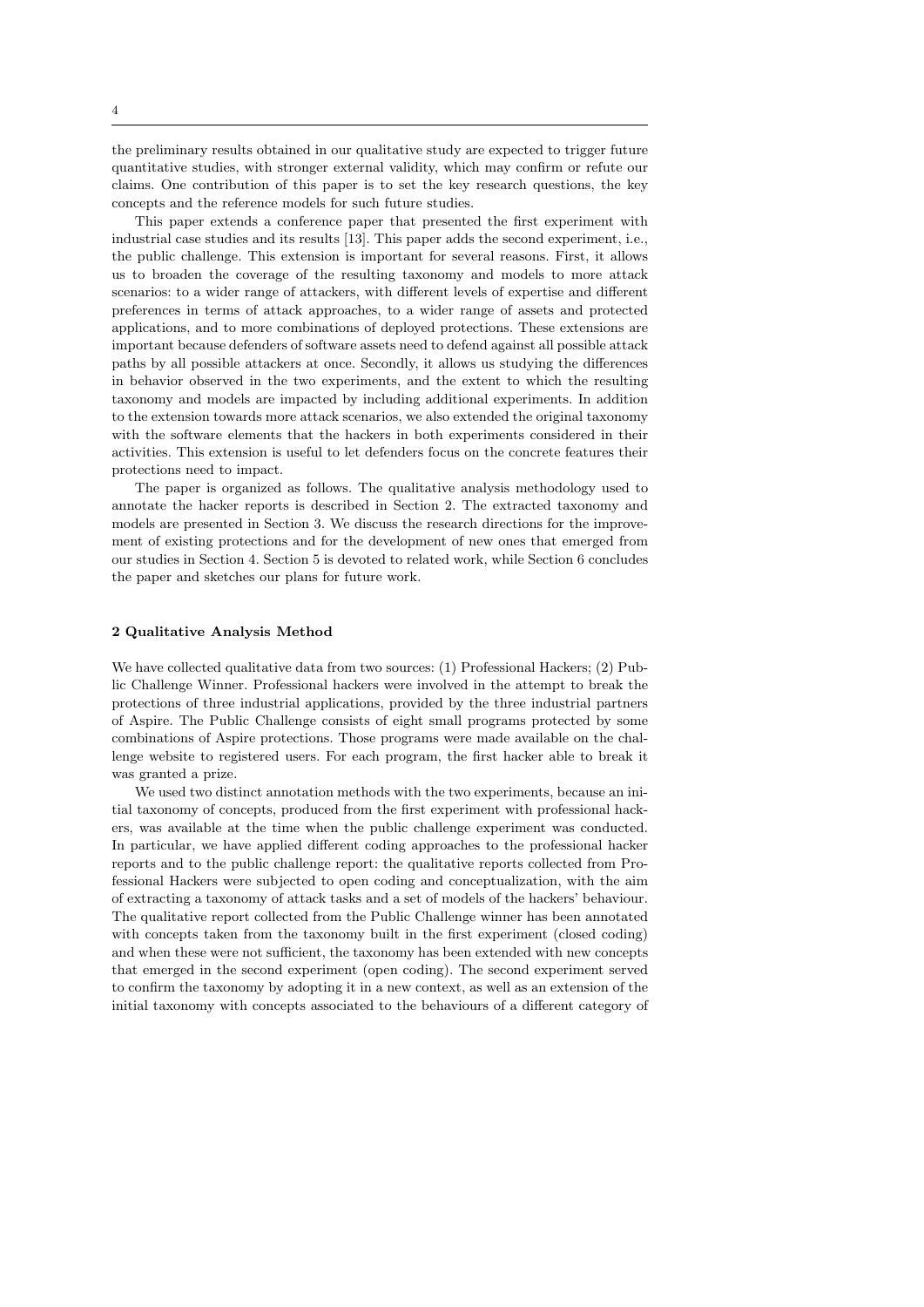|   | I       |
|---|---------|
|   | ۹       |
| × | ٦<br>۰, |
|   |         |
|   |         |

| Industrial UC  | Data<br>Obfusc | Anti<br>Debug | Remote<br>Attestation | Code<br>Mobility | Client-Server<br>Splitting | Virtualization<br>Obfusc | <b>WBC</b> | Binary<br>Obfusc | Diversified<br>Crypto Libs |
|----------------|----------------|---------------|-----------------------|------------------|----------------------------|--------------------------|------------|------------------|----------------------------|
| DemoPlayer     |                |               |                       |                  |                            |                          |            |                  |                            |
| LicenseManager | ×              |               |                       |                  |                            |                          |            |                  |                            |
| OTP            |                |               |                       |                  |                            |                          |            |                  |                            |

Table 1: Protections applied to each industrial use case.

| Application    | C       | H      | Java. | $C++$ | Total   |
|----------------|---------|--------|-------|-------|---------|
| DemoPlayer     | 2,595   | 644    | 1,859 | 1,389 | 6,487   |
| LicenseManager | 53,065  | 6,748  | 819   |       | 58,283  |
| OTP            | 284,319 | 44,152 | 7,892 | 2,694 | 338,103 |
| Challenge 1    | 134     | 8      |       |       | 142     |
| Challenge 2    | 86      | 8      |       |       | 94      |
| Challenge 3    | 90      | 8      |       |       | 98      |
| Challenge 4    | 118     | 8      |       |       | 126     |
| Challenge 5    | 109     | 8      |       |       | 117     |
| Challenge 6    | 201     | 8      |       |       | 209     |
| Challenge 7    | 156     | 8      |       |       | 164     |
| Challenge 8    | 70      | 8      |       |       | 78      |

Table 2: Size of industrial case study applications and the Public Challenges applications in SLoC per file type, before the protection tool chain is applied.

hackers: those participating in the public challenge, who are typically non-professional hackers.

## 2.1 Data Collection from Professional Hackers

The three industrial project partners, Nagravision, SafeNet and Gemalto, are world market leaders in their digital security fields. They developed the case study software, and in particular the client-side Android apps of which the security-sensitive parts were implemented in native dynamically linked libraries that were protected by means of the protection tool chain produced by the Aspire project. DemoPlayer is a media player provided by Nagravision. It incorporates DRM (Digital Right Management) that needs to be protected. LicenseManager is a software license manager provided by SafeNet. OTP is a one time password authentication server and client provided by Gemalto. Table 2 (top) shows the lines of code (measured by sloccount [42]) of the three industrial case study applications. For each case study (first column), the table reports the amount of C code (in  $"*.c"$  and  $"*.h"$  files, respectively), the Java code (in "\*, iava" files) and the C++ code (in "\*, ccp" and "\*, c++" files). Each application was protected by the configuration of protections that was deemed most effective in each specific case by the corresponding company's security experts, based on the security requirements of their specific industrial use case. Table 1 lists the deployed protections.

The professional penetration testers involved in the industrial case studies work for security companies that offer third party security testing services. The industrial partners of the project resort routinely to such companies for the security assessment of their products. Such assessments are carried out by hackers with substantial experience in the field, equipped with state-of-the-art tools for reverse engineering, static analysis,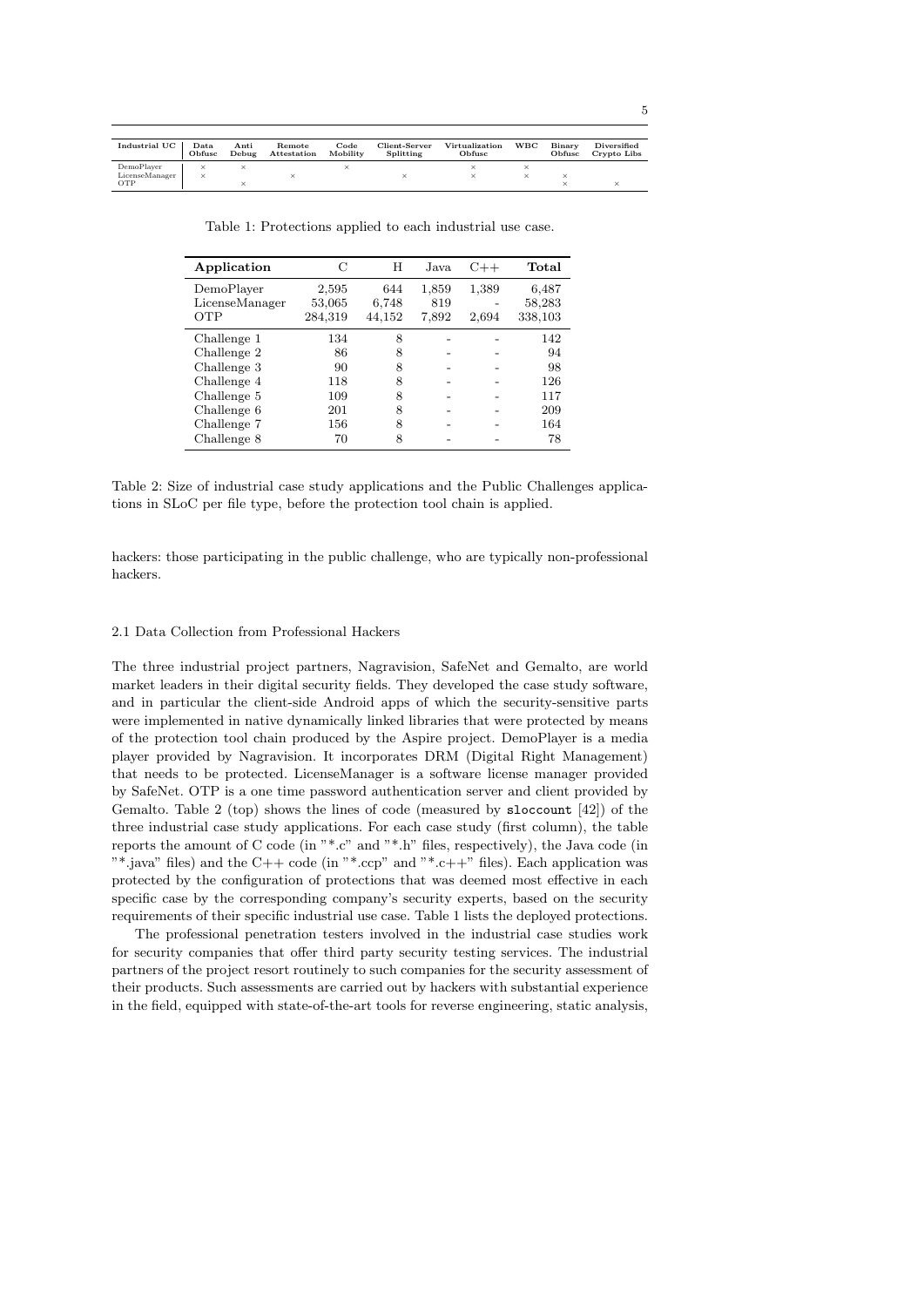debugging, tracing and profiling, etc. Moreover, these hackers are able to customize existing tools, to develop and add plug-ins to existing tools, as well as to develop new tools if needed. In our case, external hacker teams have been augmented/complemented with/by internal professional hacker teams, consisting of security analysts employed by the project's industrial partners. The exact composition of the hacker teams, such as the name and the number of the hacker participants could not be disclosed for confidentiality reasons.

The task for the hacker teams consisted of obtaining access to some sensitive assets secured by the protections. Specifically, the task for the DemoPlayer application was to violate a specific DRM protection; for LicenseManager it was to forge a valid license key; for OTP it was to successfully generate valid one time passwords without valid credentials. For confidentiality reasons on the industrial use cases, programs could not be shared among different companies and each hacker team only attacked the program owned by the corresponding company.

The hacker team activities could not be traced automatically or through questionnaires. In fact, such teams ask for minimal intrusion into the daily activities performed by their hackers and are only available to report their work in the form of a final, narrative report. For instance, it was not acceptable for security companies to video record industrial hackers while working, or to use screen capturing tools or other intrusive measures to have additional information to compare the results from the reports to.

As a consequence, we had no choice but to adopt a qualitative analysis method. Based on existing qualitative research techniques [17], we defined the qualitative analysis method to be adopted in our study, consisting of the following phases: (1) data collection; (2) open coding; (3) conceptualization; (4) model analysis. Although some of the practices that we have adopted are in common with grounded theory (GT) [18, 37], the following key practices of GT [36] could not be applied: immediate and continuous data analysis, theoretical sampling, and theoretical saturation, because we had no option to continue data sampling based on gaps in the inferred theory.

Although the final hacker reports are in a free format, we wanted to make sure that some key information was included, in particular information that can provide clues about the ongoing program comprehension process. Hence, before the involved professional hackers started their task, we shared with them a report template where we have asked them to cover the following points in their final attack report:

- 1. type of activities carried out during the attack: detailed indications about the type of activities carried out to perform the attack and the proportion of time devoted to each activity.
- 2. level of expertise required for each activity: which of the successful actions required a lot of expertise, which could be done easily.
- 3. encountered obstacles: detailed description of the obstacles encountered during the attack attempts. In particular, hackers were asked to report any software protection that they think was put into place to prevent the attack and that actually represented a major obstacle for their work.
- 4. decisions made, assumptions, and attack strategies: description of the attack strategy and how it was adjusted whenever it proved ineffective. Hackers were asked to describe the initial attempts and the decisions (if any) to change the strategy and to try alternative approaches.
- 5. exploitation on a large scale in the real world: for attacks that succeeded once in the lab, attackers were asked to describe what work would be required to exploit them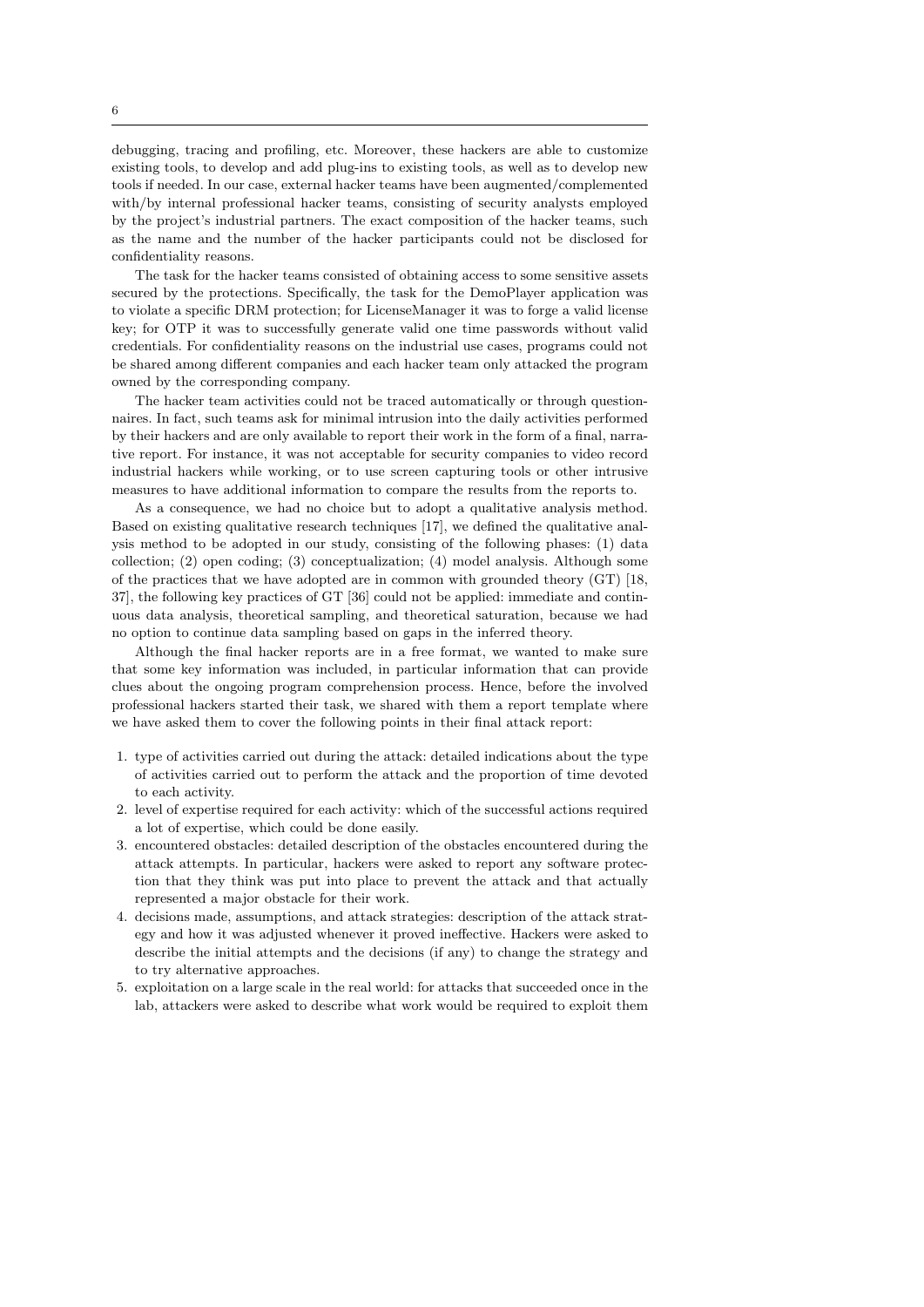in the real world (i.e., on a large scale, on software running on standard devices instead of on lab infrastructure, with other keys, etc.).

6. return / remuneration of the attack effort: quantification of the attack effort, if possible economically, so as to provide an estimate of the kind of remuneration that would justify the amount of work done to carry out the attack.

In particular, the second point refers to the *level* of expertise required by the task. e.g., running an existing attack tool does not require a major expertise, while interpreting complex tool output or customizing/extending the tool requires substantial higher expertise.

Each industrial case study was available to hacker teams for a period of 30 days. During that period they worked full-time on it. At the end of this period, hacker teams delivered their reports. While, in general, attack reports covered the above points, not all of the points are necessarily covered in all attack reports or with the same level of details. In particular, quantitative data, such as the proportion of time devoted to each activity, were never provided, whereas qualitative indications about several of the suggested dimensions are present in all reports, though with different levels of verbosity and detail. The reports themselves cannot be made public because of confidentiality requirements. Only the academic Aspire project partners had access to all three reports.

# 2.2 Data Collection from Public Challenge Winner

The Public Challenge consisted of a set of eight small applications, written by Aspire project members and protected by eight distinct combinations of Aspire protections. Smaller applications were more appropriate for a public challenge, because we expected mostly practitioners to participate, rather than professional hackers.

The eight applications, hereafter called challenges, have been made available online to registered users who could download and attack them. Registration could be done anonymously, as only a valid email address had to be provided. The first three participants to break a challenge had their self-chosen user names listed next to that challenge on the challenge web site, together with the timestamp on which the correct solution was submitted. Furthermore, the first successful attacker of each challenge was rewarded with a monetary prize of  $\in 200$ . To be eligible for this prize, a participant had to agree to participate (through e-mail) in a post-mortem forensic interview, in which she/he has been asked to describe how the challenge was attacked and broken, which tools were used, what the general attack strategy was, etc. Furthermore, she/he had to reveal her/his real identity to the organizers of the challenge to enable the pay out of the prize. By implementing the Public Challenge in this way, we again aimed for complementing the data collection of the industrial use cases. Whereas the industrial hackers are white-hat professionals, the targeted audience of this Public Challenge and its prize money was the amateur, hobby, and black-hat community. Also in this case, collecting data from multiple types of attackers helps towards building more generally applicable models.

We provided attackers with GNU/Linux binaries of all challenges in addition to Android binaries, Android being the main demonstration platform of Aspire. By letting the participants choose, hackers and reverse engineers who are skilled in GNU/Linux have not been put off by the prospect of having to port their hacking tools and environment to an Android environment.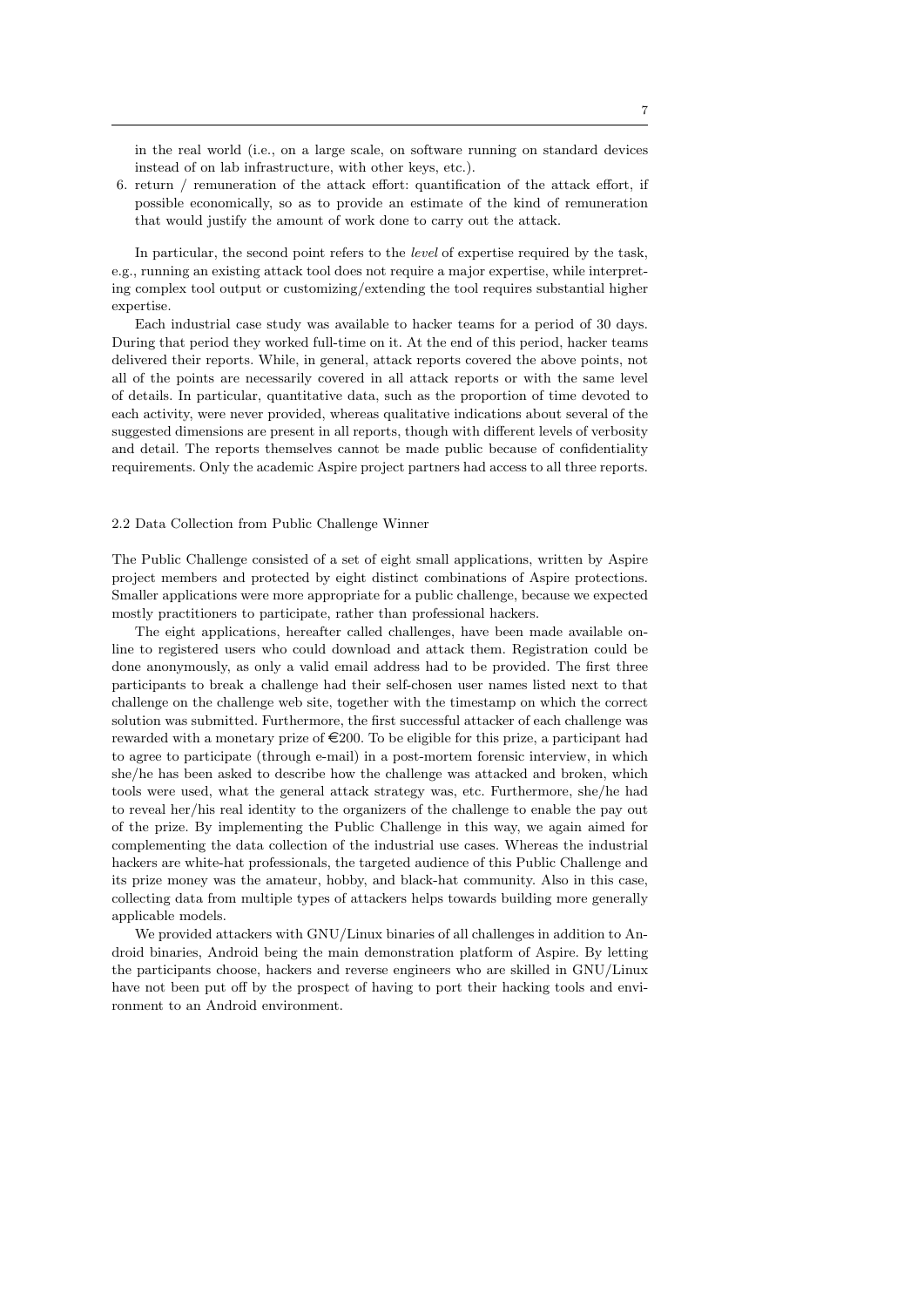The asset to be protected in all the applications is a random string of 64 characters in length, which we will refer to as the key. Users received individualized versions of the application, with every generated binary containing a different key, and could request up to three different instances of every challenge. Each instance has a unique key, and the deployed protections are invoked with unique random seeds<sup>2</sup> where applicable, such that code looks different for each instance. As valid keys can contain both upper and lower case characters and numbers, the search space is large enough that attackers are not able to brute force the correct key. The command-line application checks its first argument against this key, and prints out whether or not the argument matches the key. Thus upon entering the correct key as input, it becomes clear if the attack was successful or not. In seven challenges, the answer appears immediately, in one challenge it appears after days only. The latter case was engineered to force attackers to tamper with the code, such that the anti-tampering protections could be evaluated. The attackers could then submit a combination of the identifier of the attacked binary and the key as a solution to the challenge.

Table 3 provides an overview of deployed protections. Besides the indicated protections, all challenges are protected with randomized control-flow obfuscations (opaque predicates, branch functions and function flattening), anti-callback stack checks, and offline code guards. Table 2 (bottom) shows the eight applications' source code sizes. Whereas they are small in that respect, the protected binaries were much larger than these source sizes hint at, because those binaries contain protection functionality on top of the protected application code. The code sections in the binaries, from which attackers start their attack, range from approximately 12kb to 5MB. As all code in those sections is mingled by default by the Aspire protection tool chain, the attackers cannot single out the application code from the protection code easily.

Even though the asset is the same in all challenges (i.e., a key with the same function; obviously the key value differs from binary to binary), and the program I/O behaviour is the same in all challenges, we have decided to tailor the source code of each challenge to suit the protections that are applied in each of those challenges. We did so because different protection combinations can trigger different attack paths, and because different code features lend themselves to different forms of protections. Also in this way, we aim to broaden our data collection in order to yield more generally applicable models, in this case by ensuring that different attack paths are included in the data collection.

For each of the challenges summarized in Table 3, the source code characteristics and the challenge-specific protections are the following ones:

Ch 1: In this challenge, an array is constructed by a block of code that is protected with an anti-debugging protection that prevents an attacker from attaching his own debugger to study the internal operation of the program [1]. Next, code mobility [7] is used to protect the XORing of this array with mobile data (i.e., data that is not present in the static program binary, but is downloaded from a secure server at run time). Mobile code also contains the invocation to

<sup>2</sup> The random seed was not meant to decide what protection to deploy or in what variant. The random seed is used by protections to initialize values, e.g., the value to use as key, and to diversify the way certain protections are injected and obfuscated, such that the injected code cannot be identified through trivial pattern matching. Nonetheless, we verified that the randomization process did not change the code and execution patterns in such a way that diversified versions required different ways to be attacked, as it would have altered the analysis of the results.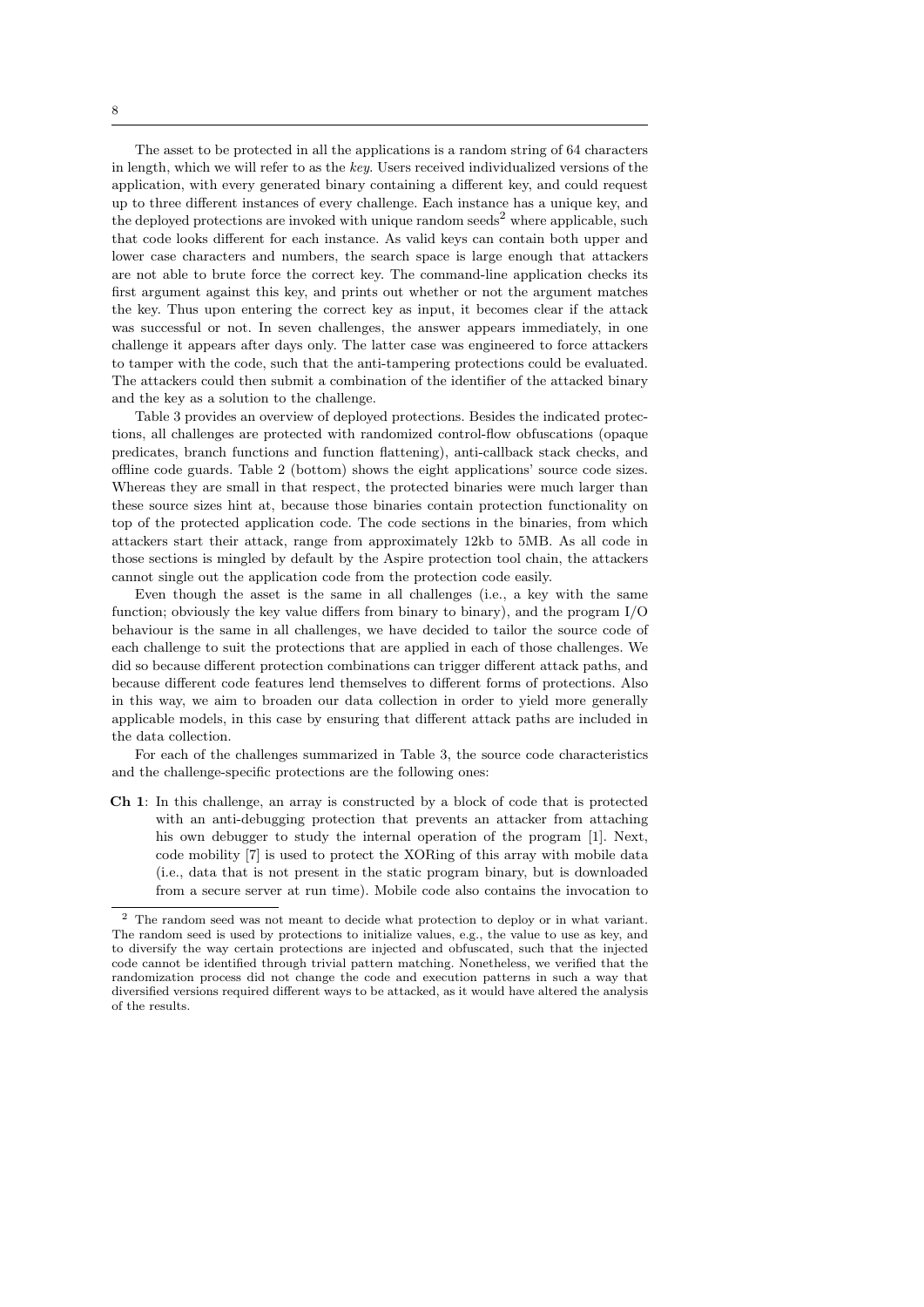| $\mathbf{Ch}$  | Data<br>Obfusc | Anti<br>Debug | Remote<br>Attestation | Code<br>Mobility | Client-Server<br>Splitting | Virtualization<br>Obfusc | WBC |
|----------------|----------------|---------------|-----------------------|------------------|----------------------------|--------------------------|-----|
|                |                | $\times$      | $\times$              | ×                |                            |                          |     |
| $\overline{2}$ | $\times$       |               |                       |                  |                            |                          |     |
| 3              | $\times$       | $\times$      |                       |                  |                            |                          |     |
| 4              |                | $\times$      |                       |                  |                            | $\times$                 |     |
| 5              |                | $\times$      |                       |                  |                            |                          |     |
| 6              |                |               | $\times$              | $\times$         |                            |                          |     |
| ⇁              |                | $\times$      |                       |                  |                            |                          |     |
| 8              |                |               |                       |                  |                            |                          |     |

Table 3: Protections applied to each challenge (Ch).

the strncmp C function that checks the validity of the key, this hiding that operation.

- Ch 2: The key is split into 16 integers, each of which is encoded using Residue Number Coding (RNC) [15]. The input to the program is also split into 16 integers, and these integers are then compared with the RNC-encoded key.
- Ch 3: This challenge uses RNC data obfuscation and anti-debugging.
- Ch 4: The main function is protected by moving it into a virtual machine (VM): the main function body is translated into bytecode that is interpreted by the VM, instead of being executed directly.
- Ch 5: The key is used as ciphertext for White Box Cryptography (WBC) with a fixed key [43]. This is then "decrypted" when a challenge instance is generated, and the decrypted key is stored in the challenge instance. Furthermore, the WBC code has been protected with anti-debugging.
- Ch 6: The key is checked in two parts: the first half of the key is checked byte per byte. The code that checks the key performs a very long delay loop (two nested loops, both of which only finish after looping through  $2^{64}$  values) and a sleep of about 11 days after each character is checked. These delays are to encourage the attackers to try to modify the binary to remove or shorten the delay to verify the key, i.e., to tamper with the code, which is protected with Remote Attestation (RA) [30]. The next part of the binary is protected using mobile code, so that if the RA component detects tampering, the protection server can trigger a tamper response in the code mobility component.
- Ch 7: This challenge starts from code that has "ugly" control flow at the source level. Then this code has binary control flow obfuscations applied, and is furthermore protected with anti-debugging.
- Ch 8: The code is protected with client-server code splitting [12], where each character is sent individually to the server, and the client only asks for the correctness of the next key character if the previous one was correct.

The Public Challenge was advertised on the reverse engineering sub-reddit, on Twitter, in the institutions that partnered in the Aspire project, and in summer schools to which they participated.

Five challenges were broken (in the order 5, 7, 2, 3, and 4) by the same hacker, who participated in the post-mortem forensic interview. The content of the interview represents the qualitative report, comprising several paragraphs dedicated to each one of the five broken challenges as well as some general considerations and impressions on the challenges, e.g., on how to prepare the attacks and activities shared among challenges. After an initial email, asking for general explanations about the successful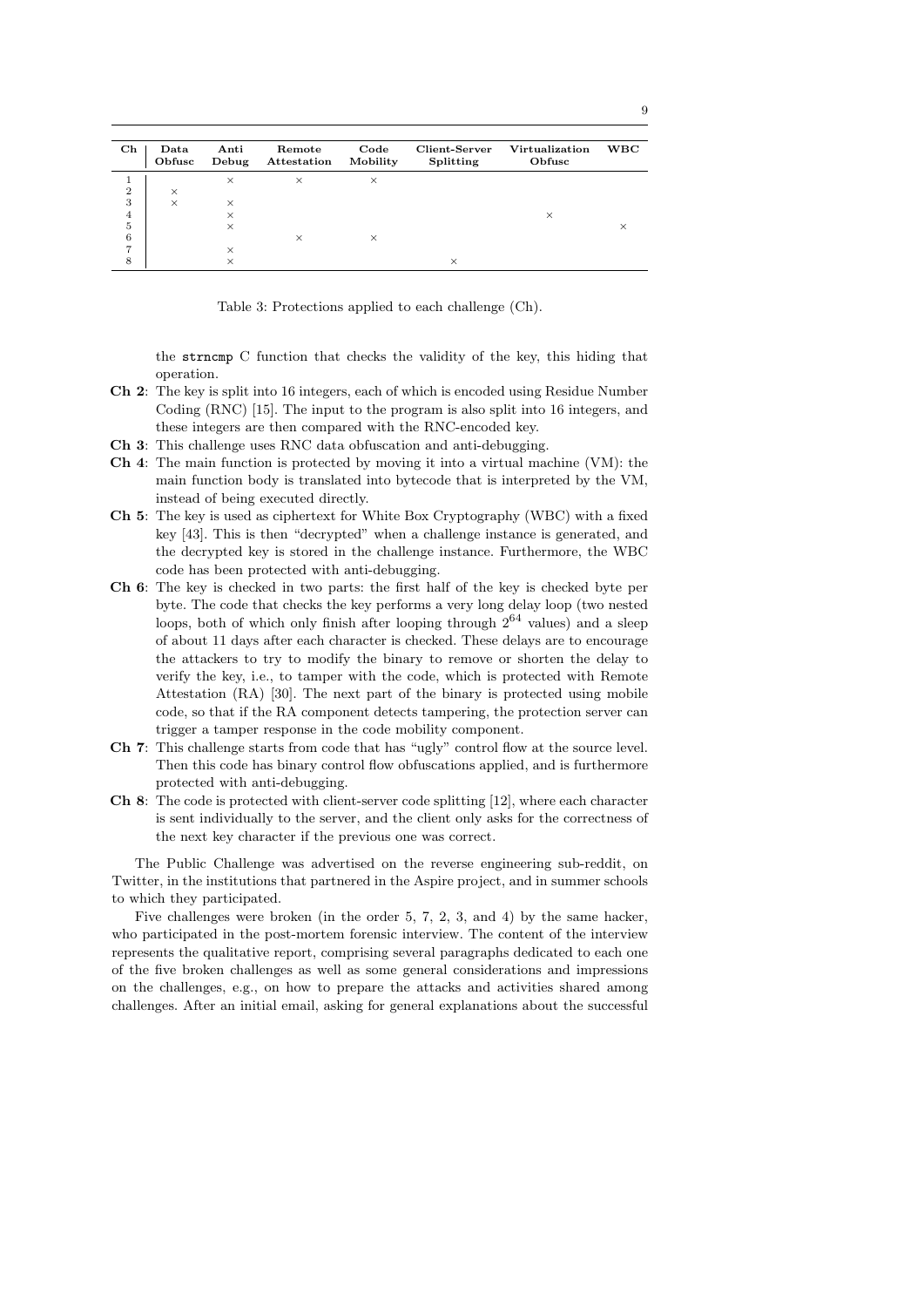# OPEN CODING PROCEDURE:

- 1. Open the report in Word and use Review  $\rightarrow$  New Comment to add annotations
- 2. After reading each sentence, decide if it is relevant for the goal of the study, which is investigating "How Professional Hackers Understand Protected Code while Performing Attack Tasks". If it is relevant, select it and add a comment. If not, just skip it. Please, consider that in some cases it makes sense to select multiple sentences at once, or fragments of sentences instead of whole sentences.
- 3. For the selected text, insert a comment that abstracts the hacker activity into a general code understanding activity. Whenever possible, the comment should be short (ideally, a label), but in some cases a longer explanation might be needed. Consider including multiple levels of abstractions (e.g., "use dynamic analysis, in particular debugging"). The codes used in this step are open and free, but the recommendation is to use codes with the following properties:
	- (a) use short text;
	- (b) use abstract concepts; if needed add also the concrete instances;
	- (c) as much as possible, try to abstract away details that are specific of the case study or of the tools being used;
	- (d) revise previous codes based on new codes if better labels/names are found later for the abstract concepts introduced earlier.

Fig. 1: Coding instructions shared among coders of the Professional Hackers report

attacks ("how did you find the keys?", "which tools did you use?", "how did you approach the different challenges?", "which difficulties (if any) did you experience and how did you tackle them?"), the interview proceeded with further requests of clarifications and explanations, based on the hacker's replies. Examples of follow-up questions are: "Could you estimate how much effort / time you spent per challenge?", "How did you know it was WBC?", "For the seventh and third challenges, apart from the checksums, did you experience any problems when attaching the debugger? If so, how did you circumvent them; if not, which debugger did you use and how did you attach to the program? (Did you notice that there were two processes running?)", "How did you know where to put the breakpoints?". The interview was closed when the associated report contained enough information to understand the attack strategy as well as the technical details behind the five successful attacks.

The interview also confirmed that the participant who solved the public challenges was indeed an experienced amateur hacker, with access to advanced, but publicly available tools. This participant, thus, fitted the intended target of the Public Challenge. Considering that this profile differs from the professional hackers involved in the first experiment, we aim for a substantial extension of the initial taxonomy built just on industrial settings, by including data from two diverse settings.

2.3 Open Coding and Conceptualization (Professional Hacker Experiment)

Open coding was applied to the qualitative data collected from the Professional Hackers. Open coding of the reports was carried out by each academic institution participating in the Aspire project. Coding by seven different coders was conducted autonomously and independently. Only high level instructions have been shared among coders before starting the coding activity, so as to leave maximum freedom to coders and to avoid the introduction of any bias during coding. These general instructions are reported in Figure 1.

The annotated reports obtained after open coding were merged into a single report containing all collected annotations. We have not attempted to unify the various an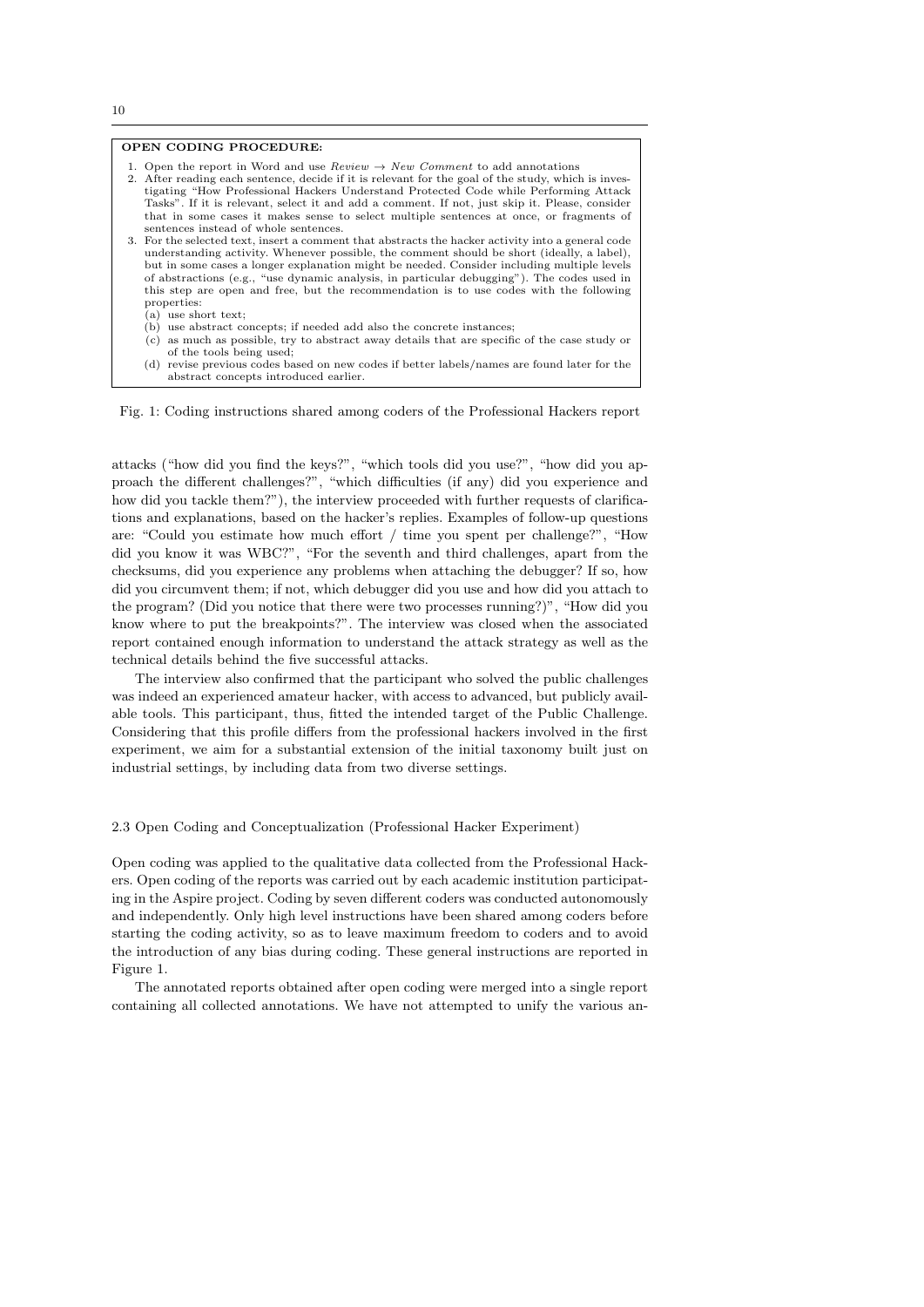notations because we wanted to preserve the viewpoint diversity associated with the involvement of multiple coders operating independently from each other. Unification is one of the main goals of the next phase, conceptualization.

Conceptualization was applied to the annotated data collected from the Professional Hackers. This phase consists of a manual model inference process carried out jointly by all coders. The process involves two steps: (1) concept identification; (2) model inference.

The goal of *concept identification* is to identify key concepts that coders used in their annotations, to provide a unique label and meaning to such concepts and to organize them into a concept hierarchy. The most important relation identified in this step is the "is-a" relation between concepts, but other relations, such as aggregation or delegation, might emerge as well. In this step, the main focus is a static, structural view of the concepts that emerge from the annotations. The output is thus a so-called "lightweight" ontology (i.e., an ontology where the structure is modelled explicitly, while axioms and logical constraints are ignored).

The goal of model inference is to obtain a model with explanation and predictive power. To this aim, the concepts obtained in the previous step are revised and the following relations between pairs of concepts are conjectured, based on considerations or observations formulated by the participants: (1) temporal relations (e.g.,  $before$ ); (2) causal relations (e.g., cause); (3) conditional relations (e.g., condition for ); (4) instrumental relation (e.g., used to). Evidence is sought for such conjectures in the annotations. It should be noted that relations are not based on the exact words used in the reports. Concept relations are rather based on the meaning of participants comments, so that a consistent model is inferred even if different participants used different words to mean the same relation. The outcome of this step is a model that typically includes a causal graph view, where edges represent causal, conditional and instrumental relations, and/or a process view, where activities are organized temporally into a graph whose edges represent temporal precedence. This step is deemed concluded when the inferred model is rich enough to explain all the observations encoded in the annotations of the hacker reports, as well as to predict the expected hacker behaviour in a specific attack context, which depends on context factors such as the features of the protected application, the applied protections, the assets being protected, the expected obstacles to hacking.

Correspondingly, two joint meetings (over conference calls) have been organized to carry out the two steps. During each meeting, the report with the merged codes was read sentence by sentence and annotation by annotation. During such reading, abstractions have been proposed by coders either for concept identification (step 1) or for model inference (step 2). The proposed abstractions have been discussed; the discussion proceeded until consensus was reached. During the process, whenever new abstractions were proposed and discussed, the abstractions introduced earlier were possibly revised and aligned with the newly introduced abstractions.

Although the conceptualization phase is intrinsically subjective, subjectivity was reduced by: (1) involving multiple coders with different backgrounds and asking them to reach consensus on the abstractions that emerged from codes; (2) keeping traceability links between abstractions and annotations. Traceability links are particularly important, since they provide the empirical evidence for the inference of a given concept or relation. Availability of such traceability links allows coders to revise their decisions later, at any point in time, and allows external inspectors of the model to un-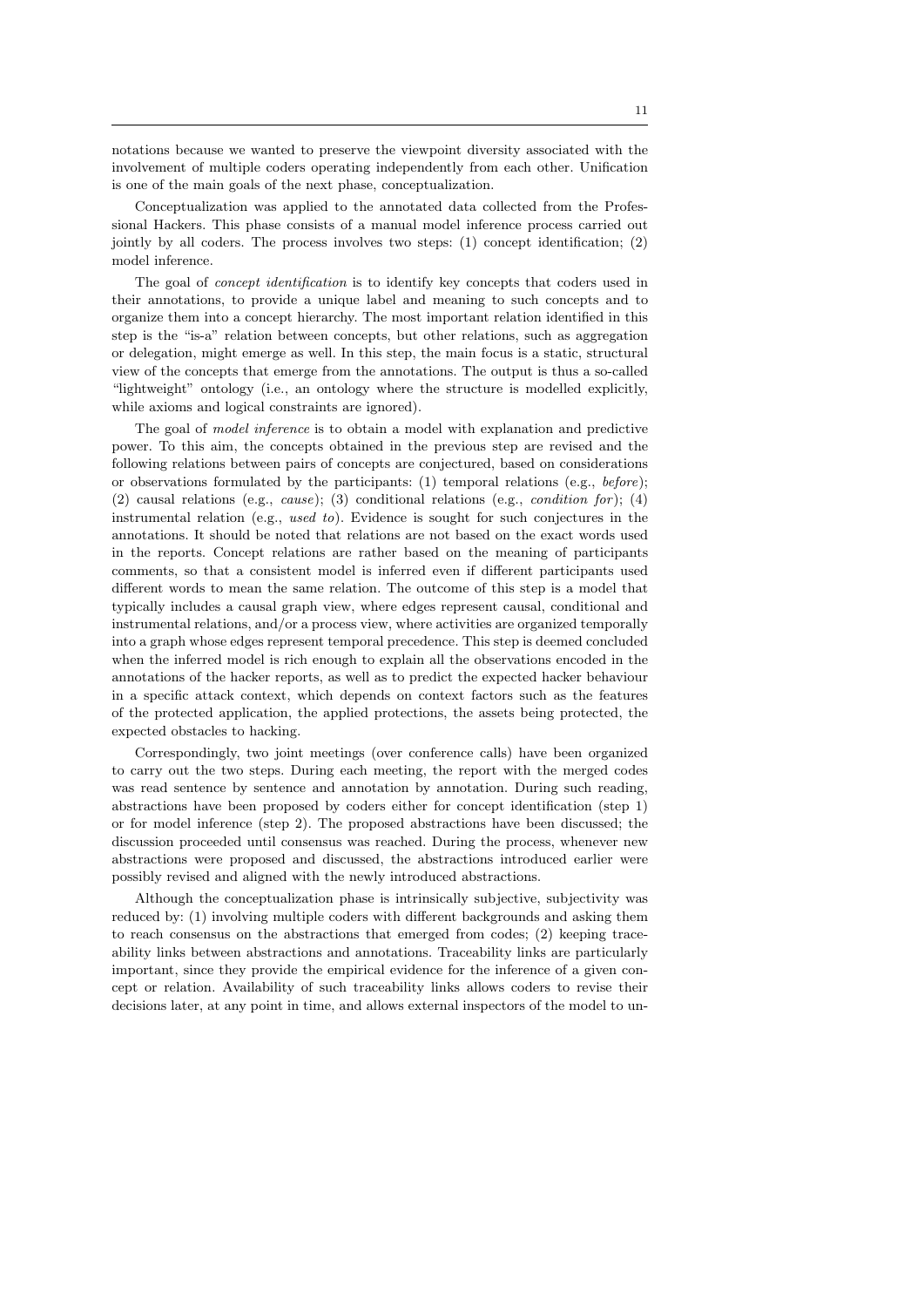## CLOSED/OPEN CODING PROCEDURE:

- 1. Open the report in Word and use  $Review \rightarrow New Comment$  to add annotations 2. After reading each sentence, decide if it is relevant for the goal of the experiment, which is investigating "How Public Challenge Hackers Understand Protected Code while Performing Attack Tasks". If it is relevant, select it and add a comment. If not, just skip it. Please, consider that in some cases it makes sense to select multiple sentences at once, or fragments of sentences instead of whole sentences.
- 3. For the selected text, insert a comment that contains one or more concepts taken from the attack taxonomy produced in the experiment with Professional Hackers. If no concept is applicable, propose one or more new concepts and suggest their position (parents) in the existing taxonomy.

Fig. 2: Coding instructions shared among coders of the Public Challenge report

derstand (and possibly revise/change) the connection between abstractions and initial annotations.

# 2.4 Taxonomy Extension (Public Challenge Experiment)

The taxonomy extracted from the experiment with Professional Hackers was reused to annotate the report collected from the Public Challenge. It has been extended with new concepts when the existing ones were insufficient for the annotation of the report. The closed/open coding procedure followed to annotate the Public Challenge report is described in Figure 2. Whenever a relevant text fragment could not be annotated by reusing an existing concept (closed coding), the annotator could recommend a new concept for the given text fragment (open coding).

The annotated reports obtained after individual closed/open coding were merged into a single report containing all collected annotations. Two consensus meetings have been carried out over conference calls to reach a consensus on a unified annotation of the Public Challenge report. During each consensus meeting, the report with the merged codes was read sentence by sentence and annotation by annotation. The proposed annotations with existing or new concepts have been discussed and the discussion proceeded until consensus was reached. During the process, whenever new concepts were approved, their position in the existing taxonomy was also discussed and decided as well as their relations with other concepts in the taxonomy.

# 3 Results

Table 4 shows the number of annotations produced for the Professional Hacker reports (top) and the Public Challenge winner report (bottom). The three case study reports (indicated as P: DemoPlayer; L: LicenseManager; O: OTP) produced by Professional Hackers have been annotated by seven annotators (indicated as A, B, C, D, E, F, G) from the academic partners of Aspire. Each annotation is labelled by a unique identifier having the following structure:  $\langle \langle \text{case study} \rangle : \langle \text{annotator} \rangle : \langle \text{number} \rangle$ (e.g., [P:D:7]) to simplify traceability between inferred concepts and models on one side and annotations supporting them on the other side. The reports have been processed in the same order by all the annotators, that is P, L and O. The reports on the five broken challenges produced from the interview with the Public Challenge winner have been annotated by four teams of annotators (indicated as T1, T2, T3, T4), one from each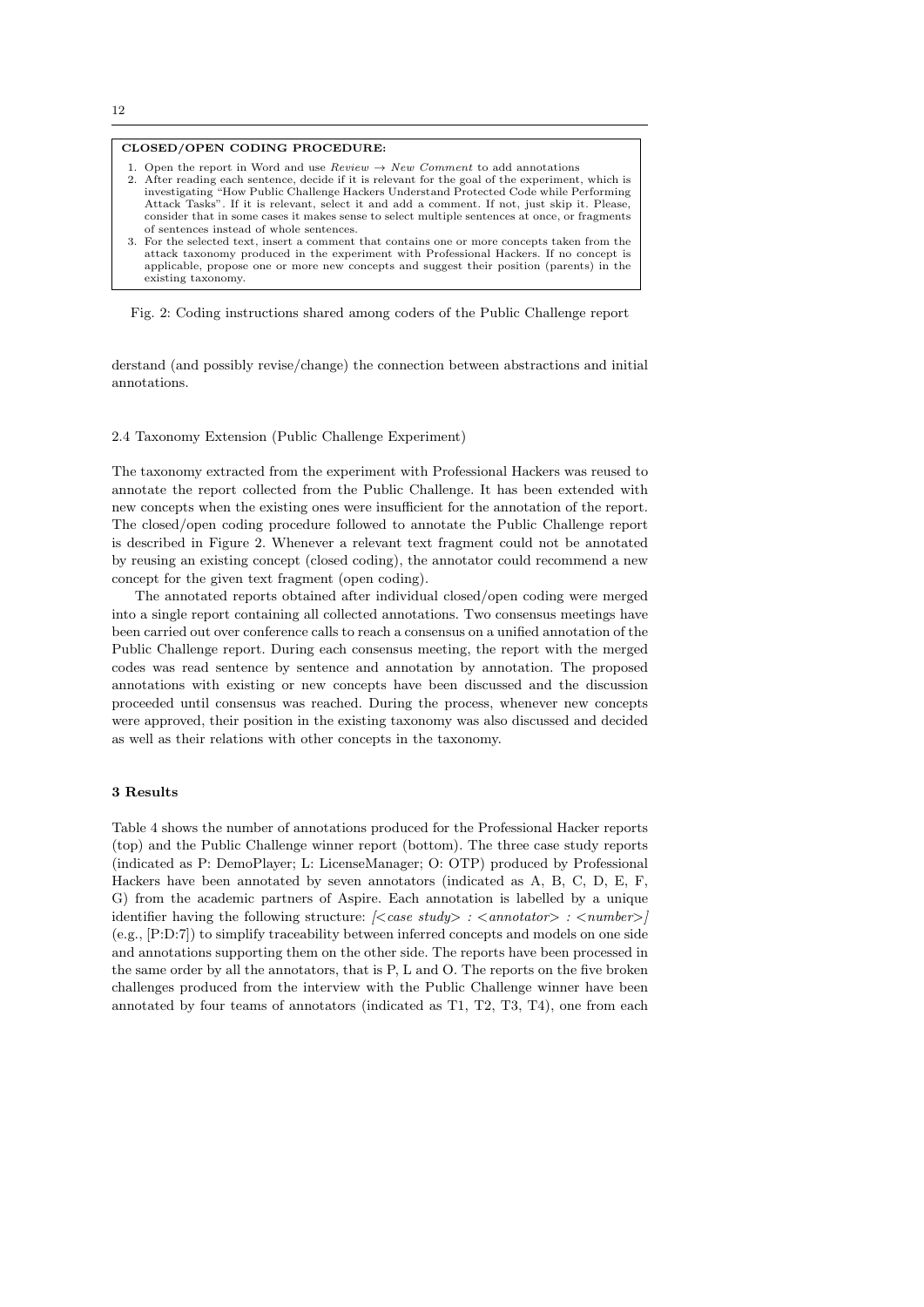| Industrial       |    | Annotator |     |    |    |    |     |       |
|------------------|----|-----------|-----|----|----|----|-----|-------|
| case study       | A  | в         | C   | D  | Е  | F  | G   | Total |
| P                | 52 | 34        | 48  | 53 | 43 | 49 | N A | 279   |
| L                | 20 | 10        | 6   | 12 | 7  | 18 | 9   | 82    |
| $\left( \right)$ | 12 | 22        | N A | 29 | 24 | 11 | ΝA  | 98    |
| Total            | 84 | 66        | 54  | 94 | 74 | 78 | 9   | 459   |
|                  |    |           |     |    |    |    |     |       |

Table 4: Number of annotations by annotator and by case study report.

| Public         |         | Annotator Team |         |       |       |
|----------------|---------|----------------|---------|-------|-------|
| challenge      | T1(A,G) | T2(C,D)        | T3(B,F) | T4(E) | Total |
| C2             | 11      | 14             |         | 5     | 34    |
| C <sub>3</sub> | 3       | 9              | 2       | 3     | 17    |
| C4             | 21      | 44             | 12      |       | 84    |
| C <sub>5</sub> | 10      | 12             | 3       | 3     | 28    |
| C7             | 3       | 4              | 3       |       | 11    |
| Common         | 22      | 46             | 9       | 14    | 91    |
| Total          |         | 129            | 33      | 33    | 265   |

academic institution participating in the Aspire project. The composition of annotator teams is reported in parentheses near to the team name.

In total, 459 annotations have been produced for the Professional Hacker reports. Case study P received considerably more annotations than L and O, mostly because of the amount and richness of the information available in this hacker report. The number of annotations made by different annotators is quite consistent across the case studies ( $NA = Not \, Available \, indicates \, that \, the \, annotation \, did \, not \, annotate \, that \, specific \, does \, do.$ report), with L showing the highest variability ( $min = 6$ ;  $max = 20$ ). For the Public Challenge report, 265 annotations have been produced in total by the four teams, with wide variability ( $min = 33$ ;  $max = 129$ ) indicating a spectrum of attitudes on the amount of concepts used for each text fragment to be annotated. These 265 annotations clearly form a relevant extension over the 459 annotations considered in our previous work [13].

The Public Challenge annotations have been applied to both text describing a specific challenge and text describing general considerations concerning all the challenges. General considerations cover aspects that are independent of the single challenge, like environment preparation and use of analysis tools. Table 4 reports the number of annotations associated to text of the report that was explicitly referred to a specific challenge. It is possible to see how text concerning individual challenges has been heavily annotated. The most complicated challenge to break, i.e., the fourth challenge that used white box crypto, deserved a long description by the hacker and it was annotated by teams with a number of annotations similar to that of the L and O industrial case studies.

Annotators were the same for the two experiments. The difference in the annotation procedure between the first and the second experiment (i.e., individual annotators versus teams of annotators) is due to the slightly different settings between the two experiments. In fact, in the second experiment annotators started from the existing taxonomy, not from scratch, and they could benefit from the experience maturated in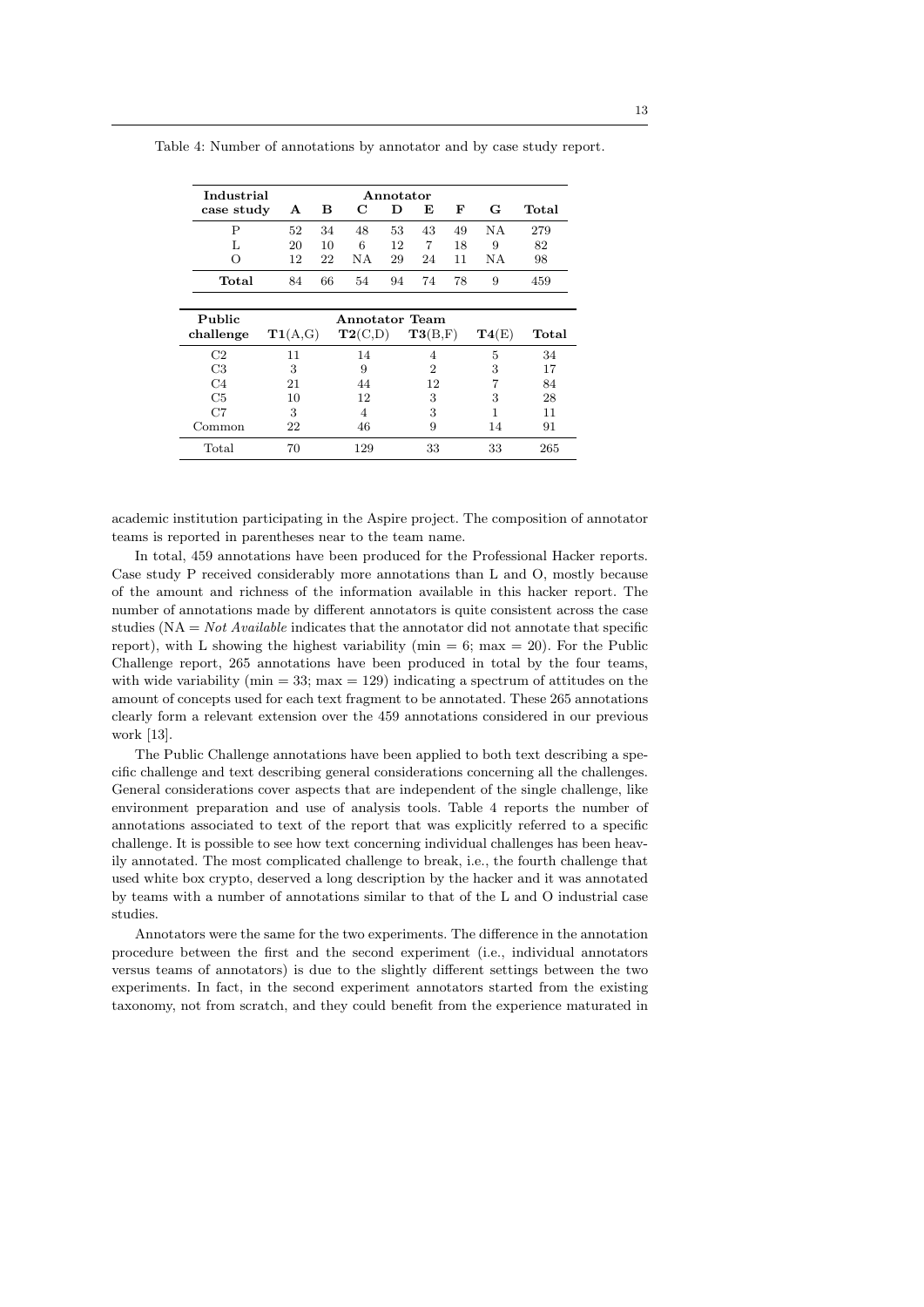annotating the first experiment reports. Teams were used in the second experiment to anticipate some discussion within each team when annotating the reports, to allow for an easier successive plenary meeting in which consensus was aimed for.

## 3.1 Identified Concepts

Figures 3 and 4, and 5 show the taxonomy of concepts resulting from the conceptualization process carried out by the annotators. New concepts introduced in the Public Challenge experiment are underlined; concepts emerged in both experiments are in boldface.

The top concepts in the taxonomy correspond to the main notions that are useful to describe the hacker activities. These are: Obstacle, Analysis / reverse engineering, Attack strategy, Attack step, Workaround, Weakness, Asset, Background knowledge, Tool, Software elements, Difficulty (the last one, Difficulty, was introduced only when the Public Challenge data have been processed). The taxonomy in OWL format is available online at: http://selab.fbk.eu/ceccato/hacker-study/EMSE2017.owl.

To help readability, in the graphical representation of our taxonomy, concepts are ordered according to possible phases, e.g the preparation comes ideally first, then some code understanding is done, the attack attempt takes place before the evaluation of the attack result. We did not opt for a more formal ordering, such as the number of concepts or the size of reports, because it would have been arbitrary or based on sensitive information that we could not disclose. Moreover, it would be difficult to keep a consistent ordering approach in future experiments, possibly conducted by other researchers, where data sharing might be still difficult because of confidentiality issues.

# 3.1.1 Obstacle

As expected, in the *Obstacle* hierarchy (Figure 3) we find the protections that are applied to the software to prevent the hacker attacks (under concept Protection). We observe that this is not the only kind of obstacle reported by hackers.

In particular, the Execution environment may also be a major impediment to the completion of an attack. In a report we read "Aside from the  $\{omissis\}$ " added inconveniences [due to protections], execution environment requirements can also make an attacker's task much more difficult. [omissis] Things such as limitations on network access and maximum file size limitations caused problems during this exercise"; on this part one coder annotated [P:F:7]: "General obstacle to understanding [by dynamic analysis]: execution environment (Android: limitations on network access and maximum file size)".

# 3.1.2 Difficulty

Most difficulties (see Difficulty hierarchy in Figure 3) are problems encountered by the hacker while performing the Public Challenge, due to lack of knowledge ("This

<sup>3</sup> With the placeholder "[omissis]" we indicate that a part of the text is not reported either because it cannot be disclosed for confidentiality reasons or because it is not relevant since we want the reader to focus on the most meaningful (and shorter) portion.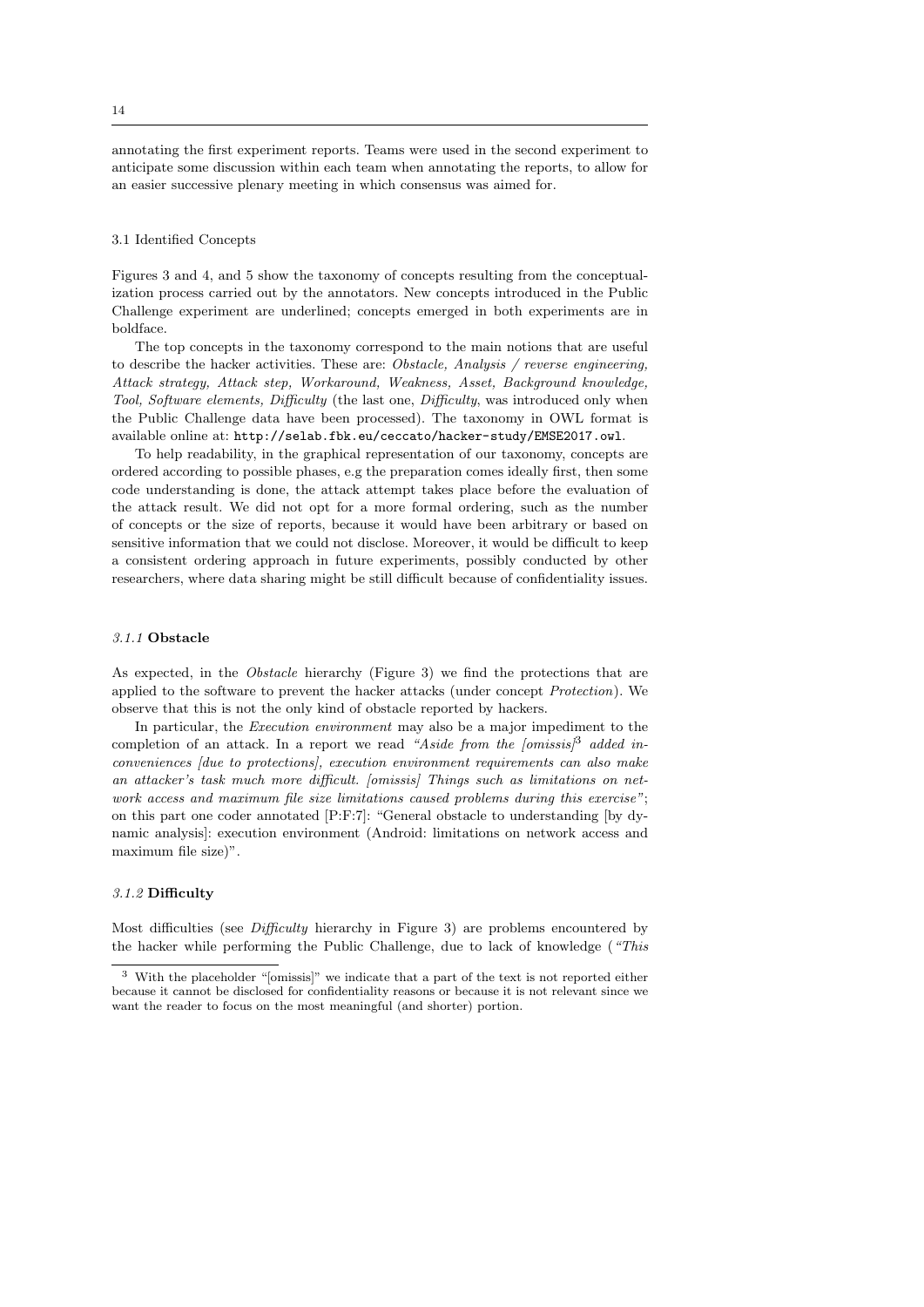

Fig. 3: Taxonomy of extracted concepts (part I): the analysis methods and tools hackers may use (Analysis / reverse engineering, Tool), weaknesses in design and coding of the application to protect that may help the hacker tasks (Weakness), the difficulty hackers may experience when trying to perform an attack task (Difficulty), the protections a defender can place to limit certain attack steps (Obstacle), and other high-level concepts that characterize the hacking scenarios (Asset, Attack strategy, Background knowledge, Workaround). \* indicates multiple inheritance; new concepts added during the second qualitative experiment are underlined; concepts emerged in both experiments are in boldface.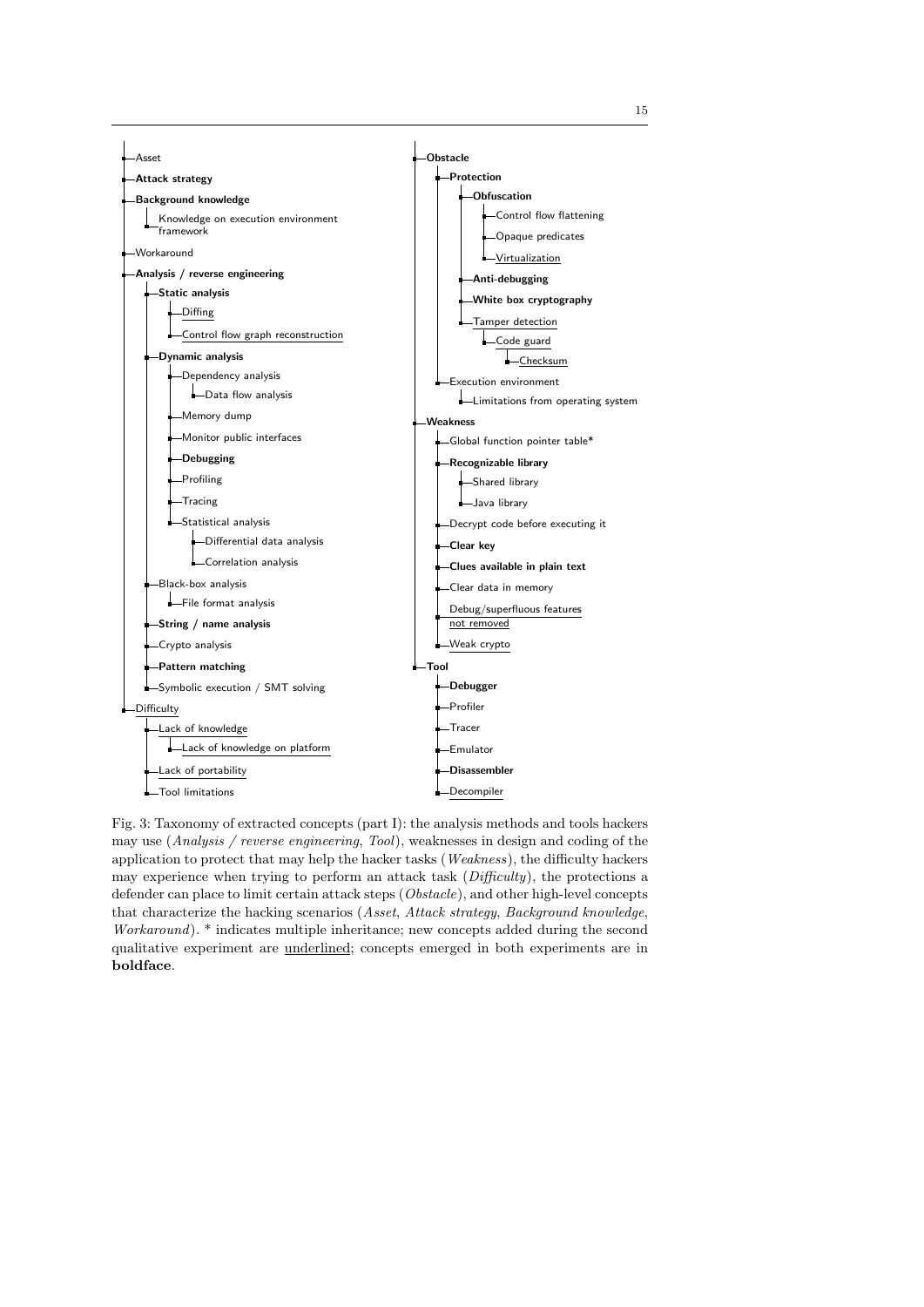

Fig. 4: Taxonomy of extracted concepts (part II): the attack steps hackers may perform. They include the operations to prepare the attack (Prepare attack) and decide how to mount it (Build the attack strategy), the tasks to understand the software through reverse engineering the application code (Reverse engineer software and protection), the modifications to code and executions to tamper with the application (Tamper with code and execution), and the tasks to evaluate whether the attack was successful or not and learn from errors (Analyse attack result). \* indicates multiple inheritance; new concepts added during the second qualitative experiment are underlined; concepts emerged in both experiments are in boldface.

16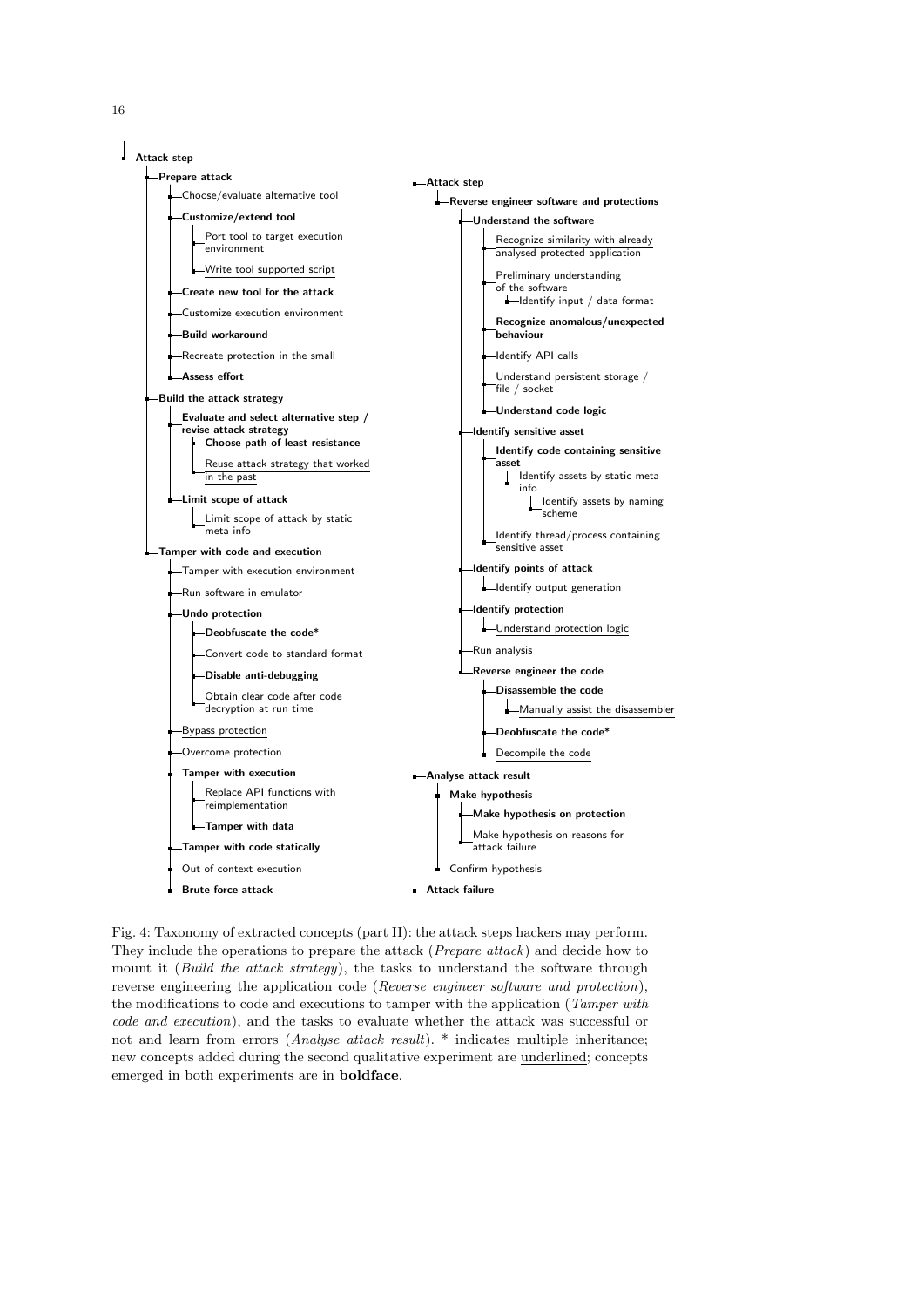was my first major encounter with ARM arch and Linux platform") or portability ("The problem as far as I could gather was inside libwebsockets processing, probably because of my device setup"). Another difficulty (formerly classified as an Obstacle  $[13]$ ) is represented by Tool limitations, for which we can find annotated sentences such as [P:A:33]: "Attack step: overcome limitation of an existing tool by creating an ad hoc communication means" in the professional hacker reports.

## 3.1.3 Analysis / reverse engineering

The Analysis / reverse engineering hierarchy (see Figure 3) is quite rich and interesting. It includes advanced techniques that are part of the state of the art of the research in code analysis, such as Symbolic execution / SMT solving; Dependency analysis; Statistical analysis. Of course, hackers are well aware of the most recent advances in the field of code analysis.

Control flow reconstruction and Diffing were added when processing the report from the Public Challenge. In particular, the Public Challenge hacker compared (using the utility diff) the original source code of a publicly available interpreter with the decompiled code obtained from the challenge, to detect any modification that could have been made to that interpreter, that was in fact re-used in the Aspire project to protect the challenge ("I was cross-referencing the original [omissis] source code with challenge's decompilation to spot the differences in processing  $\{omissis\}$  file").

# 3.1.4 Attack step

The central concept that emerged from the hacker reports is Attack step, whose hierarchy is shown in Figure 4. An Attack step represents each single activity that must be executed when implementing a chosen Attack strategy. The top level concepts under Attack step correspond to the major activities carried out by hackers. Hackers that opted for dynamic attack strategies first of all prepare the attack (concept Prepare attack) to ensure the code can be executed under their control. Then, they usually spend some time understanding the code and its protections by means of a variety of activities that are sub-concepts of Reverse engineer software and protections in the taxonomy. Once they have gained enough knowledge about the software under attack, they build a strategy (concept Build attack strategy, they execute any necessary, preliminary task (concept Prepare attack and they actually execute the attack by manipulating the software statically or at run time (concept *Tamper with code and execution*. Finally, they analyse the attack results and decide how to proceed (concept Analyse attack result).

Reverse engineer software and protections The attack step Reverse engineer software and protections includes several activities in common with general program understanding (see Figure 4), but it also includes some hacking-specific activities. For instance, recognizing the occurrence of program behaviours that are not expected for the software under attack (concept Recognize anomalous/unexpected behaviour; [P:A:27] "Identified strange behaviour compared to the expected one (from their background knowledge)") is important, since it may point to computations that are unrelated with the software business logic and are there just to implement some protection. It might also point to variants of well known protections ([P:E:17] "Infer behaviour knowing AES algo details"). Identification of sensitive assets in the software (concept Identify sensitive assets; [P:D:4] "prune search space of interesting code, using very basic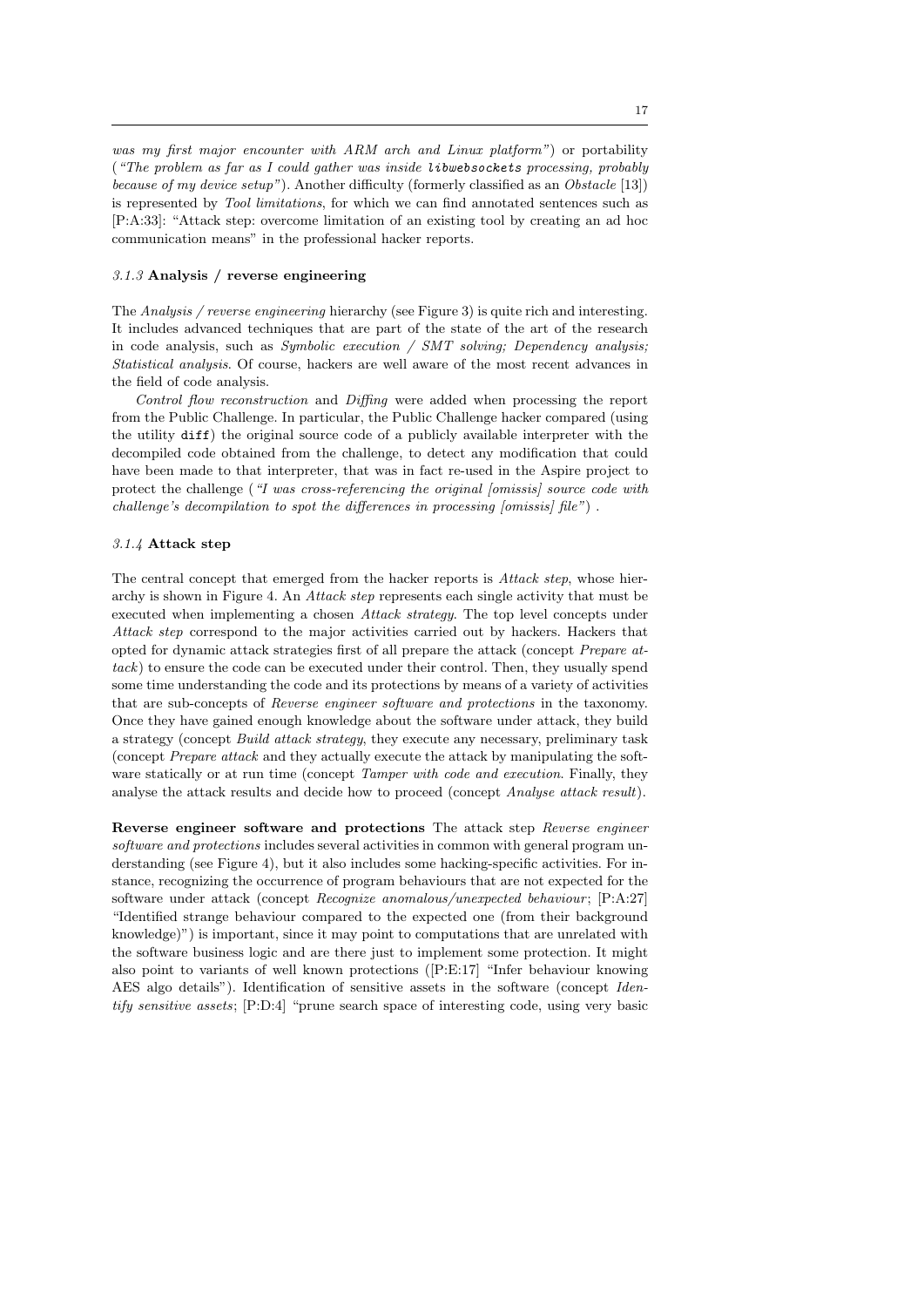static (meta-) information") and of points of attack (concept *Identify points of attack*; [P:E:14] "Analyse traces to locate output generation") are other examples of hackingspecific program understanding activities. The *Identify protection* sub-hierarchy is also unique to code hacking and can take advantage of similarities with previously attacked applications or with manual inspection of the protection logic ("they calculated checksums of a certain sections of binary and compared it with input (which was divided by dwords)").

Build attack strategy When iteratively building the attack strategy (concept Build attack strategy, Figure 4), it is important to be able to reduce the scope of the attack to a manageable portion of the code. This key activity is expressed through the concept Limit scope of attack ([O:D:5] "use symbolic operation to focus search"). Within such narrowed scope, hackers evaluate the alternatives and choose the path of least resistance (concepts Evaluate and select alternative steps / revise attack strategy and Choose path of least resistance; see, e.g., the sentence: "As the libraries are obfuscated, static analysis with a tool such as IDA Pro is difficult at best", annotated as [P:D:5] "discard attack step/paths"). When possible, they try to reuse an attack strategy that worked in the past ("I used same strategy to extract the key").

Tamper with code and execution Another remarkable difference from general program understanding is the substantial amount of code and execution manipulation carried out by hackers. Indeed, a core attack step consists of the alteration of the normal flow of execution (concept Tamper with code and execution in Figure 4). This is achieved in many different ways, as apparent from the richness of the hierarchy rooted at Tamper with code and execution. Some of them are hacking-specific and reveal a lot about the typical attack patterns. For instance, activity Replace API functions with reimplementation is carried out to work around a protection, by replacing its implementation with a fake implementation by the hackers  $([P:F:49]$  "New attack strategy based on protection API analysis: replace API functions with a custom reimplementation to be done within the debugging tool"). Activity Tamper with data is carried out to alter the program state to defeat a protection (sentence "to set a fake value in virtual CPU registers in order to deceive the debugged application", annotated as [O:D:11] "tamper with data to circumvent triggering protection"). Out of context execution is carried out to run the code being targeted by an attack, e.g., a protected function, in isolation, as part of a manually crafted main program (sentence "write own loader for [omissis] library", annotated as [L:D:20] "adapt and create environment in which to execute targeted code out of context"). Moreover, hackers tamper with the execution to undo the effects of a protection (concept Undo protection), often to reverse engineer the clear code from the obfuscated one (concepts Deobfuscate the code, Convert code to standard format, and Obtain clear code after code decryption at run time). When possible, they prefer to bypass a protection rather than undoing it (concept Bypass protection used to annotate the following sentences from the Public Challenge report: "I was successful in overriding checksum mechanism"; "I [omissis] put breakpoints after they executed so I simply caught expected results").

# 3.1.5 Software elements

To put the concepts that describe the program comprehension processes and activities in perspective, it is interesting to know the artifacts on which attackers focus in pro-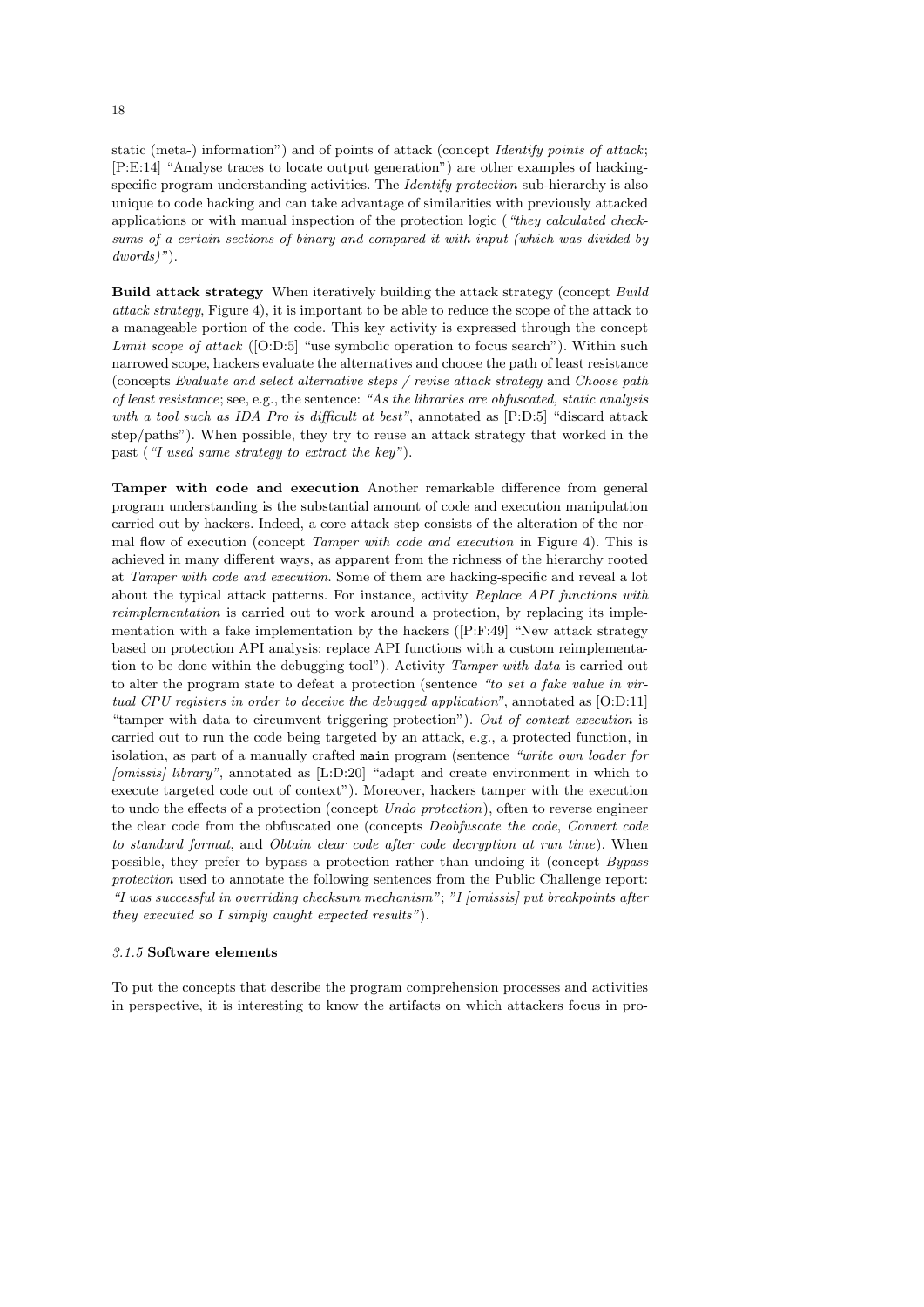

Fig. 5: Taxonomy of extracted concepts (part III): software elements. \* indicates multiple inheritance; new concepts added during the second qualitative experiment are underlined; concepts emerged in both experiments are in boldface.

grams, i.e., the structures, components and elements they consider as relevant program aspects to interpret and manipulate in their reverse-engineering and tampering attacks. To that extent, we identified all the Software elements that the attackers mentioned in their reports and interview responses. Figure 5 provides a taxonomy of the extracted terms, with four top-level concepts.

The concept Code representation and structure contains the forms and representations of software that attackers consider, varying from very concrete (e.g., Core dump) to more abstract (Decompiled code), from static (Control flow graph and Call Graph) to dynamic (Trace), and the structural elements they consider at those different levels and in the different forms. The feature Size plays an important role, because attackers consider the apparent size of different components (ranging from the whole applica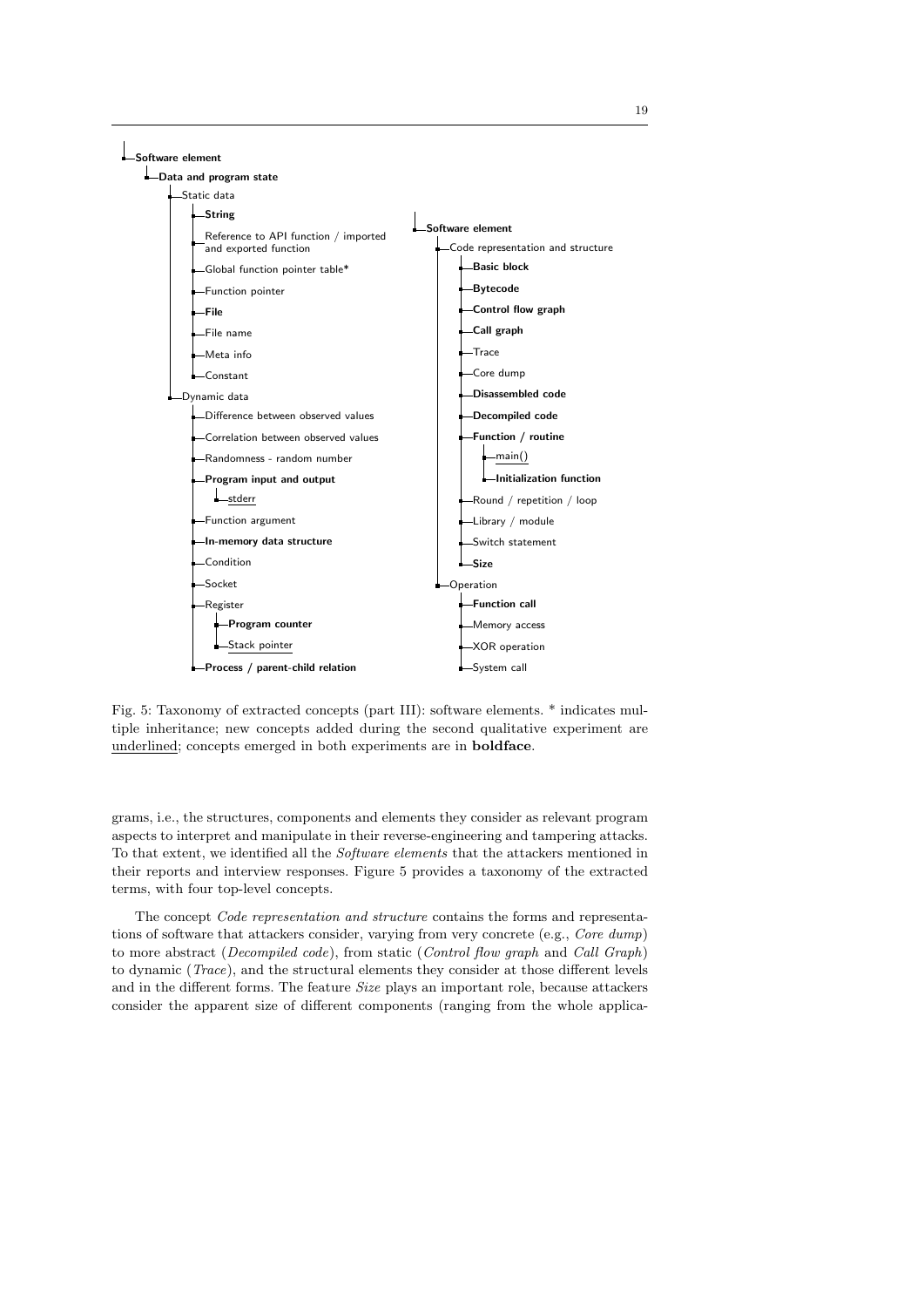tion under attack to the size of individual functions) for deciding on the best attack strategy.

Semantics of the code structures in the representations is often derived from, and attached to, specific operations. Four relevant ones are covered by the Operation concept. Some are generic, like Function call, Memory access and System call. XOR operations are considered specifically in the context of cryptographic primitives and attacks thereon.

While performing dynamic attacks steps, e.g., by observing program execution with a debugger or by analysing execution traces, the attackers observe and track different aspects and features of the dynamic program data and states. Those are covered in the concept Data and program state. Most are generic because they are relevant in almost all programs; other concepts, such as those evolving around differences, correlation, and randomness are again related to cryptography, where those aspects are understood to relate to weaknesses, e.g., with respect to side-channel attacks.

Finally, the concept *Static data* covers all forms of extra information (i.e., not just the actual static code and data that is part of the running program) that attackers can extract from the statically available attack objects, i.e., from the executable files.

# 3.2 Comparison between Professional Hackers and Public Challenge Winner

Here, we present the differences that we spotted in the concepts identified between the two experiments. As such, this difference should not be interpreted as representative of the general difference between public challenges and professional industrial hackers.

Table 5 shows the taxonomy concepts that are used to annotate uniquely the professional hacker reports, uniquely the public challenge report, or both. The number of concepts is computed by simply counting the leaves in the taxonomy. The numbers indicate a substantial degree of taxonomy reuse in the second experiment  $(41\%)$ , despite the completely different setting, which involved small, ad-hoc programs instead of large, industrial applications, and an amateur hacker versus professionals. This means the original ontology, emerged from the first experiment [13], included part of the core concepts required to annotate hacker reports. The second experiment was effective in adding new concepts, missing from the original ontology.

Figures 3, 4 and 5 depict in boldface the 53 concepts common to the two experiments. All top level concepts (except Difficulty, which was added in the second experiment as a similar but distinct *Obstacle*) are used to annotate both experiments. This means that several high level categories of activities were identified in both experiments, including Analysis / reverse engineering, Attack strategy, Attack step, Background knowledge, Tool. Looking deeper into the taxonomy, we can notice that several nested concepts, including several leaf concepts, are shared between the two experiments. String / name analysis, Pattern matching, Dynamic analysis and in particular Debugging are core techniques for Analysis / reverse engineering that were used in both experiments.

Among the Attack step's (see Figure 4) sub-concepts, most of the first and second level ones are found in both experiments. Hackers in both experiments performed activities like: Reverse engineer software and protections, Understand the software, Identify sensitive asset, Identify points of attack, Identify protection, Reverse engineer the code, Prepare attack, Customize/extend tool, Create new tool for the attack, Build workaround, Assess effort, Tamper with code and execution, Undo protection, Tamper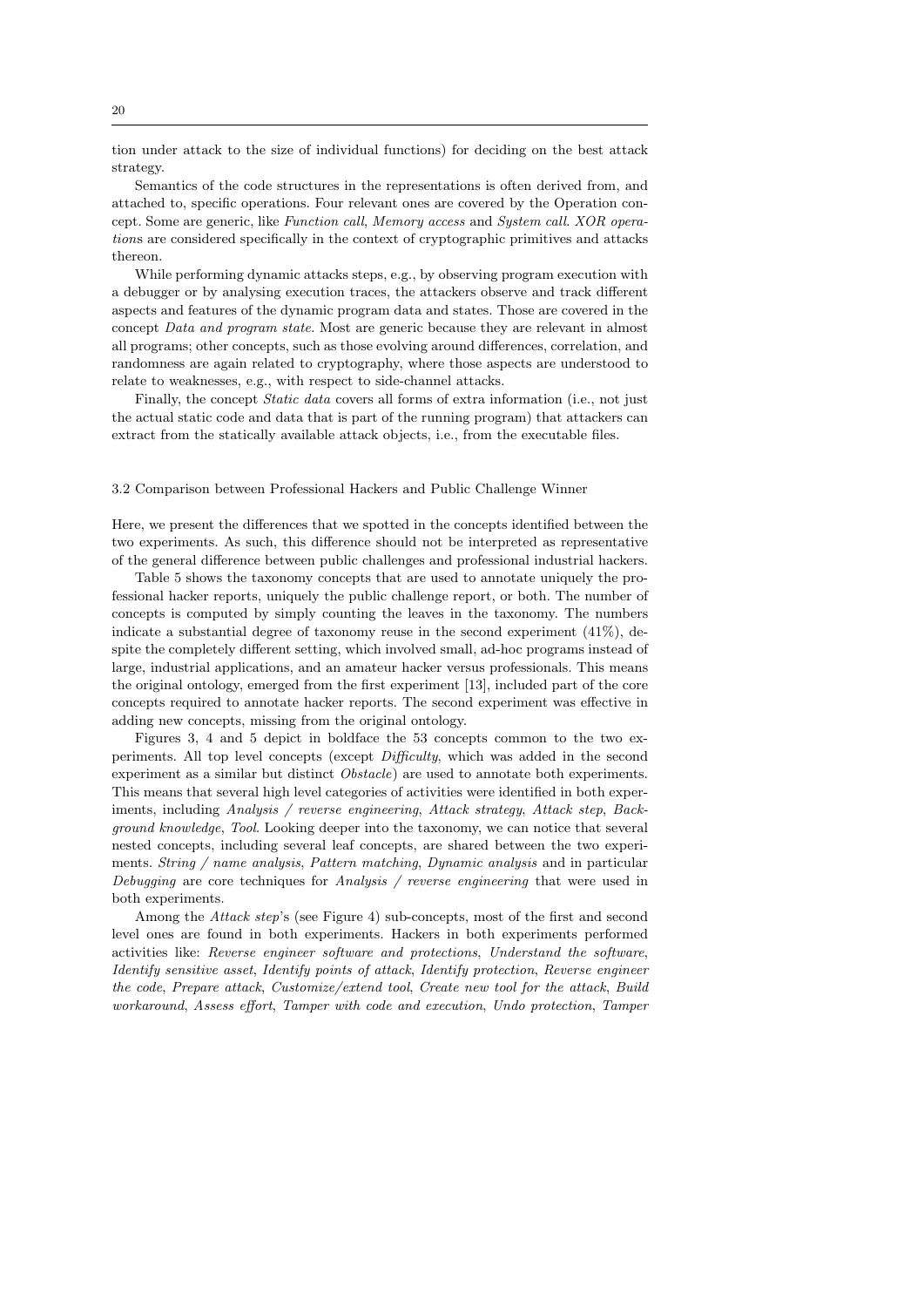with execution, Tamper with code statically, Brute force attack, Build the attack strategy, Evaluate and select alternative step / revise attack strategy, Limit scope of attack, Analyse attack result, Make hypothesis.

Among the deeply nested concepts shared between the two experiments, it is interesting to notice the importance of basic, low level binary code analysis techniques (concepts Disassemble the code, Deobfuscate the code), which are standard toolkit parts in any successful hacker attack. The concept Tamper with data is also interesting. In fact, looking at the text fragments annotated with this concepts, a clear pattern of tampering with the data emerges: hackers set a breakpoint in the binary code and before resuming the execution they alter some critical data (the value of a checksum, of a key, etc.) to test some hypothesis or expose some anomalous behaviour. Breakpoint setting and execution state manipulation seems yet another important basic technique that any hacker is willing to use. Hence the importance of Anti-debugging protections, which hackers tried to defeat in both experiments (see concept Disable anti-debugging in Figure 4, an Attack step common to both experiments). From the point of view of the attack strategy, important low level concepts emerged in both experiments, such as Make hypothesis on protection and Choose path of least resistance. In the attempt to save and optimize the attack effort, hackers speculate on protections even when they have not much evidence about them and choose the attack path that requires minimum effort based on the hypothesized protection.

Table 5 (top) shows the concepts uniquely used to annotate the professional hacker reports. Some quite advanced analysis and reverse engineering techniques have been used only by professional hackers. For instance:  $Symbolic execution / SMT solving$ , Crypto analysis, Data flow analysis, Differential data analysis, Correlation analysis. The explanation for this might be twofold: on one hand, these are techniques that require specialist competences and dedicated tools, which probably are unavailable to the typically non-professional hacker engaged in the Public Challenge. In our case, indeed, the Public Challenge was solved by a practitioner, whose interest in reverse engineering is purely a hobby. On the other hand, the industrial applications protected in the first experiment were much more complex than the small challenges used in the second experiment (see Table 2): they were larger, they consisted of dynamically linked libraries that provided complex functionality to external applications instead of being a main binary that only performs command-line input-output, and more protections were combined in them. Moreover, the assets protected in the industrial applications are substantially different from the asset (a key) protected in the public challenge, since they consist of an entire functionality (e.g., authentication) of the industrial applications. The higher complexity of the software and the assets protected in the first experiment offers another explanation for the need of more sophisticated and advanced tools and techniques.

Among the attack steps uniquely executed by professional hackers, a common feature seems to be the time and effort devoted to preparation activities. Professional hackers performed several attack preparation activities that were not carried out in the public challenge, such as: Prepare the environment, Preliminary understanding of the software, Choose/evaluate alternative tool, Port tool to target execution environment, Customize execution environment, Recreate protection in the small. This amounts for a lot of work, which is documented in detail in the professional hacker reports and that was necessary to port the attacks. In part such necessity might be due to the complexity of the industrial applications, which cannot be faced directly using off-the-shelf tools, with no preparation or customization. Observing and manipulating dynamically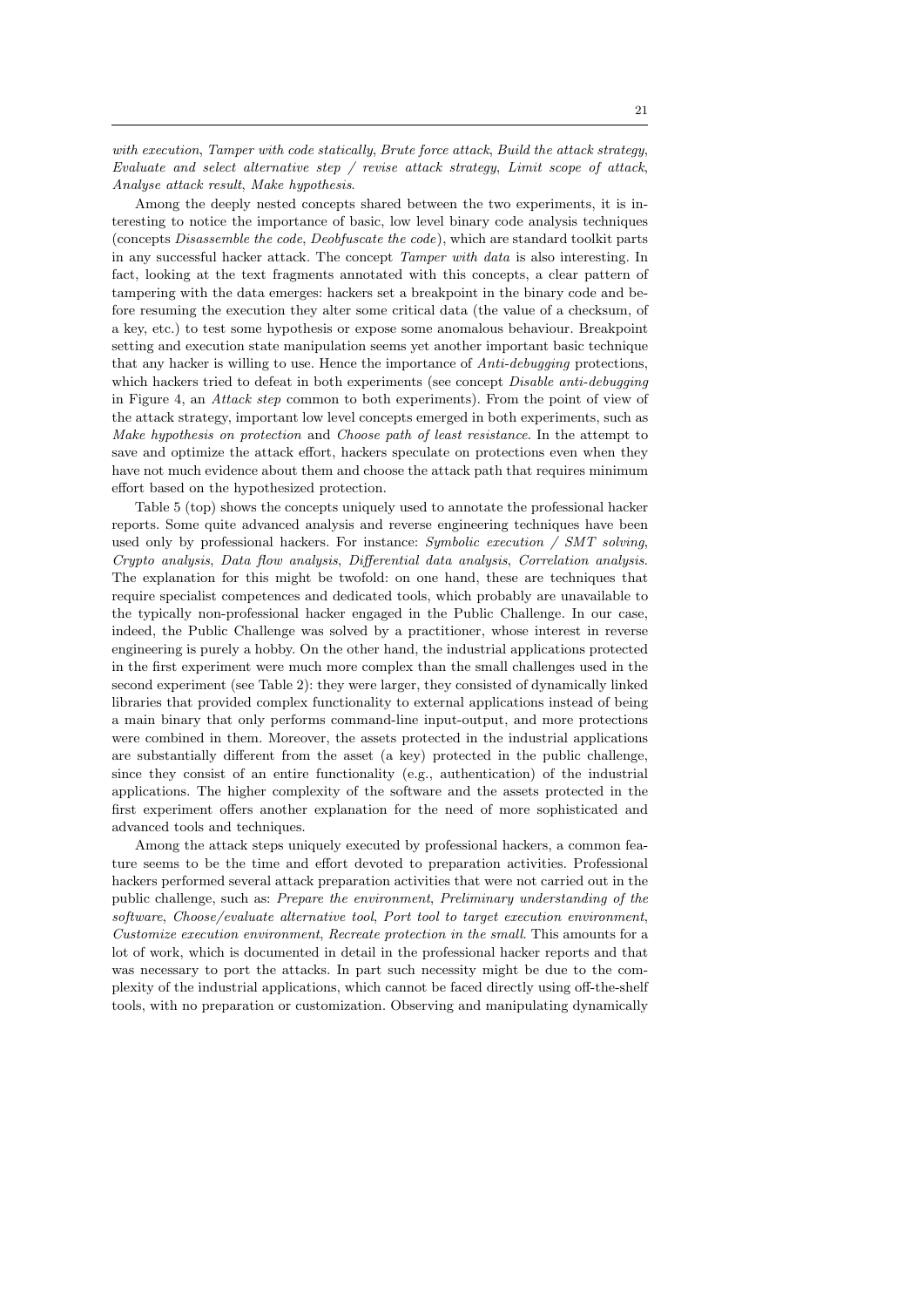Table 5: Comparison of concepts emerged in the two experiments

| Unique to professional hackers |  |
|--------------------------------|--|
|--------------------------------|--|

Asset, Black-box analysis, Clear data in memory, Code representation and structure, Condition, Confirm hypothesis, Constant, Control flow flattening, Convert code to standard format, Core dump, Correlation analysis, Correlation between observed values, Crypto analysis, Customize execution environment, Data flow analysis, Decrypt code before executing it, Dependency analysis, Difference between observed values, Differential data analysis, Disassembler, Dynamic data, Emulator, Execution environment, File format analysis, File name, Function argument, Function pointer, Global function pointer table, Identify API calls, Identify assets by naming scheme, Identify assets by static meta info, Identify input / data format, Identify output generation, Identify thread/process containing sensitive asset, Java library, Knowledge on execution environment framework, Library / module, Limit scope of attack by static meta info, Limitations from operating system, Make hypothesis on reasons for attack failure, Memory access, Memory dump, Meta info, Monitor public interfaces, Obtain clear code after code decryption at run time, Opaque predicates, Operation, Out of context execution, Overcome protection, Port tool to target execution environment, Preliminary understanding of the software, Profiler, Profiling, Randomness - random number, Recreate protection in the small, Reference to API function / imported and exported function, Register, Replace API functions with reimplementation, Round / repetition / loop, Run analysis, Run software in emulator, Shared library, Socket, Static data, Statistical analysis, Switch statement, Symbolic execution / SMT solving, System call, Tamper with execution environment, Tool limitations, Trace, Tracer, Tracing, Understand persistent storage / file / socket, Workaround, XOR operation

| Unique to public challenge                                                             | 23 concepts $(14\%)$ |
|----------------------------------------------------------------------------------------|----------------------|
| Bypass protection, Checksum, Code guard, Control flow graph reconstruction, Debug/-    |                      |
| superfluous features not removed, Decompile the code, Decompiler, Difficulty, Diffing, |                      |
| TI CI TI CI II II TI CIII CHANG                                                        |                      |

superfluous features not removed, Decompile the code, Decompiler, Difficulty, Diffing, Lack of knowledge, Lack of knowledge on platform, Lack of portability, main(), Manually assist the disassembler, Recognize similarity with already analysed protected application, Reuse attack strategy that worked in the past, Stack pointer, stderr, Tamper detection, Understand protection logic, Virtualization, Weak crypto, Write tool supported script

| <b>Both experiments</b> | 70 concepts $(41\%)$ |
|-------------------------|----------------------|
|-------------------------|----------------------|

Analyse attack result, Analysis / reverse engineering, Anti-debugging, Assess effort, Attack failure, Attack step, Attack strategy, Background knowledge, Basic block, Brute force attack, Build the attack strategy, Build workaround, Bytecode, Call graph, Choose path of least resistance, Clear key, Clues available in plain text, Control flow graph, Create new tool for the attack, Customize/extend tool, Data and program state, Debugger, Debugging, Decompiled code, Deobfuscate the code, Disable anti-debugging, Disassemble the code, Disassembled code, Disassembler, Dynamic analysis, Evaluate and select alternative step / revise attack strategy, File, Function / routine, Function call, Identify code containing sensitive asset, Identify points of attack, Identify protection, Identify sensitive asset, Initialization function, In-memory data structure, Limit scope of attack, Make hypothesis, Make hypothesis on protection, Obfuscation, Obstacle, Pattern matching, Prepare attack, Process / parent-child relation, Program counter, Program input and output, Protection, Recognizable library, Recognize anomalous/unexpected behaviour, Reverse engineer software and protections, Reverse engineer the code, Size, Software element, Static analysis, String, String / name analysis, Tamper with code and execution, Tamper with code statically, Tamper with data, Tamper with execution, Tool, Understand code logic, Understand the software, Undo protection, Weakness, White box cryptography

Total 169 concepts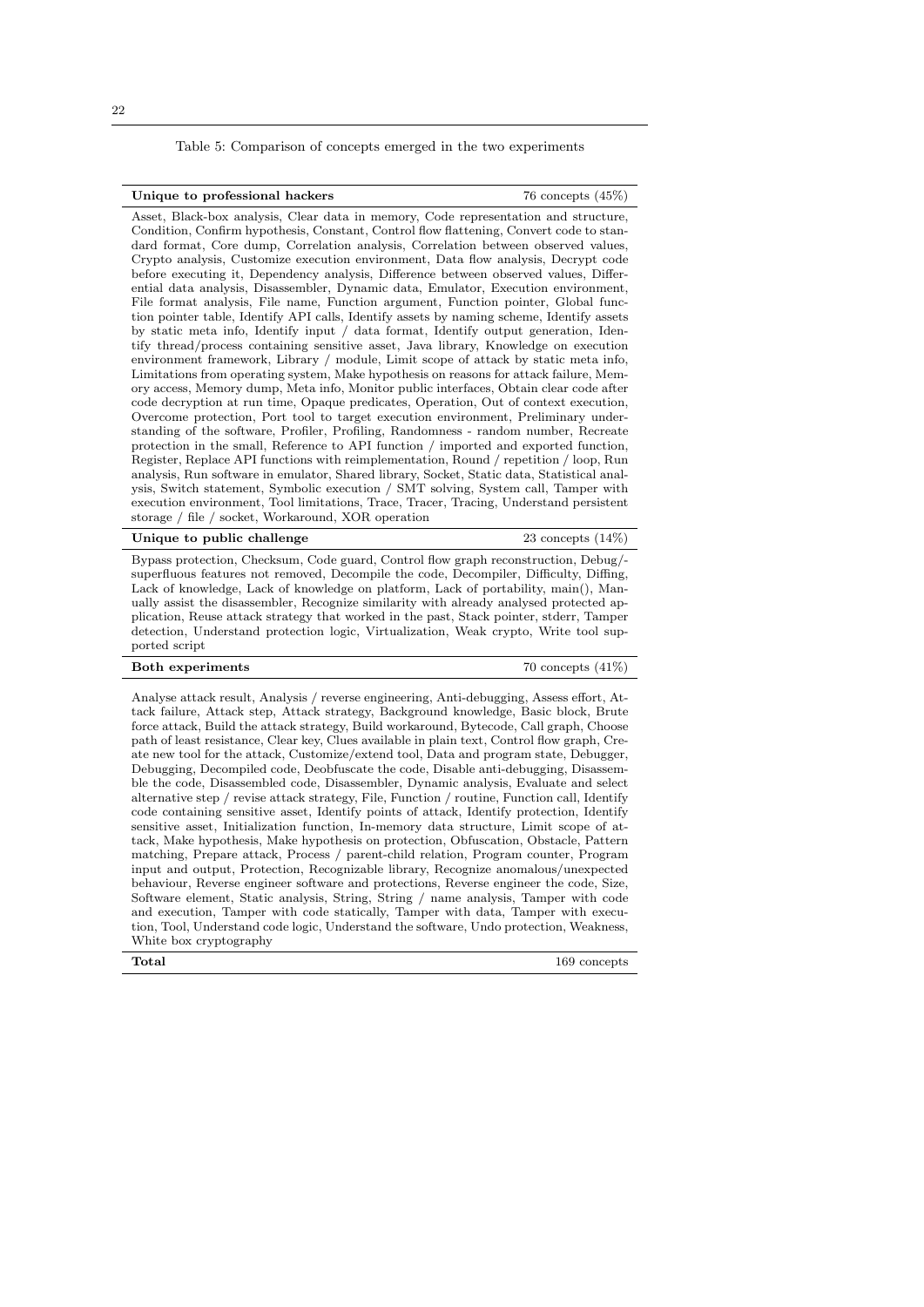linked Android libraries in action requires a much more specialized environment than doing the same on a simple command-line Linux application. Whereas a more or less standard Linux setup suffices for the latter, a standard Android setup offers very little support to attackers. Another explanation might be that professional hackers are used to think in terms of attack automation. They want their attacks to be repeatable deterministically by anyone, rather than being the result of hardly reproducible, manually executed steps. Hence, they spend some time preparing tools and environment to achieve such level of reproducibility.

There are also a few *tampering* activities that were carried out exclusively by professional hackers, among which: Tamper with execution environment, Replace API functions with reimplementation, Out of context execution. These are all advanced and sophisticated tasks that require deep knowledge and competence. In fact, tampering with the execution environment often involves patching the operating system kernel or developing a new one. Reimplementing API functions also refers typically to operating system level functions that provide basic services and that the attacker wants to replace. Being able to execute a protection mechanism in isolation requires the capability to isolate some functions, mock (some of) the library calls involved and develop a driver that can run the extracted code in isolation. All these activities may be out of reach for non-professional hackers and may pay off only when complex industrial applications are being attacked.

Regarding the software elements that are uniquely used by the professional hackers, it suffices to observe that they mostly correspond to the activities they uniquely reported. Most analysis or tampering techniques target specific kinds of software structures or components. So those structures and components occur in a report when the result or trigger of a discussed attack step is mentioned.

Table 5 (bottom) shows the concepts uniquely used to annotate the public challenge report. A new top level hierarchy emerged, rooted at concept Difficulty and including among others Lack of knowledge and Lack of portability. This concept indicates a problem encountered by hackers during their work (e.g., due to their limited knowledge about a given platform), rather than an *Obstacle* placed there by the defenders to protect the applications or known to be part of the environment, which hence provides some implicit form of protection. The higher relevance of difficulties vs. obstacles in the Public Challenge indicates a non-professional, occasional involvement of public the challenge hacker in attack tasks (confirmed in the interview). Indeed, the winner of the public challenges seems to have quite a different profile than professional hackers.

On the other hand, professional hackers work in team, where the lack of knowledge in a specific field may be compensated by some other members. Moreover, professional hackers have been explicitly selected by the industrial partners because of their specific expertise in attacking their applications. A lack of knowledge or lack of portability, which highlights the impossibility to execute the target application on their systems, were inadmissible.

Some obstacles and weaknesses are specific of the challenges designed for the Public Challenge experiment, such as the Protections Virtualization and Checksum, and the Weaknesses Debug/superfluous features not removed and Weak crypto. That's why they appear only in the Public Challenge annotations.

Similarly, some software elements were uniquely mentioned by the Public Challenge hacker, such as the main() function and stderr. This is of course due to the nature of the applications he attacked: simple program binaries that feature a main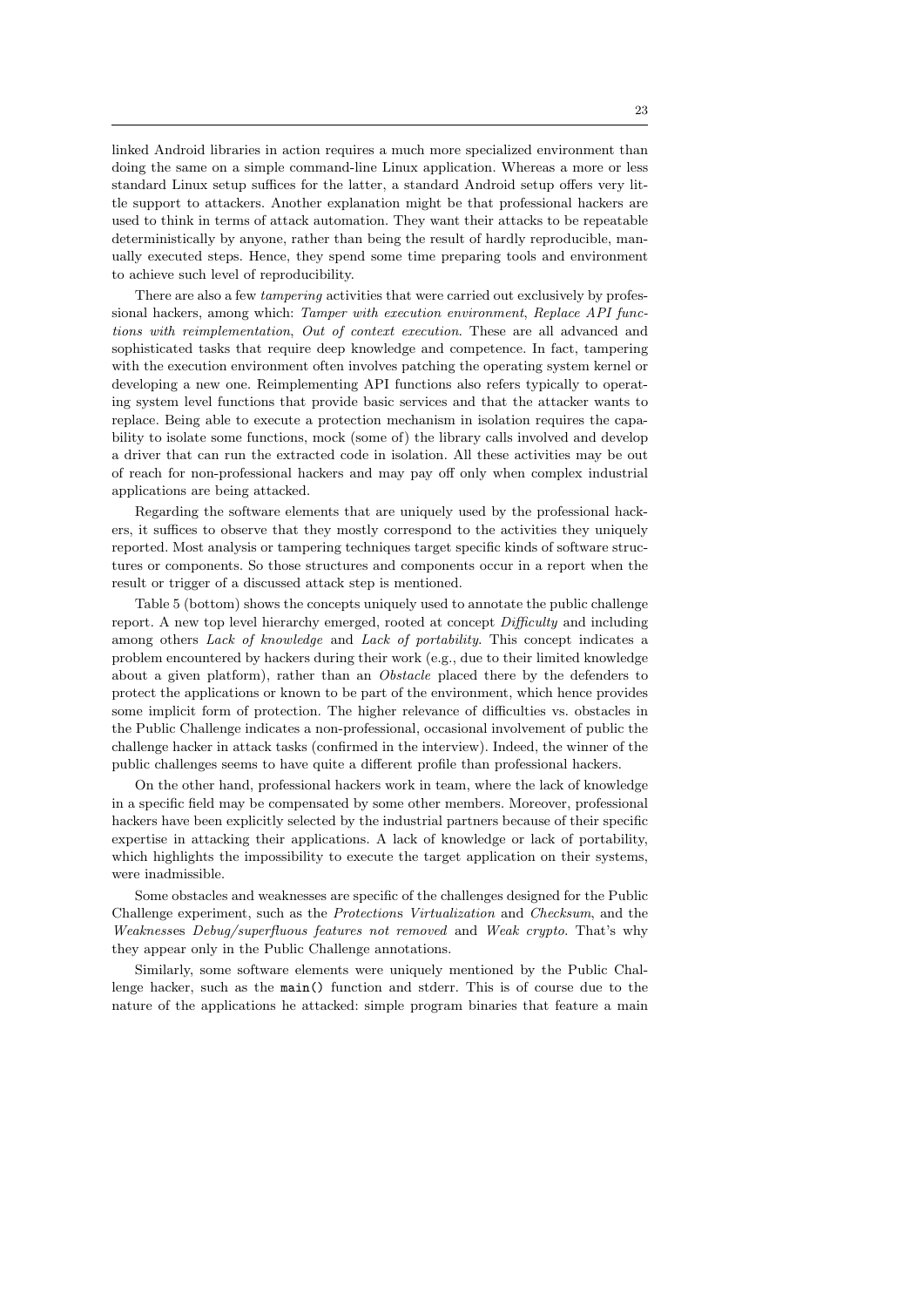function and standard command-line input and output, versus libraries as attacked by the professional hackers.

Some attack steps performed exclusively by the Public Challenge hacker seem to indicate an attempt to minimize the attack effort by performing several attack steps manually, rather than trying to automate them (concept *Manually assist the disas*sembler), by using functionalities immediately available from tools (concept Write tool supported script) and by trying to bypass rather than undo the protections (concept Bypass protection). This confirms a different attitude of Public Challenge hackers vs. professional hackers with respect to preparation and automation of the attack: the former try to reuse what's available in tools and compensate for the missing functionalities with manual activities, while the latter spend substantial time preparing the environment and tools for the attack and automating the attack steps. Application size is also a decisive factor that certainly impacted the attack effort minimization choices by the Public Challenge hacker and the professional hackers. The successfully attacked Public Challenge applications were much smaller in size and provided much less functionality than the industrial use cases. This matters because manual and automated attacks scale differently: automation requires a large initial effort to develop tools and scripts. When attacking small applications, in which the occurrences of protection code fragments are by definition limited, the initial automation effort is likely not worthwhile. For small applications, the lack of scalability of manual tampering and information gathering methods is simply not problematic and does not warrant an initial investment in automation.

External factors also affect this different behaviour. Indeed, in the Public Challenge the reward is granted to the first hacker that succeeds in breaking a challenge, therefore, learning and generalizing from the attack tasks and improving their attack arsenal is not their major goal. On the other hand, professional hackers were asked to describe with proper level of details the protection techniques identified and their weaknesses. Moreover, they are usually required (and paid for) writing reports, thus they collect enough information for a complete document. There seems to be also some learning going on for the Public Challenge hacker when moving from one challenge to the next one, as apparent from the following Public Challenge exclusive concepts: Recognize similarity with already analysed protected application, Reuse attack strategy that worked in the past.

## 3.3 Inferred Models

To help readability with a not too heavy presentation and to focus on the most interesting findings, we decided not to present and comment all the temporal, causal, conditional and instrumental relations that have been inferred from the hacker reports and their annotations. Since some temporal relations have already been commented during the presentation of the taxonomy of concepts, we do not include this kind of relations. For what concerns the other three kinds of relations emerged during the discussion, we have grouped them by the kind of hacker activity they represent. Hence, they are presented as part of four models: (1) a model of how hackers understand the software and identify sensitive assets (shown in Figure 6); (2) a model of how they make or confirm a hypothesis, to build their attack strategy (Figure 7); (3) a model of how they choose, customize and create new tools (Figure 8); (4) a model of how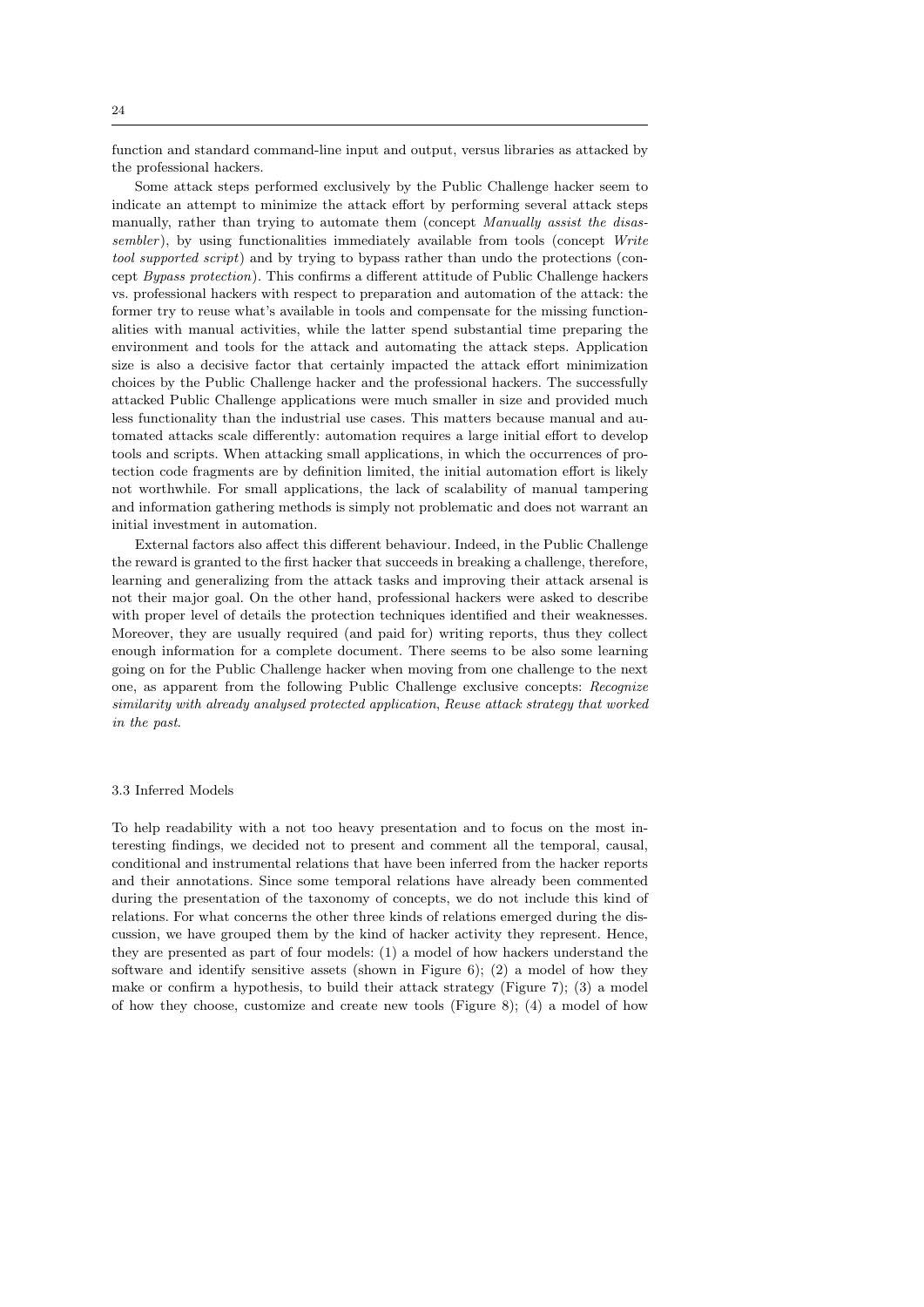

Fig. 6: Model of hacker activities related to understanding the software and identifying sensitive assets

they defeat protections by bypassing them, by building workarounds, by overcoming protections with other means, and by undoing them (Figure 9).

The models produced after the experiment with professional hackers have been compared with the new concepts and annotations created in the Public Challenge experiment. It was not necessary to introduce any major change due to the new concepts and annotations, which indicates the general validity and applicability of the original models. A few minor extensions were necessary to accommodate some new concepts introduced after the Public Challenge and relevant for the inferred models. They are commented below at the end of each model description.

### 3.3.1 How hackers understand protected software

Let us consider the first model, shown in Figure 6. Hackers carry out understanding activities with the goal of identifying the sensitive assets in the software that are the target of their attacks. Ultimately, identification of such sensitive assets allows hackers to narrow down the scope of the attack to a small code portion, where their efforts can be focused in the next attack phase (see the "cause" relation in Figure 6). In this process, (static / dynamic) program analysis and reverse engineering play a dominant role. They are used to understand the software, identify sensitive assets, and to limit the scope of the attack (see "used to" relation in Figure 6). For instance, dynamic analysis of IO system calls is used to limit the scope of the attack ([L:D:24] "prune search space for interesting code by studying IO behavior, in this case system calls"), because some IO operations are performed in the proximity of the protected assets. String analysis is used for the same purpose ([L:D:26] "prune search space for interesting code by studying static symbolic data, in this case string references in the code"), because some specific constant strings are referenced in the proximity of sensitive assets. Tampering with the execution is also a way to identify sensitive assets  $([O:E:5]$  "static analysis  $+$  dynamic code injection to get the crypto key"). When libraries with well known functionalities are recognized, hackers get important clues on their use for asset protection ("condition  $for$ " relation in Figure 6, based on annotations such as [O:E:6] "static analysis: native lib is using java library for persistence giving clues on data stored to attacker").

The model in Figure 6 was applied successfully to the public challenge annotations, without any need for extensions. Based on this model, we expect the hackers' task to become harder to carry out when program analysis and reverse engineering are inhibited and when tampering of the program execution is not allowed. In fact, these are the core activities executed to identify sensitive assets and limit the attack scope.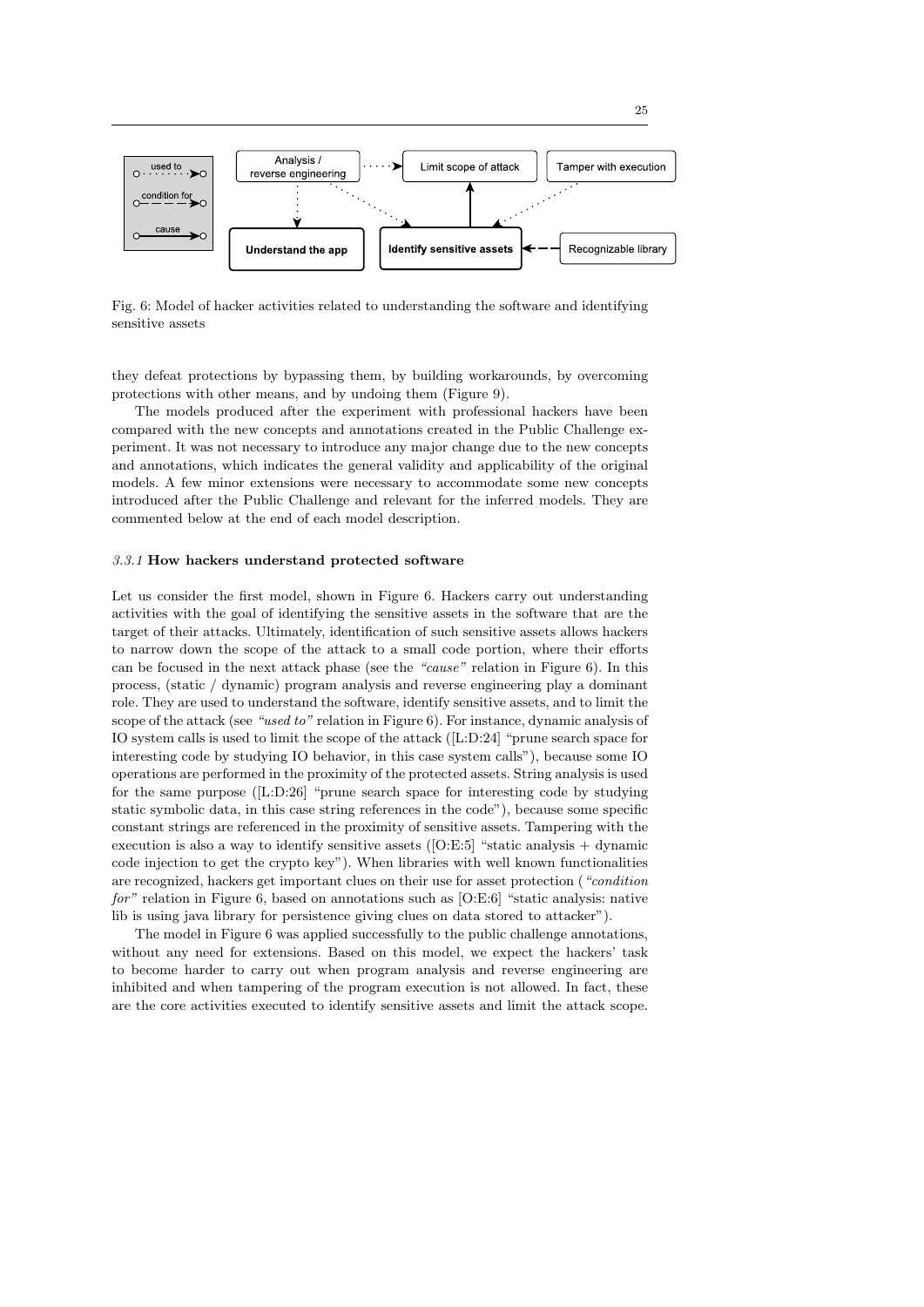

Fig. 7: Model of hacker activities related to making / confirming hypotheses and building the attack strategy

Hiding the libraries that are involved in the protection of the assets, not just the protection itself, seems also important to stop / delay hackers.

# 3.3.2 How hackers build attack strategies

Figure 7 shows a model of how hackers come to the formulation and validation of hypotheses about protections, and how this eventually leads to the construction of their attack strategy. Hypothesis making requires (see "cause" relations in Figure 7) running (static / dynamic) program analyses and interpreting the results by applying background knowledge on how software protection and obfuscation typically work (e.g., [O:E:4] "static analysis to detect anti-debugging protections"). Identifying protections or libraries involved in protections is also an important prerequisite to be able to formulate hypotheses. When an attack attempt fails (see "condition for" relation on the left in Figure 7), the reasons for the failure often provide useful clues for hypothesis making (sentence "As the original process is already being ptraced, this prevents a debugger, which typically uses the ptrace system, from attaching", annotated as [P:A:50] "Guess: avoid the attachment of another debugger").

To confirm the previously formulated hypotheses, further analyses are run and interpreted based on background knowledge (see "cause" relations connected to Confirm hypothesis). Pattern matching is also useful to confirm hypotheses ([P:F:26] "Repeated execution patterns are identified and matched against repeated computations that are expected to be carried out by the relevant code"; [P:D:25] "mapping of observed (statistical) patterns to a priori knowledge about assumed functionality"). Another activity that contributes to the confirmation of previously formulated hypothesis is the creation of a small program that replicates the conjectured protection ([P:F:47] "Understanding is carried out on a simpler application having similar (anti-debugging) protection").

Once hypotheses about the protections are formulated and validated, an attack strategy can be defined. This requires all the information gathered before, includ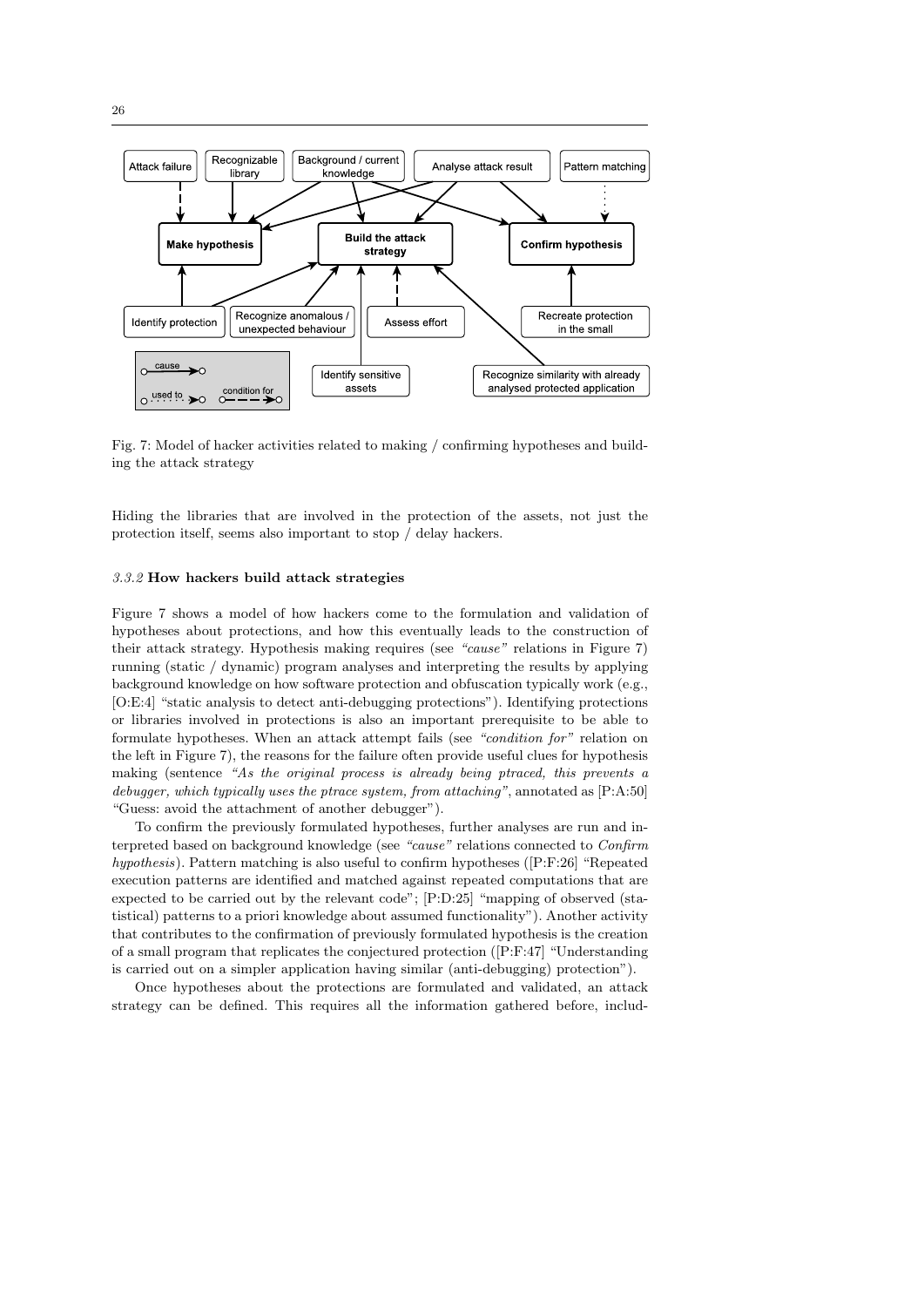ing the results of the analyses, background knowledge, identified assets and identified protections (see "cause" relations connected to Build the attack strategy). Another important input for the definition of the (revised) attack strategy is the observation of anomalous or unexpected behaviours (sentence "[omissis] It seems that the coredump didn't contain all of the process' memory [omissis]", annotated as [P:C:31] "Anomaly detected causing doubt in the tool's abilities: change attack strategy"). In fact, unexpected crashes or missing data might point to previously unknown protections that are triggered by the hackers' attempts or to tool limitations. In turn, this leads to the definition of alternative attack paths. Background knowledge plays a major role in strategy building, in particular knowledge about weaknesses (e.g., Debug/superfluous features not removed and Weak crypto) when these are recognized in the software ("I did the simplest thing possible, the brute-forcing, and the way crypto worked (processing 16 byte blocks independently of each other), meant it was time-inexpensive to do it"). Similarity with previously attacked applications was also found to be an important factor in strategy building in the public challenge experiment (see "cause" relation between Recognize similarity with already analysed protected application and Build the attack strategy).

An important condition that determines the feasibility of an attack strategy is the amount of effort required to implement it (see "condition for" relation connected to Build the attack strategy). Hence, effort assessment is one of the key abilities of hackers, who have to continuously estimate the effort needed to implement an attack, contrasting it with the expected chances of success ([P:D:51] "assessment of effort needed to extend existing tool to make it provide a workaround around a protection, i.e., defeat the protection that prevents an attack step, in this case based on the concepts of the protection"). Even if potentially effective, attack strategies that are deemed as extremely expensive (e.g., manual reverse engineering and tampering of the code binary) are often discarded to favour approaches that are regarded as more cost-effective.

The validity of the model in Figure 7 was confirmed by the public challenge experiment, which has provided additional evidence for most of the relations in the model. Only a minor extension was necessary to accommodate a new concept that emerged from the public challenge annotations: the relation between Recognize similarity with already analysed protected application and Build the attack strategy.

Based on the model shown in Figure 7, we can notice that hypothesis making and attack strategy construction are inhibited by the same factors that inhibit software understanding and sensitive asset identification. In addition, a further factor comes into play: the estimated effort to implement an attack. Hence, even protections that can be eventually broken play potentially a key role in preventing attacks, if they contribute to increase the effort required for attacking the target sensitive assets.

## 3.3.3 How hackers choose and customize tools

Hackers extensively use existing tools for their attacks. An important core set of the hackers' competences is deep knowledge of tools: when and how to use them; how to customize them. Figure 8 shows how hackers evaluate, choose, configure, customize, extend and create new tools (see also sub-concepts of Customize/extend tool, including Write tool supported script). The starting point is usually the result of some analysis and/or the observation of some specific obstacle, which leads to the identification of candidate tools (see "cause" relations in Figure 8). Then, a key factor that determines both tool selection and customization is the execution environment and platform. Other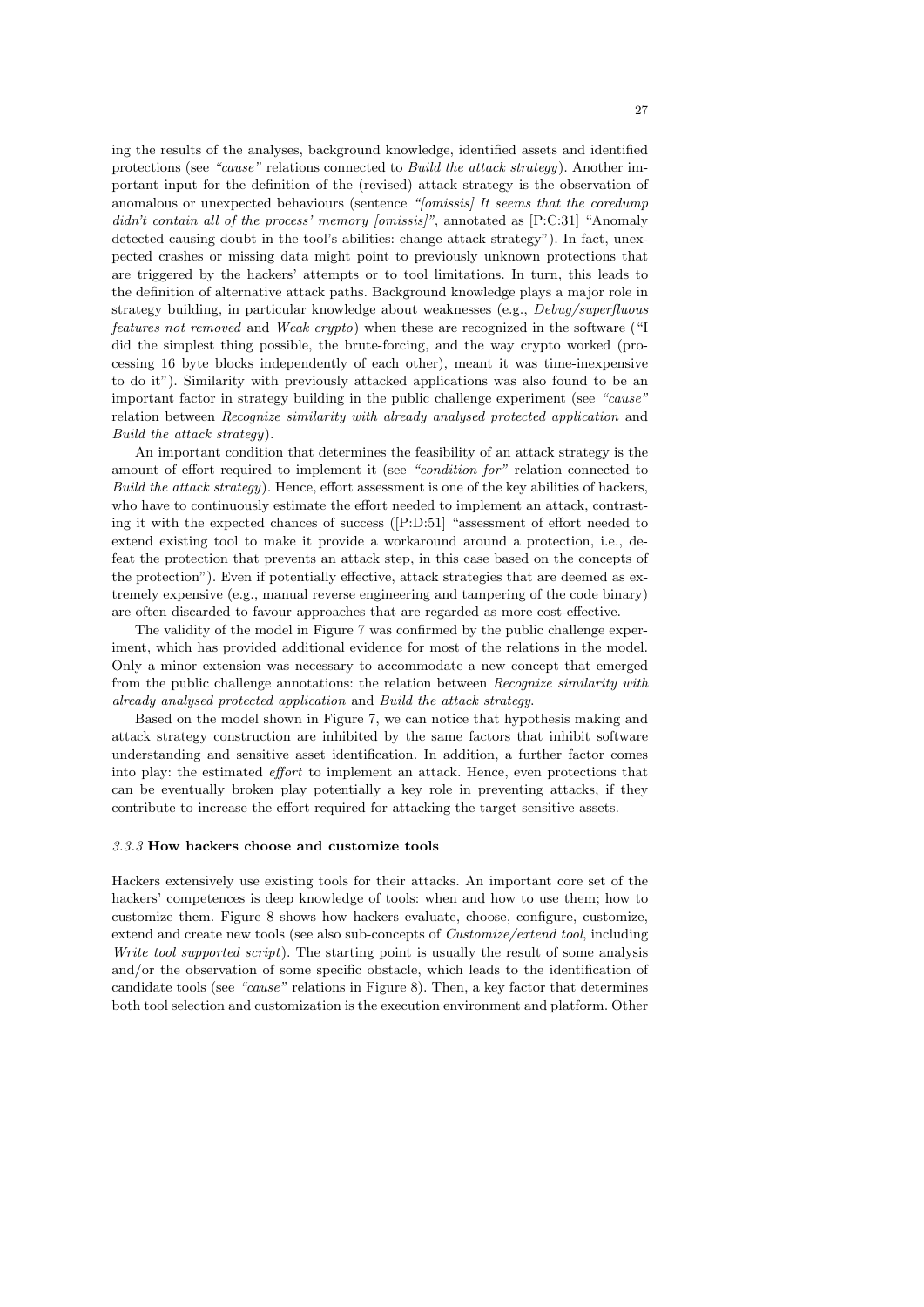

Fig. 8: Model of hacker activities related to choosing, customizing, and creating new tools

important factors are known limitations of existing tools, which might be inapplicable to a specific platform or application ([P:A:23] "[omissis] Attack step: dynamic analysis with another tool on the identified parts to overcome the limitation of Valgrind"), as well as observed failures of previously attempted dynamic analysis ([P:C:38] "Experiment with tool options to try to circumvent failures of the tool"), which may suggest alternative approaches and tools (see "condition for" relations on the left in Figure 8).

Once tools are selected and customized, they are used to find patterns, by running further analyses on the protected code, or they are used directly to undo protections and mount the attacks (see "used to" relations in the middle of Figure 8). When existing tools are insufficient for the hackers' purposes, new tools might be constructed from scratch. This is potentially an expensive activity, so it is carried out only if existing tools cannot be adapted for the purpose in any way and if alternative tools or attack strategies are not possible. One case where such tool construction from scratch tends to be cost-effective is when hackers want to execute a part of the software out of context, to better understand its protections (see "used to" relation connected to Out of context execution). In fact, this usually amounts to writing scaffolding code fragments that execute parts of the application or library under attack in an artificial, hacker-controlled, context ([L:E:17] "write custom code to load-run native library").

The model in Figure 8 was fully applicable to the public challenge annotations, with no need for any extensions. The public challenge experiment provided substantial further support to the general validity of this model. The model shows that tools play a dominant role in the implementation of attacks. Hence, software protections should be designed and realized based on an amount of knowledge of tools and of their potential that should be as deep and sophisticated as the hackers' one. Preventing out of context execution is another important line of defence against existing and new tools.

#### 3.3.4 How hackers defeat protections

The actual execution of an attack against a protection aims at defeating it, by bypassing it, building a workaround, undoing the protection completely, or overcoming it in some other way. Figure 9 shows a model of such activities.

Undoing a protection is usually regarded as quite difficult and expensive. In some cases, hackers opt to overcome a protection by tampering with the code or the execution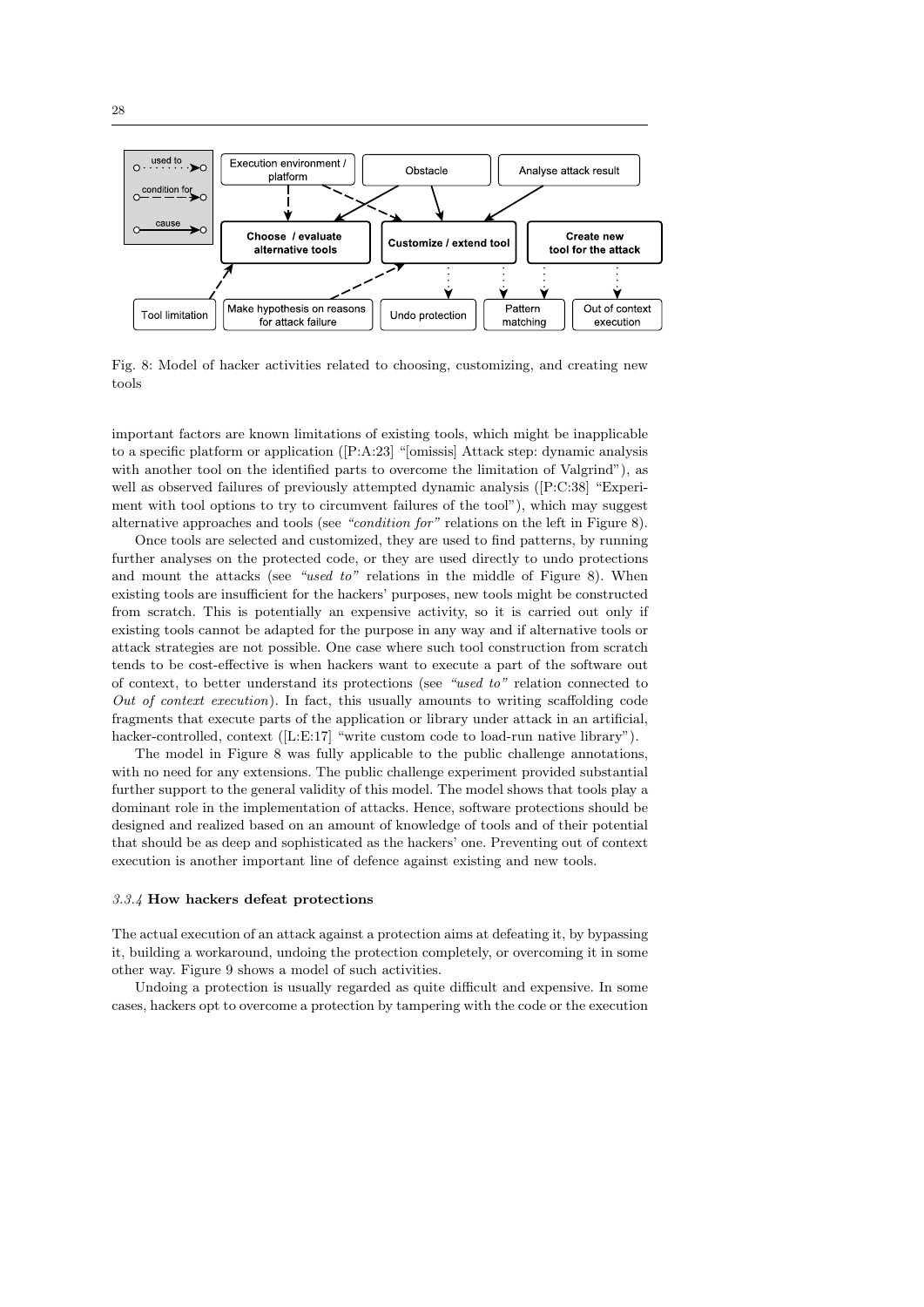

Fig. 9: Model of hacker activities related to defeating protections by undoing, overcoming, working around, or bypassing them.

(see incoming relations of Overcome protection in Figure 9). This means that instead of reversing the effect of a protection (e.g., deobfuscating the code), they gather enough information to be able to manipulate the code and the execution so as to achieve the desired effect, without having actually removed the protection. Gathering the information and performing the manipulations with the protections still present typically requires a considerable effort in analysis, and in building external tools, scripts, or tool extensions. Overcoming a protection eventually relies on the possibility to alter the normal flow of execution, this is the reason for a causal relation between Tamper with execution and Overcome protection.

In some instances, altering the execution flow with external tools is not enough, not possible, or requires too much effort. In such cases, hackers may write custom workaround code (Build workaround) that is integrated with or replaces the existing code, with the purpose of preserving the correct functioning of the software, while at the same time making the protections ineffective.

Sometimes hackers run program analyses to obtain information that is useful for manually undoing protections. For instance, dynamic analysis and symbolic execution can be used to understand if a predicate is (likely to be) an opaque one, such that one of the two branches of the condition containing the predicate can be assumed to be dead code that was inserted just to obfuscate the program ([L:F:2] "Undo protection (opaque predicates) by means of dynamic analysis and symbolic execution"). The analyses needed to undo protections may be quite sophisticated, hence requiring non trivial tool customization (see incoming relations of Undo protection in Figure 9).

To overcome a previously identified protection, hackers alter the execution. For instance, if they have identified some library calls used to implement a protection, they may try to intercept such calls and replace their parameters on the fly; they may skip the body of the called functions and return some forged values; or, they may redirect the calls to other functions ([O:F:17] "Tamper with system calls (ptrace) that implement the anti-debugging protection by means of an emulator"; see causal relation to Overcome protection in Figure 9). To achieve the desired effect, this might require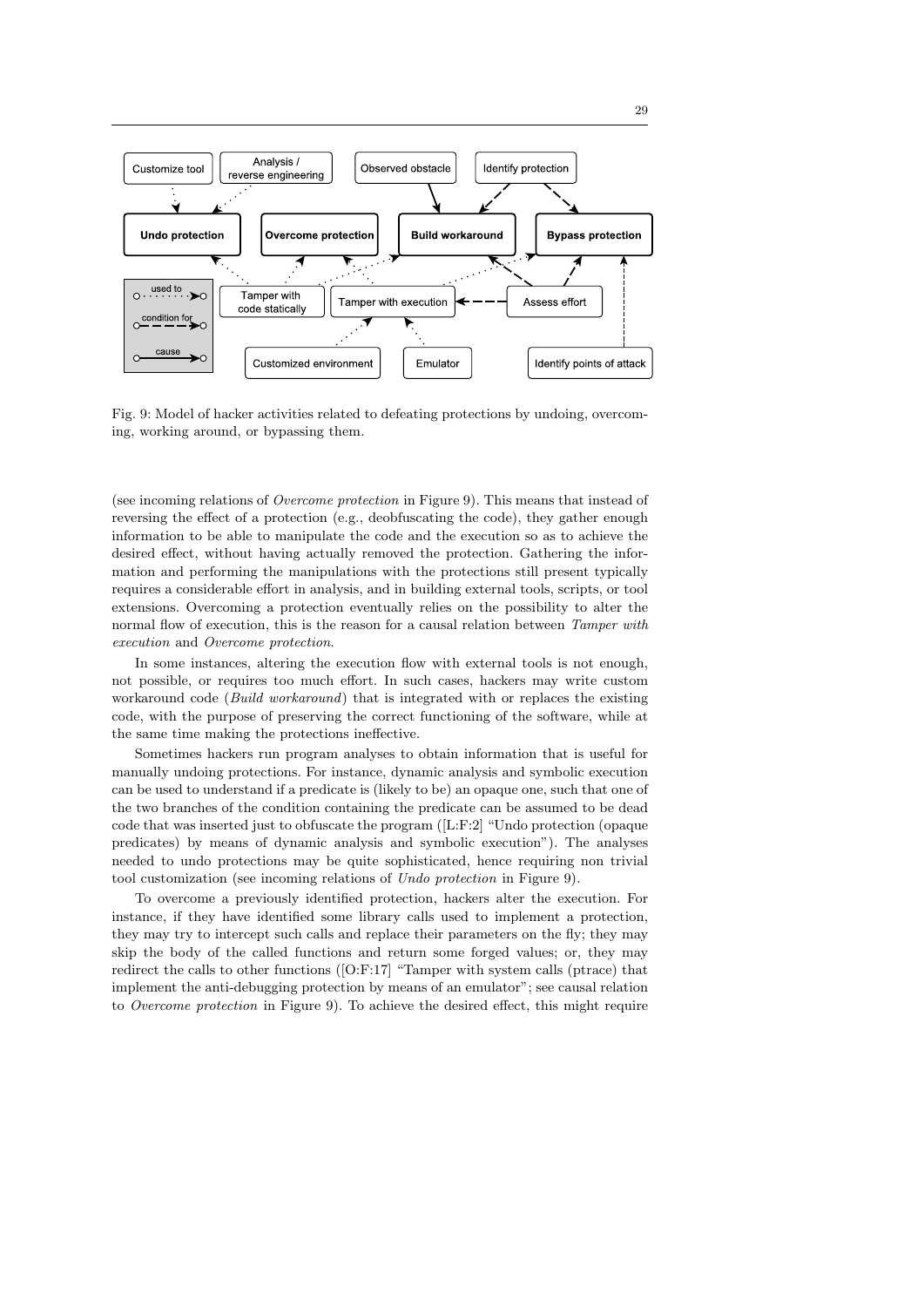also altering the code (see "used to" relation to Overcome protection; [L:F:7] "Tamper with protection (anti-debugging), by patching the code [omissis]").

Tampering with the execution can be more or less expensive, depending on the intended manipulation of the execution ([P:C:48] "Investigate API usage of the protection to see how much effort it is to emulate it"). For this reason, a key decision support activity is Assess effort (see "condition for" relation at the top in Figure 9). In practice, implementing execution tampering requires non-trivial skills on tools such as emulators, instrumentation tools, and debuggers, and on the customization of the execution environment (see "used to" relations at the top). Hackers may even resort to a custom execution kernel ([O:F:18] "Tamper with system calls (ptrace) that implement the anti-debugging protection by means of a custom kernel").

Whenever protections cannot be easily undone or overcome (with the help of existing tools), hackers build workarounds. Hence, the trigger for this activity is an observed obstacle that cannot be defeated by simpler means (see "cause" relation at the top in Figure 9). Since building workarounds is typically an expensive activity, effort estimation is routinely conducted before starting this attack step (see "condition for" relations at the top; [P:A:51] "Identification of a potential trick to avoid the protection technique. Estimation of the consequences (scripts and time wasted on this)"). Moreover, identifying the specific protection (component) to defeat is a prerequisite for the construction of the proper workaround (see "condition for" relation at the top in Figure 9). For instance, hackers may intercept decrypted code before it is executed rather than trying to decrypt it ([O:G:3] "[omissis] Bypass encryption; weakness: decryption before execution"). In the Public Challenge experiment, we found cases where no workaround was actually necessary and the protection could be bypassed directly from the debugger, by simply tampering with the data at run time. This justified the introduction of a new concept, Bypass protection, which is a viable attack technique when protections and points of attack have been identified, and the effort to actually bypass the protection is deemed acceptable (see incoming relations of concept Bypass protection in Figure 9).

Based on the model of execution tampering to undo, overcome, work around, or bypass protections shown in Figure 9, we can again notice that effort assessment is a key activity that is carried out continuously. Moreover, such continuous effort estimation leads hackers to prioritize their attack attempts. If undoing a protection is regarded as too difficult and too effort intensive, hackers may switch to limited code tampering or dynamic manipulation of the execution, so as to overcome, work around, or bypass the protection without reverting it completely. When all of those methods fail or are deemed too much demanding in terms of effort, attackers can opt for circumventing a protection by deploying alternative attack approaches that are not hampered by the particular protection. Making such decisions is a standard activity when attackers choose the path of least resistance.

## 4 Discussion

#### 4.1 Research Agenda

Based on the observed attack steps and strategies, we have identified the following research directions for the development of novel or improved code protections.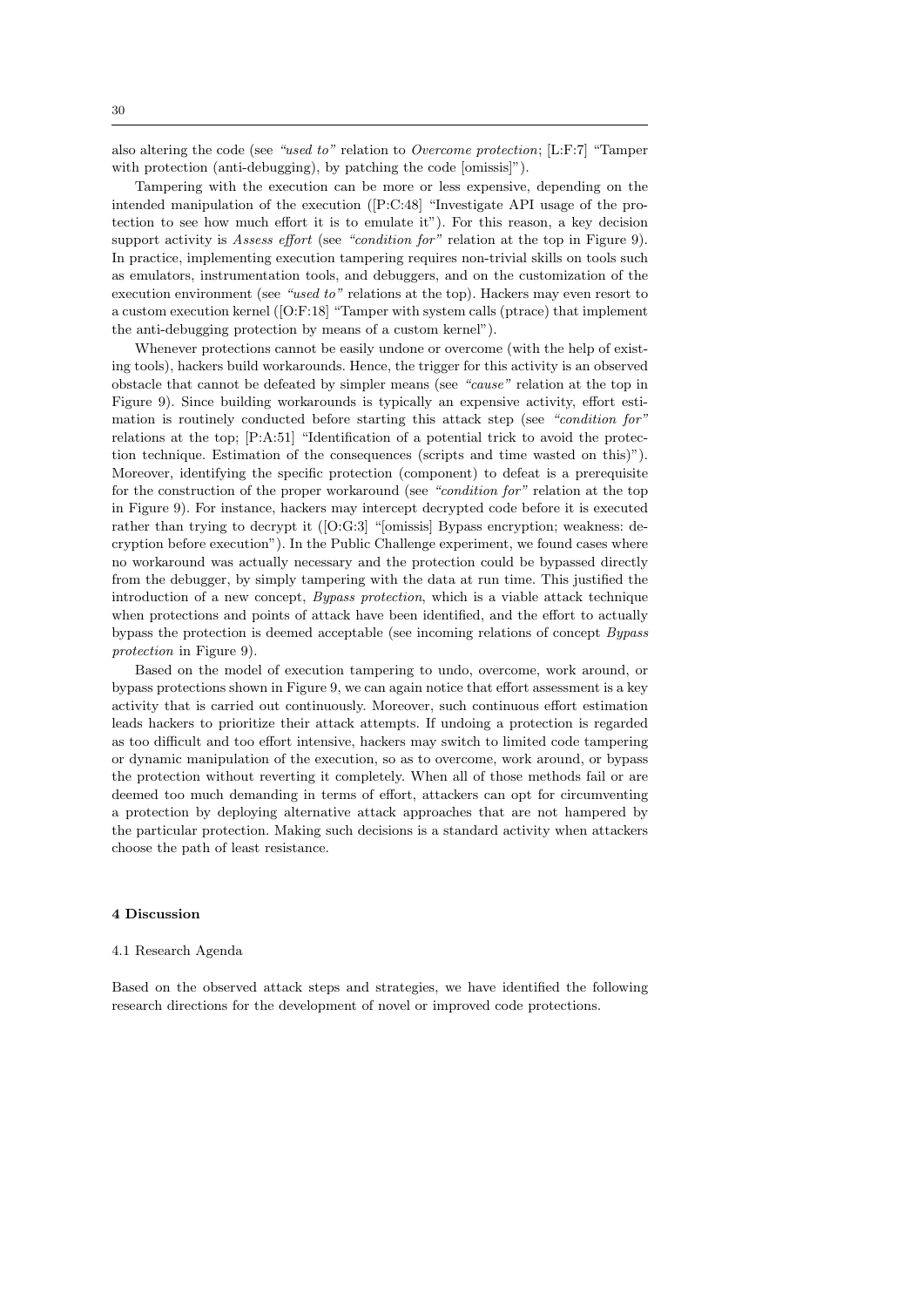Protections should inhibit program analysis and reverse engineering (see "used to" relation outgoing from Analysis / reverse engineering in Figure 6). While several of the existing protections are designed to inhibit program analysis (e.g., control flow flattening; opaque predicates) and (manual) reverse engineering (e.g., variable renaming), in our study we have noticed that hackers employ advanced program analysis techniques, like dependency analysis, symbolic execution, and constraint solvers. These techniques are indeed very powerful, but they come with known limitations. For instance, dependency analysis is difficult when pointers or reflection are extensively used; symbolic execution is difficult when loops and black box functions are used; constraint solvers may fail if non-linear or black-box constraints are present in expressions. Protection developers may exploit such limitations to artificially inject constructs that are difficult to analyse into the program. Since manual intervention might be needed to help tools deal with such artificially injected constructs, it would be interesting to perform an empirical study to test the effectiveness of such solutions. Such a study may compare, both qualitatively and quantitatively, a control group and a treatment group, which attack software respectively without/with artificially injected constructs. The two groups would be allowed to use the same program analysis tools. The qualitative comparison could be focused on the difference in attack strategies and manual comprehension steps between the two groups.

Protections should prevent manipulation of both the execution flow and the run-time program state (see relations outgoing from Tamper with execution in Figure 6 and Figure 9). Intercepting the execution and replacing the invoked functions or altering the program state is a key step in most successful attacks. Protections that inhibit debuggers (e.g., anti-debugging techniques) or that check the integrity of the execution (e.g., remote attestation) are hence expected to be particularly important and effective. Another approach to prevent execution tampering is the use of a secure virtual machine for the execution of critical code sections. Our study provides empirical evidence on the importance of pushing these research directions even further. Human studies could be designed to determine the strategies adopted by attackers to defeat each of the above mentioned protections. Such empirical studies would be also useful to assess quantitatively the relative strength of the alternative protections.

# Protections should adopt integrity checking techniques with improved effectiveness (see the "condition for" relation from Identify point of Attack and Bypass protection).

Both the applications used for the Public Challenge and the ones for the experiment with Professional Hackers include code guards to verify the integrity of the executed code. Code guards verify checksum values at run time, and in some cases, if values are correct the application execution continues, otherwise, the application could crash or gracefully degrade its performance. Attackers were able to obtain the correct checksum values by setting breakpoints on valid applications and injecting them with a debugger when requested by the tampered applications, as precisely described in the Public Challenge report. These lead to the observation that attackers can easily bypass these integrity protections. Therefore, research should focus on improving the effectiveness of integrity checking techniques. Research is progressing in this field with remote guards and software attestation techniques [4], which allow the use of nonces to add "freshness" at every guard check. Even in this case, using static values (like binaries) is the main limitation, as variants of the Van Oorschot attack are possible [31]. It is there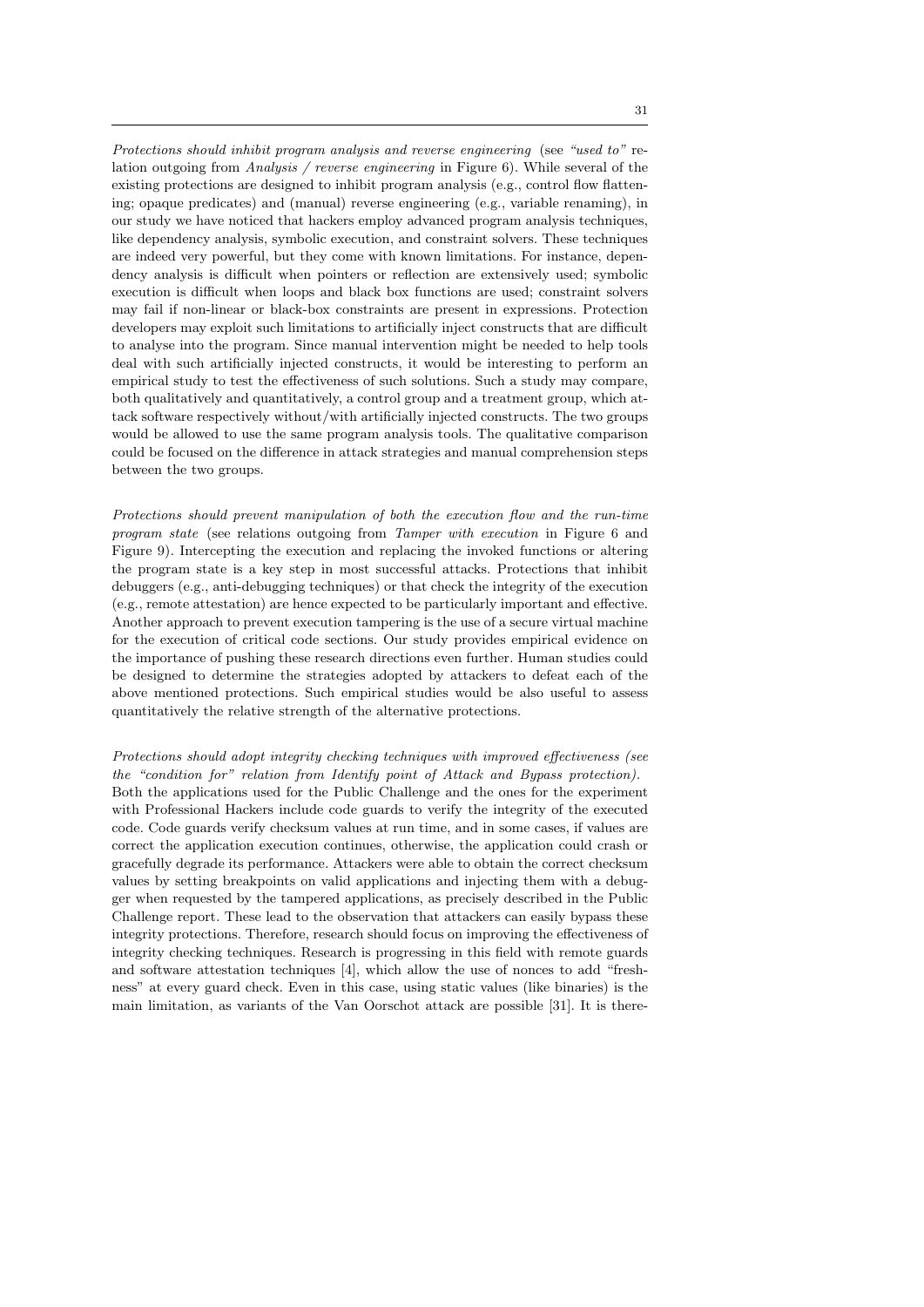fore mandatory to build new techniques that use dynamic/run-time information for attesting the application integrity.

Diversification and hiding of the fingerprints of protections (see the "cause" relation from Recognize similarity with already analysed protected application to Build the attack strategy in Figure 7). Protections, especially when automatically applied by a toolchain, use the same process and methods to protect the application, but they usually randomize it, every time with a different seed. On both the Professional Hackers and the Public Challenge Winner reports, we noticed that experienced attackers (this might be generalized to smart occasional attackers) easily recognise when the same protections are applied to different applications, despite the randomization. Therefore, they can immediately Build attack strategies that aim at reusing methods and tools already used (and that worked) in the past. Reapplying the same strategies usually does not require a deep understanding of the code and functionality of the protected application, and results in a very fast successful attacks. Even if we already noticed in our study that hackers try to Recognise libraries and Anomalous/unexpected behaviour and perform Pattern matching, further human experiments can help understanding which are the characteristics of the fingerprints that can be noticed by estimating the learning effect of undoing, bypassing, or removing the same protection when applied on different code (from different applications). Based on these empirical results, it would be possible to design methods to diversify and hide the fingerprints of protections thus forcing hackers to resort to other strategies that require more time and effort.

Libraries involved in code protections should be hidden (see relations outgoing from Recognizable library in Figure 6 and Figure 7). Libraries represent a side channel for attacks that is often overlooked by protection developers. Our study shows that protecting the code of the main application is not enough and that the libraries used by the application and referenced in its code may leak information useful to hackers and may offer them viable attack points. Techniques to prevent attacks to libraries and to obfuscate the use of libraries or the libraries themselves deserve more attention from protection developers. Moreover, vulnerability indicators and metrics could be defined to determine the occurrence of libraries, system calls and external calls, which can be regarded as potential points of attack.

Protections should be selected and combined by estimated attack effort (see relations outgoing from Assess effort in Figure  $\gamma$  and Figure 9). The (theoretical) strength of a protection is of course important when deciding to apply it, but according to our study the perceived effort to defeat a protection is even more important (and indeed it may differ from the theoretical strength). The perceived strength is defined as subjective evaluation of the impact a protection may have on hackers decision on how to tamper with the application (Build the attack strategy). This means that even theoretically weak protections (e.g., variable renaming) should be used as they increase the attack effort and may discourage some faster attack strategies. Hence we aim at estimating the perceived attack effort through novel attack effort prediction metrics. Moreover, synergies among protections should be investigated. Synergies may increase the effort necessary to defeat protection more than the sum of the attack effort required by each protection alone (e.g., apply code guards to render the code modified for out of context execution purposes unusable, together with obfuscation to render modifications even more complex). To actually prioritize the protections to apply, more effective metrics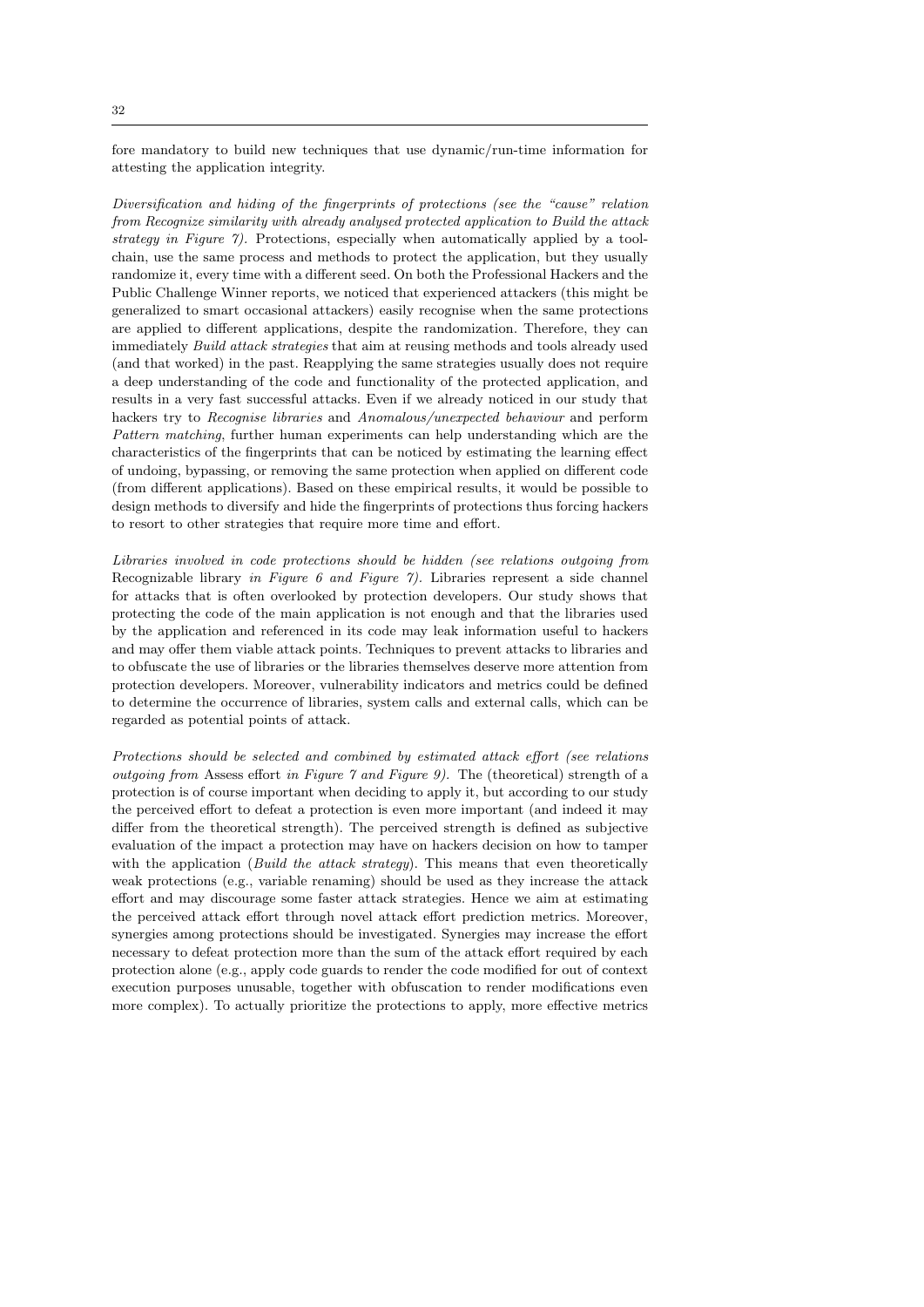that estimate the actual potency of protections would be needed, either when applied in isolation or in combination with other protections. Moreover, it would be interesting to empirically assess the correlation between such metrics and the actual delays introduced by protections. The correlation between perceived strength and actual delay would also be worth extensive empirical investigation.

Effectiveness of protections should be tested against features available in existing tools or by customizing existing tools (see Choose tool / evaluate alternative tools and Customize / extend / configure tool in Figure 8). While this practice might sound quite obvious, in our experience it is overlooked by protection developers, who usually assess the strengths of protections either theoretically or through metrics. Empirical evaluation based on deep knowledge and customization of existing tools may provide useful insights for the improvement of the proposed techniques. This consideration also applies to all the tools able to Undo protections, like deobfuscators. Indeed, undoing a protection may be very time consuming, but only if there are no tools able to automatically perform this attack step.

Out of context execution of protected code should be prevented (see Out of context execution in Figure 8). This attack strategy is not much known and investigated, but in our study it appeared to play a quite important role. Protection developers should design techniques to make the protected code tangled with the rest of the software, so as to make out of context execution difficult to achieve. A human study could be conducted to measure the difficulty of out of context execution when the protected code is made arbitrarily tangled with the rest of the software in comparison with the initial, untangled code.

Protections should be difficult to defeat without rewriting part of the code as a workaround to them (see Build workaround in Figure 9). While the perfect protection for a software asset may not exist [5], practical protections should be designed such that the only way to defeat them is writing substantial code (e.g., a new library, a new kernel, a replacement function, etc.). In fact, this increases the attack effort and deters or defers the attack. What workarounds hackers write in practice and how they elaborate them is yet another research topic on which little is known and that would deserve further investigation.

Empirical validation of protections should involve highly trained subjects playing the role of hackers (see the comparison between Professional Hackers and Public Challenge Winner reported in Section 3.2). Differently from the amateur hacker, professional hackers aim for automated and reproducible attacks, which require substantial preparation of environment and tools, use of sophisticated and advanced analyses / techniques, deep knowledge and competence. In order for an empirical validation of protections to produce results that generalize to professional hackers, the involved subjects should be trained to a comparable level of competence. This requires training on advanced analysis and techniques, such as symbolic execution, SMT solving, cryptanalysis, data flow analysis, differential data analysis, correlation analysis. It also requires training on the tools most widely used by professional hackers, in particular debuggers (see Tool hierarchy in Figure 4), and it requires strong capabilities to choose/customize/ port existing and to develop new tools in preparation for the attack. Automation of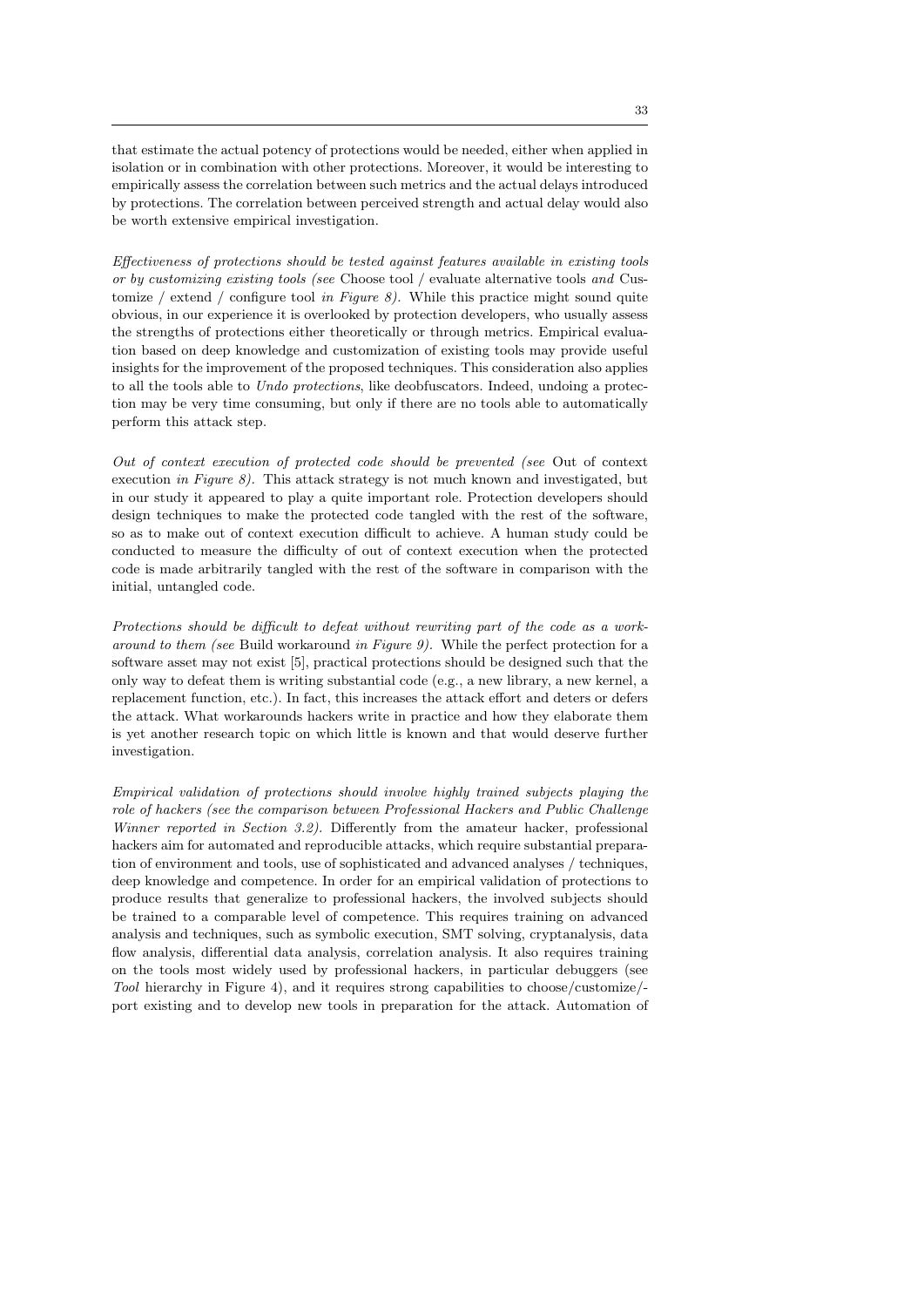the attack steps is another key difference between professional and occasional hackers, which deserve attention during training for an empirical study. Advanced tampering activities, such as tampering with the execution environment, replacing API functions with reimplementations and executing the protection out of context, may require dedicated training, since they seem not to be part of the toolkit commonly available to the occasional hacker.

Protections should force tools to produce incorrect code representations and structures. When we discussed our results with professional (malware) reverse engineers, it became clear that protections to mitigate or to complicate and delay reverse engineering should not only aim for making the program representations, elements and structures (see Figure 5) harder to obtain (e.g., by blocking the use of tracing tools or debuggers), to identify (e.g., by injecting many fake XOR operations), and to interpret (e.g., by means of control flow flattening). When the protections only focus on those attack processes, such that, e.g., the control flow graph obtained with a disassembler tool like IDA Pro is incomplete, attackers will typically either manually complete the control flow graph (via the tool's interactive functionality) or they will write scripts to extend the tool (via its built-in scripting support) such that it produces a more complete control flow graph in later re-runs. The attackers are hence moving forward on their attack path, implementing an attack strategy and gradually obtaining more complete and more accurate information. In other words, they are unlikely to start unsuccessful attack paths based on incorrect assumptions. In fact Piorkowski et al. showed that developers tend to stubbornly follow even wrong cues [33], moreover Edmundson et al. [16] showed that even experienced developers tend to overlook important information. Protections become stronger if they also succeed in letting the tools produce incorrect representations and structures, e.g., by including non-existing edges in a control flow graph or by grouping code fragments incorrectly into functions. Attackers then determine their strategy and next attack steps based on incorrect information, because their default modus operandi is to initially accept the information obtained from the tools as is, and to build on it as is. When that information is incorrect, they will hence more likely waste time and effort on unsuccessful attack paths before backtracking, and before questioning the correctness of the information, identifying the issues in it, and eventually correcting them.

# 4.2 Threats to Validity

External validity (concerning the generalization of the findings): The purpose of our qualitative studies was to infer models of the hackers' activities starting from the hacker reports. Being the result of an inference process grounded on concrete observations, our models may not have general validity. Further empirical validation is needed to extend the scope of their validity beyond the context of the reported studies. However, during conceptualization we aimed explicitly at abstracting away the details, so as to distill the general traits of the ongoing activities. Moreover, in order to obtain models that are applicable in an industrial context, the first experiment was conducted in a realistic setting, involving professional hackers who are used to perform similar attack tasks as part of their daily working routine.

Despite the substantially different setting of the Public Challenge, a proportion of concepts (41%) could be reused to annotate the new report. This indicates a reason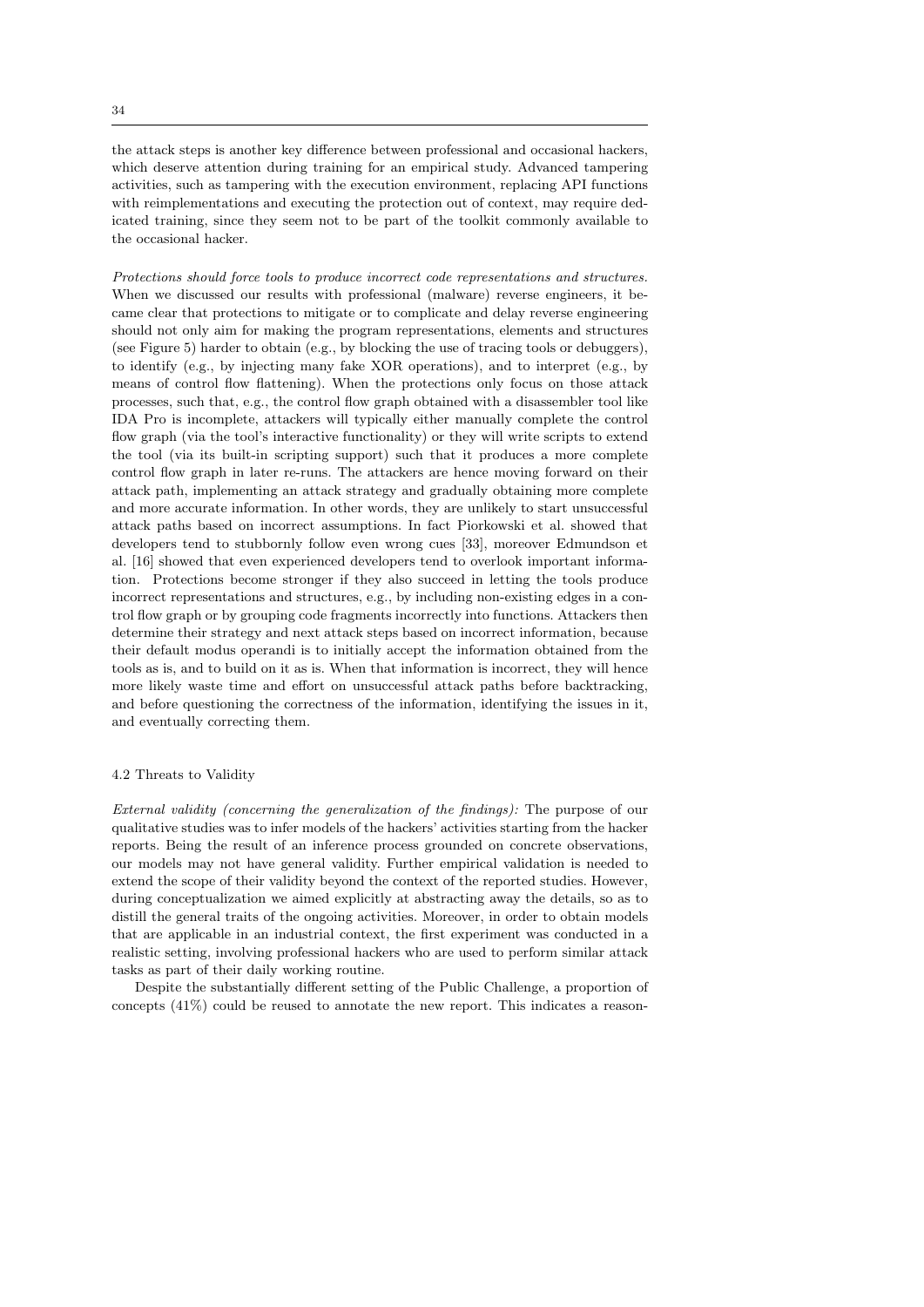able level of generality of the taxonomy and provides a first, initial positive assessment of its external validity. 14% new concepts had to be added to the taxonomy. This was expected, because, according to our initial design, the context and hacker profiles of the second study are remarkably different from those of the first study (amateur vs. professional hackers, different combination of protections). The fact that the same person won all five public challenges has certainly limited the variability and expressiveness of the narrative we have experienced in the public challenge report. However, we cannot give objective indications on how the proportion of reused concepts would have changed with more winners neither can we say if changes in the narrative would have resulted in an increased number of new concepts. For instance, if the winner had a more professional profile, we could have experienced an increase in the reused concepts, while reports from more amateur hackers could have led to a slightly higher number of new concepts. On the other hand, having a single winner reduced the issues related to the comparison of reports from multiple persons thus reducing the threats to the external validity.

Hence, we cannot claim to have reached theoretical saturation. New experiments are needed to further expand the concept ontology. Still, reuse of a substantial proportion of concepts in the second experiment, despite the differences, is encouraging.

Data collected in our experiments only refers to the client-side component of software systems, because in our settings all the server-side component are considered out of the attack scope.

Construct validity (concerning the data collection and analysis procedures): We adopted widely used practices from grounded theory to limit the threats to the construct validity of the study. To be sure that reports contain all the needed information, we asked professional and public challenge hackers to cover a set of topics while filling their reports, including obstacles, activities, tools and strategies, and to answer specific questions.

Internal validity (concerning the subjective factors that might have affected the results): In order to avoid bias and subjectivity, in the first experiment coding was open (no fixed codes) and it was performed by the seven coders independently and autonomously. Moreover, precise instructions have been provided to guide the coding procedure. To complete concept identification and model inference, two joint meetings have been organized. All the interpretations were subject to discussion, until consensus was reached. Traceability links between report annotations and abstractions have been maintained. This was effective not only to document decisions, but also in case of model revision, to base changes on evidences from the reports. In the second experiment coding was closed, except for the new concepts that were added to the taxonomy, for which it was open (as in the first experiment). Similarly to the first experiment, precise coding instructions have been provided to the four teams of annotators and two consensus meetings have been carried out to converge to an agreed annotation of the Public Challenge report. While some subjectivity is necessarily involved in the process, the above mentioned practices aimed at minimizing and controlling its impact.

## 5 Related Work

The related literature consists of the empirical studies conducted to produce a model of program comprehension and of the developers' behaviour. Empirical studies on the effectiveness of software protections are also relevant.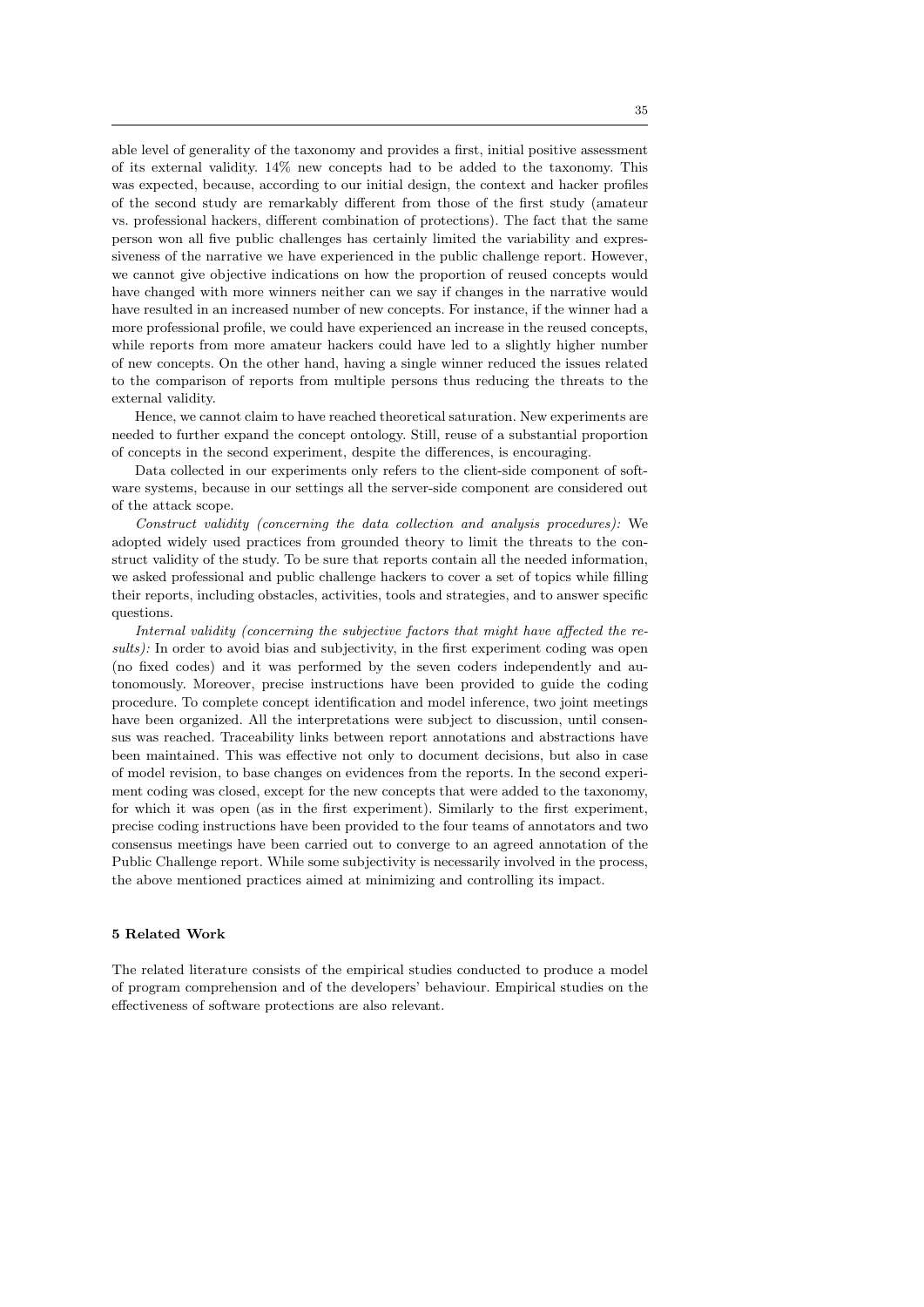### 5.1 Models of program comprehension and of the developers' behaviour

The construction and validation of program comprehension models have been the topic of investigation of a huge amount of works since the beginning of the discipline of software engineering. There is agreement, based on experimental observations [25], that program comprehension involves both top-down and bottom-up comprehension, and that often the most effective strategy is a combination of the two, known as the integrated model [24, 26]. A less systematic combination of top-down and bottom-up models is called the opportunistic model of program comprehension [25].

Programmers resort to a top-down comprehension strategy when they are familiar with the code. They take advantage of their knowledge of the domain [32] to formulate hypotheses [20] that trigger comprehension activities. Hypotheses [20] can take the form of why/how/what conjectures about the expected implementation. Comprehension activities carried out on the code aim at verifying the hypotheses on which uncertainty is highest. Upon resolution of such uncertainty, programmers build a complete, mental top-down model of the program, consisting of a hierarchy in which the lowest level hypotheses have been validated against the implementation and mapped onto the code. When hypotheses fail to be verified, the top-down mental model is iteratively refined until convergence to a stable model.

The bottom-up strategy is preferred by programmers who are relatively unfamiliar with the code. Programmers may start with the construction of a control flow model of the program behaviour [32], to continue with higher level abstractions, such as the data flow model, the call hierarchy model and the inter-process communication model. Eventually, programmers obtain a high level, functional abstraction of the implementation.

In the integrated model [24], programmers work at the abstraction level that is deemed appropriate for the task at hand and switch between top-down and bottomup models. They recognize clues (aka beacons) in the code that point to higher level abstractions and then they switch to a top-down comprehension of the abstractions inferred from such clues. This leads programmers to formulate new hypotheses to be verified in the code, which in turn trigger a new bottom-up phase, consisting of code search and clue recognition. While the bottom-up phase is usually quite systematic, the top-down phase tends to be opportunistic and goal driven [28,29]. The opportunistic strategy has been found to be much more effective and efficient than the systematic strategy when applied to large systems [22]. However, it has the disadvantage of producing incomplete models and partial understanding, which might affect negatively program modification [24, 27, 26].

Existing program comprehension models have been investigated in specific contexts, such as component based [3] or object oriented [6] software development, but to the best of our knowledge ours is the first work considering the comprehension process followed by professional and public challenge hackers during understanding of protected code to be attacked. The work by Sillito et al. [35] investigates general traits of program comprehension that are common to our observations. However, some activities that we observed are hacker specific and driven by the hackers' goal, which is to break a protection, not to evolve a system, e.g., for adding new features, fixing bugs or refactoring/adapting the code.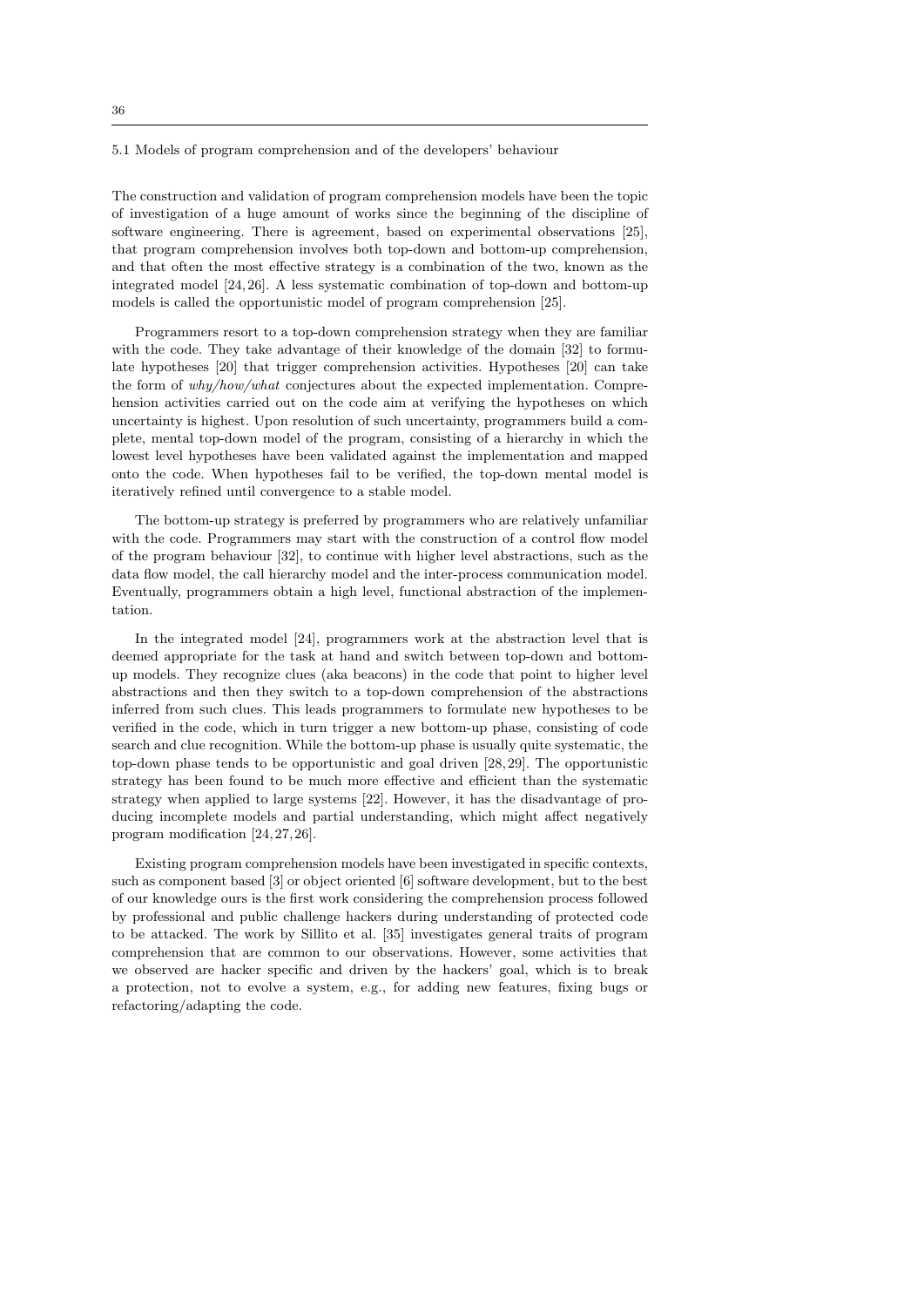### 5.2 Qualitative studies of the developers' behaviour

The use of qualitative analysis methods in software engineering has gained increasing popularity in recent years and among the various qualitative methods, GT appears to be the most popular one. However, according to a survey [36] conducted on 98 papers that have been published in the 9 top ranked journals, GT is largely misused in existing software engineering studies. In fact, key features of GT, such as theoretical sampling, memoing, constant comparison and theoretical saturation, are often ignored. We do not claim to have used GT in our study. Instead, we claim that some practices that we adopted are in common with GT. Other practices could not be applied because of limitations of our experimental settings. The GT survey [36] reports some of the topics investigated in the 98 qualitative empirical studies analysed for the survey. These include studies on the software engineering process and on software development teams, especially in the agile context. For instance, the paper by Lutz Prechelt et al. [34] investigates the factors that affect software quality in agile teams without dedicated testers. No mention is made in the survey of any qualitative analysis dealing with the program comprehension process carried out by hackers. Our search for papers on such topic has also produced no result.

In other domains in computer security, such as network penetration cyber attacks, qualitative modeling techniques have been proposed [19, 23, 40]. Those models and modeling techniques specifically focus on automated intrusion detection, however. The concepts in them are observable symptoms of attack activities in staged network penetrations. By checking whether or not monitored network activities fit within the models of different types of attackers, network administrators and their decision support tools can then distinguish benign activities from ongoing attacks. The concepts and relations in those models are of a completely different nature, and hence not reusable to model program comprehension activities. If program comprehension is certainly needed to prepare such attacks (i.e., to spot a bug), none of the existing works about network penetration report any information.

Our previous experiment [13] of hackers' code comprehension has been extended in the present work with an additional experiment based on a public challenge. The report of the public challenge winner was subjected to the same kind of qualitative analysis conducted on the professional hacker reports. The additional results have confirmed the validity of the taxonomy and of the comprehension models extracted from the initial experiment, but they also allowed us to extend the taxonomy and the models with new concepts that emerged in the public challenge context, a context substantially different from the industrial one considered in the first experiment. The substantial number of concepts identified with the second experiment suggests that theoretical saturation is not achieved, and that more experiments are needed to enrich the concept ontology.

### 5.3 Empirical studies on the effectiveness of software protection

There are two main research approaches for the assessment of obfuscation protection techniques, respectively based on internal software metrics  $[14, 9, 2, 21, 39, 8]$  and on experiments involving human subjects [38, 11, 10, 41].

Assessment by means of experiments with human subjects has been first presented in a work by Sutherland et al. [38], who found the expertise of attackers to be correlated with the correctness of reverse engineering tasks. They also showed that source code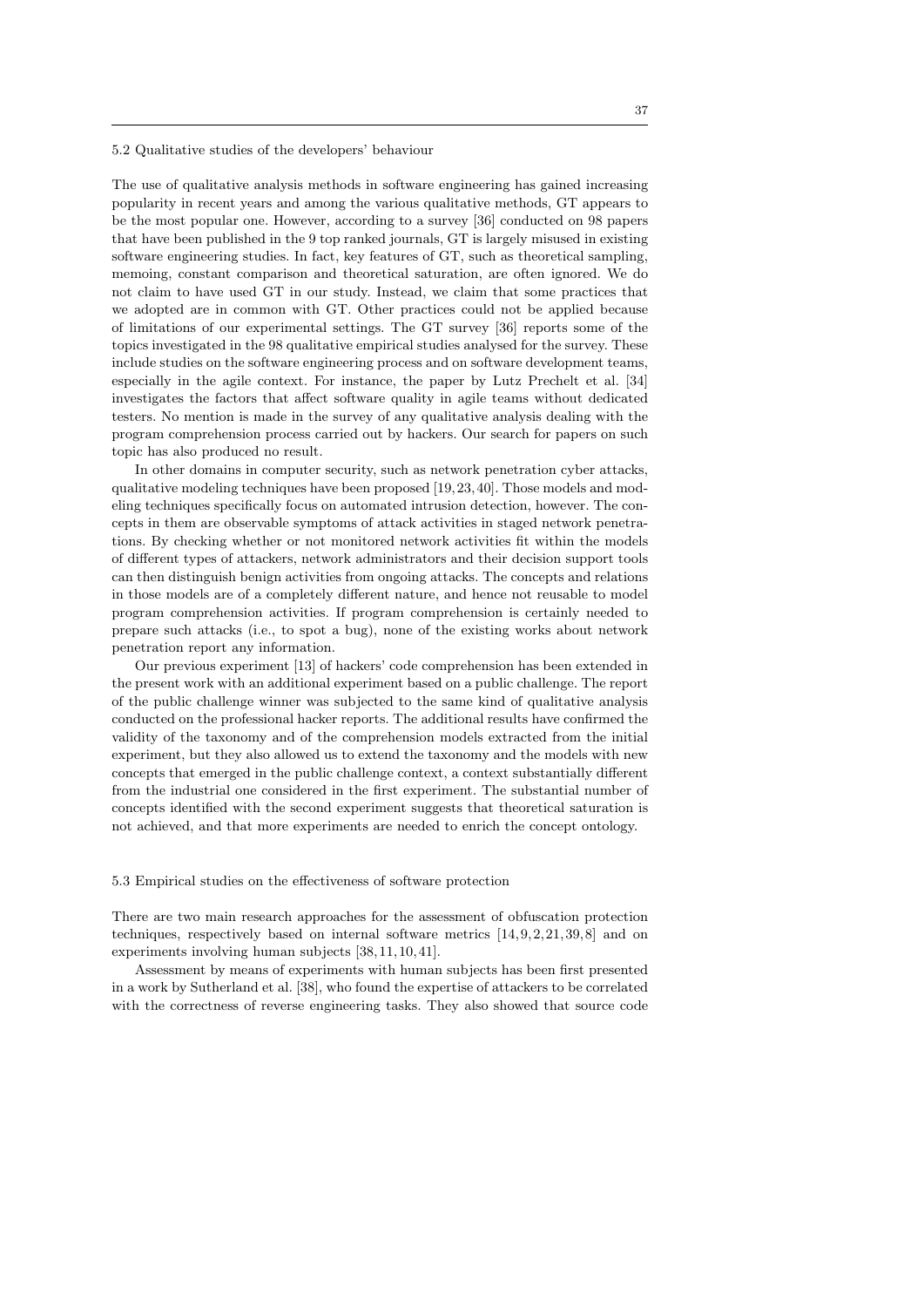metrics are not good estimators of the delays introduced by protections on attack tasks, if binary code is involved. Ceccato et al. [11] measured the correctness and effectiveness achieved by subjects while understanding and modifying decompiled obfuscated Java code, in comparison with decompiled clear code. This work has been extended with a larger set of experiments and additional obfuscation techniques in successive works [10, 41].

While human experiments conducted to measure the effectiveness of protections often draw also some qualitative conclusions on the activities carried out by the involved subjects, their main goal is not to produce a model of the comprehension activities carried out against the protected code. Moreover, the involved subjects are usually students, not professional hackers. Hence, while these studies contributed to increase our knowledge of the effectiveness of various software protection techniques, they did not develop any thorough model of code comprehension during attack tasks.

### 6 Conclusions and Future Work

The goal of this work was to investigate the way hackers comprehend protected code to be attacked and how they build their attack strategy. We involved professional hackers in the execution of three industrial case studies, each with a distinct attack task. We also published eight public challenges, five of which were broken, all of them by the same hacker. The reports produced by the professional hackers and by the public challenge winner have been subjected to a rigorous qualitative analysis, resulting into a taxonomy of concepts and in four behavioral models. The taxonomy consists of 169 concepts associated with the hacker comprehension, attack activities, analysis tools and identified protections.

The models introduce relations (e.g., temporal, causal, conditional and instrumental relations) among concepts to explain hackers behavior, i.e.:

- how hackers understand the code and identify sensitive assets within it;
- how hackers formulate and confirm hypotheses to build their attack strategy;
- how hackers choose and customize tools; and
- how hackers defeat protections by undoing, overcoming, working around, and bypassing them.

The paper presents the commonalities and the differences emerged between the activities conducted by professional hackers (involved in industrial settings) and by the practitioner (involved in the Public Challenge). A major difference is represented by the level of automation and reproducibility of attacks elaborated by professional hackers, and in their considerable time investment in constructing new tools to achieve this objective. Practitioners, instead, prefer to try many fast manual attacks or employ existing general purpose tools.

The paper includes a discussion of possible research directions in code protection based on the outcome of the empirical investigation. One of them is how to design novel and stronger protection techniques. Since automated analysis tools play a central role in elaborating successful attacks, a promising research direction to investigate is improving protection techniques by addressing known (theoretical or practical) tool limitations, in order to increase the manual effort in attacks.

While we believe the taxonomy and models have a general validity, it can be strengthened only by conducting further empirical studies. The relations in our models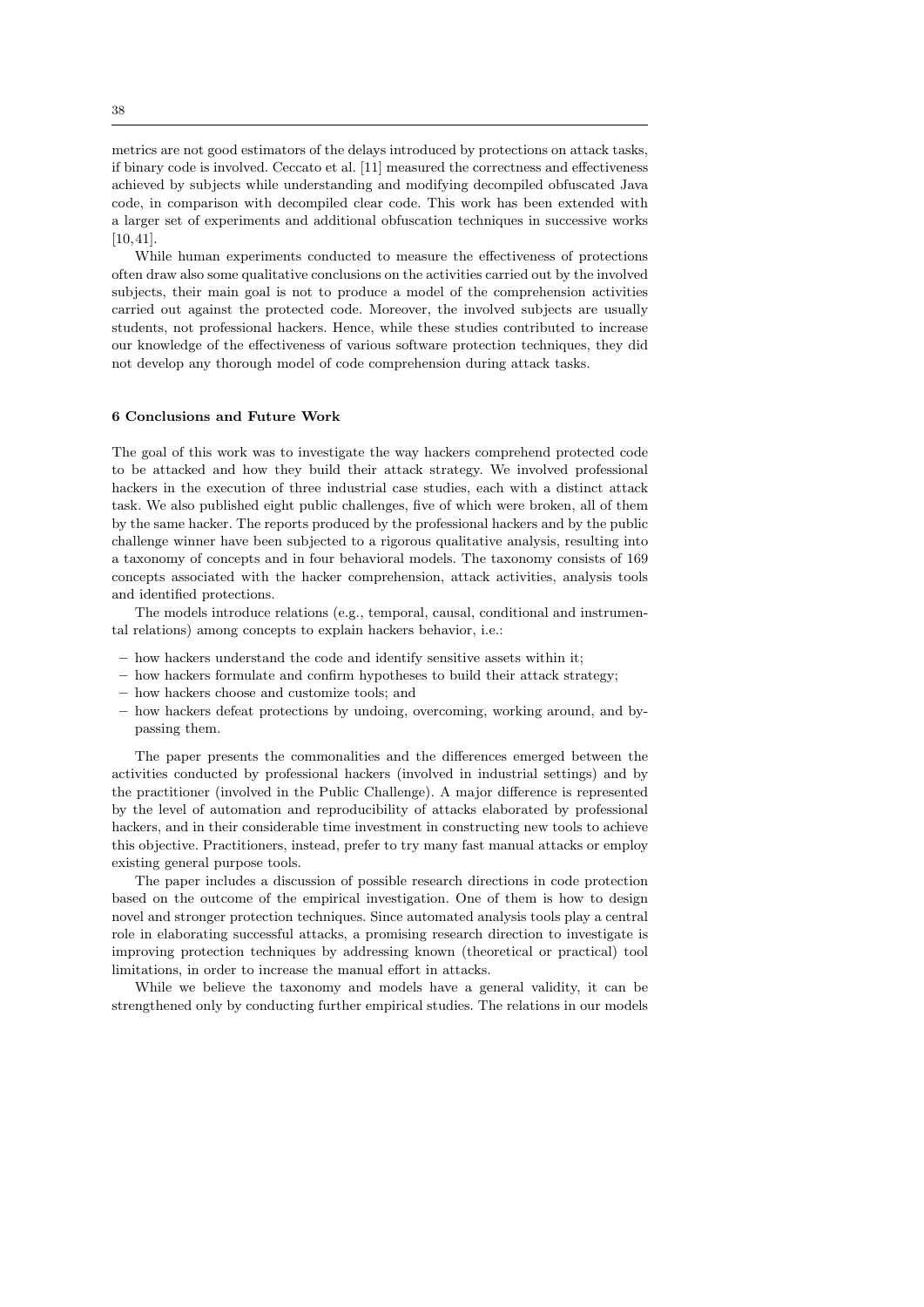that enable or prevent hacker activities will be investigated in depth with controlled experiments, to obtain quantitative evidence on their role and power, which in turn will guide the development of novel code protection techniques.

#### Acknowledgment

The research leading to these results has received funding from the European Union Seventh Framework Programme (FP7/2007-2013) under grant agreement number 609734.

## References

- 1. Abrath, B., Coppens, B., Volckaert, S., Wijnant, J., De Sutter, B.: Tightly-coupled selfdebugging software protection. In: Proceedings of the 6th Workshop on Software Security, Protection, and Reverse Engineering (SSPREW), pp. 7:1–7:10 (2016)
- 2. Anckaert, B., Madou, M., De Sutter, B., De Bus, B., De Bosschere, K., Preneel, B.: Program obfuscation: a quantitative approach. In: Proc. ACM Workshop on Quality of protection, pp. 15–20 (2007)
- 3. Andrews, A.A., Ghosh, S., Choi, E.M.: A model for understanding software components. In: 18th International Conference on Software Maintenance (ICSM 2002), Maintaining Distributed Heterogeneous Systems, 3-6 October 2002, Montreal, Quebec, Canada, p. 359 (2002)
- 4. Armknecht, F., Sadeghi, A.R., Schulz, S., Wachsmann, C.: A security framework for the analysis and design of software attestation. In: Proceedings of the 2013 ACM SIGSAC Conference on Computer & Communications Security, CCS '13, pp. 1–12. ACM, New York, NY, USA (2013). DOI 10.1145/2508859.2516650. URL http://doi.acm.org/10. 1145/2508859 2516650
- 5. Barak, B., Goldreich, O., Impagliazzo, R., Rudich, S., Sahai, A., Vadhan, S., Yang, K.: On the (im) possibility of obfuscating programs. Lecture Notes in Computer Science 2139, 19–23 (2001)
- 6. Burkhardt, J., Détienne, F., Wiedenbeck, S.: Object-oriented program comprehension: Effect of expertise, task and phase. Empirical Software Engineering 7(2), 115–156 (2002)
- 7. Cabutto, A., Falcarin, P., Abrath, B., Coppens, B., De Sutter, B.: Software protection with code mobility. In: Proceedings of the Second ACM Workshop on Moving Target Defense (MTD), pp. 95–103 (2015)
- 8. Capiluppi, A., Falcarin, P., Boldyreff, C.: Code defactoring: Evaluating the effectiveness of java obfuscations. In: Reverse Engineering (WCRE), 2012 19th Working Conference on, pp. 71–80. IEEE (2012)
- 9. Ceccato, M., Capiluppi, A., Falcarin, P., Boldyreff, C.: A large study on the effect of code obfuscation on the quality of java code. Empirical Software Engineering  $20(6)$ , 1486–1524 (2015)
- 10. Ceccato, M., Di Penta, M., Falcarin, P., Ricca, F., Torchiano, M., Tonella, P.: A family of experiments to assess the effectiveness and efficiency of source code obfuscation techniques. Empirical Software Engineering 19(4), 1040–1074 (2014)
- 11. Ceccato, M., Di Penta, M., Nagra, J., Falcarin, P., Ricca, F., Torchiano, M., Tonella, P.: The effectiveness of source code obfuscation: An experimental assessment. In: IEEE 17th International Conference on Program Comprehension (ICPC), pp. 178–187 (2009). DOI 10.1109/ICPC.2009.5090041
- 12. Ceccato, M., Preda, M.D., Nagra, J., Collberg, C., Tonella, P.: Barrier slicing for remote software trusting. In: Proceedings of the Seventh IEEE International Working Conference on Source Code Analysis and Manipulation, SCAM '07, pp. 27-36. IEEE Computer Society, Washington, DC, USA (2007). DOI 10.1109/SCAM.2007.6. URL https://doi.org/10.1109/SCAM.2007.6
- 13. Ceccato, M., Tonella, P., Basile, C., Coppens, B., Sutter, B.D., Falcarin, P., Torchiano, M.: How professional hackers understand protected code while performing attack tasks. In: Proceedings of the 25th International Conference on Program Comprehension (ICPC), pp. 154–164 (2017). ICPC best paper award and ACM Distinguished paper award.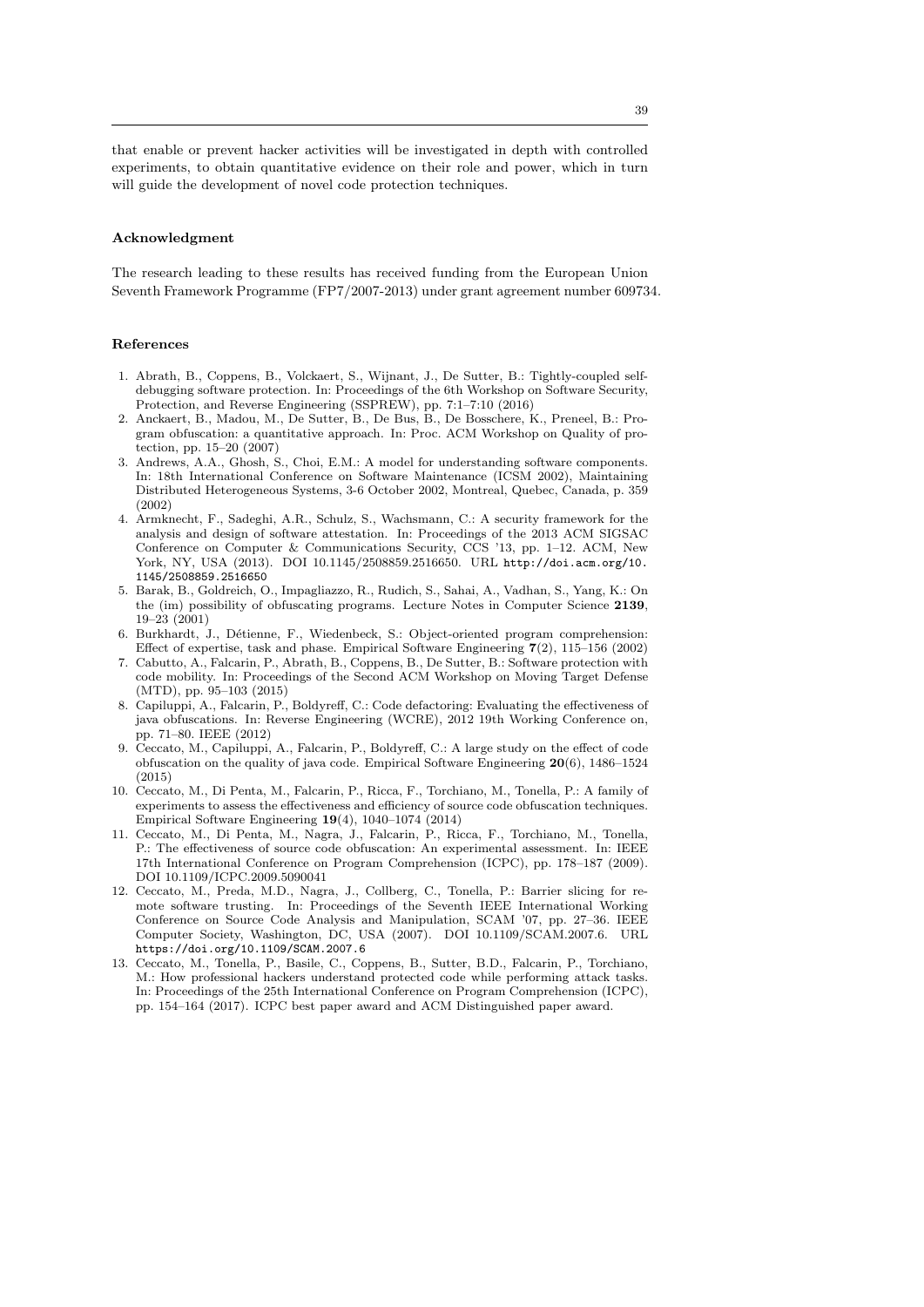- 14. Collberg, C., Thomborson, C., Low, D.: A taxonomy of obfuscating transformations. Technical Report 148, Dept. of Computer Science, The Univ. of Auckland (1997)
- 15. Demissie, B.F., Ceccato, M., Tiella, R.: Assessment of data obfuscation with residue number coding. In: Proceedings of the 1st International Workshop on Software Protection, SPRO '15, pp. 38–44. IEEE Press, Piscataway, NJ, USA (2015). URL http: //dl.acm.org/citation.cfm?id=2821429.2821440
- 16. Edmundson, A., Holtkamp, B., Rivera, E., Finifter, M., Mettler, A., Wagner, D.: An empirical study on the effectiveness of security code review. In: International Symposium on Engineering Secure Software and Systems, pp. 197–212. Springer (2013)
- 17. Flick, U.: An Introduction to Qualitative Research (4th edition). Sage, London (2009)
- 18. Glaser, B.G., Strauss, A.L.: The Discovery of Grounded Theory. Aldine, Chicago (1967) 19. Katipally, R., Yang, L., Liu, A.: Attacker behavior analysis in multi-stage attack detection system. In: Proceedings of the Seventh Annual Workshop on Cyber Security and Information Intelligence Research, CSIIRW '11, pp. 63:1–63:1. ACM, New York, NY, USA (2011). DOI 10.1145/2179298.2179369. URL http://doi.acm.org/10.1145/2179298.2179369
- 20. Letovsky, S.: Cognitive processes in program comprehension. Journal of Systems and Software 7(4), 325–339 (1987)
- 21. Linn, C., Debray, S.: Obfuscation of executable code to improve resistance to static disassembly. In: Proc. ACM Conf.Computer and Communications Security, pp. 290–299 (2003)
- 22. Littman, D.C., Pinto, J., Letovsky, S., Soloway, E.: Mental models and software maintenance. Journal of Systems and Software 7(4), 341–355 (1987)
- 23. Mallikarjunan, K.N., Prabavathy, S., Sundarakantham, K., Shalinie, S.M.: Model for cyber attacker behavioral analysis. In: 2015 IEEE Workshop on Computational Intelligence: Theories, Applications and Future Directions (WCI), pp. 1–4 (2015). DOI 10.1109/WCI. 2015.7495520
- 24. von Mayrhauser, A., Vans, A.M.: Comprehension processes during large scale maintenance. In: Proceedings of the 16th International Conference on Software Engineering, Sorrento, Italy, May 16-21, pp. 39–48 (1994)
- 25. von Mayrhauser, A., Vans, A.M.: Industrial experience with an integrated code comprehension model. Software Engineering Journal 10(5), 171–182 (1995)
- 26. von Mayrhauser, A., Vans, A.M.: Identification of dynamic comprehension processes during large scale maintenance. IEEE Trans. Software Eng. 22(6), 424–437 (1996)
- 27. von Mayrhauser, A., Vans, A.M.: On the role of hypotheses during opportunistic understanding while porting large scale code. In: 4th International Workshop on Program Comprehension (WPC '96), March 29-31, 1996, Berlin, Germany, pp. 68–77 (1996)
- 28. von Mayrhauser, A., Vans, A.M.: Hypothesis-driven understanding processes during corrective maintenance of large scale software. In: 1997 International Conference on Software Maintenance (ICSM '97), 1-3 October 1997, Bari, Italy, Proceedings, pp. 12–20 (1997)
- 29. von Mayrhauser, A., Vans, A.M.: Program understanding needs during corrective maintenance of large scale software. In: 21st Intern. Computer Software and Applications Conference (COMPSAC'97), 1997, USA, pp. 630–637 (1997)
- 30. Nagra, J., Collberg, C.: Surreptitious software: obfuscation, watermarking, and tamperproofing for software protection. Pearson Education (2009)
- 31. van Oorschot, P.C., Somayaji, A., Wurster, G.: Hardware-assisted circumvention of selfhashing software tamper resistance. IEEE Trans. Dependable Secur. Comput. 2(2), 82–92 (2005). DOI 10.1109/TDSC.2005.24. URL http://dx.doi.org/10.1109/TDSC.2005.24
- 32. Pennington, N.: Stimulus structures and mental representations in expert comprehension of computer programs. Cognitive Psychology 19(3), 295 – 341 (1987)
- 33. Piorkowski, D.J., Fleming, S.D., Kwan, I., Burnett, M.M., Scaffidi, C., Bellamy, R.K., Jordahl, J..: The whats and hows of programmers' foraging diets. In: Proceedings of the SIGCHI Conference on Human Factors in Computing Systems, pp. 3063–3072. ACM (2013)
- 34. Prechelt, L., Schmeisky, H., Zieris, F.: Quality experience: a grounded theory of successful agile projects without dedicated testers. In: Proceedings of the 38th International Conference on Software Engineering, ICSE 2016, Austin, TX, USA, May 14-22, 2016, pp. 1017–1027 (2016)
- 35. Sillito, J., Murphy, G.C., Volder, K.D.: Questions programmers ask during software evolution tasks. In: Proceedings of the 14th ACM SIGSOFT International Symposium on Foundations of Software Engineering, FSE, pp. 23–34 (2006)
- 36. Stol, K., Ralph, P., Fitzgerald, B.: Grounded theory in software engineering research: a critical review and guidelines. In: Proceedings of the 38th International Conference on Software Engineering, ICSE 2016, Austin, TX, USA, May 14-22, 2016, pp. 120–131 (2016)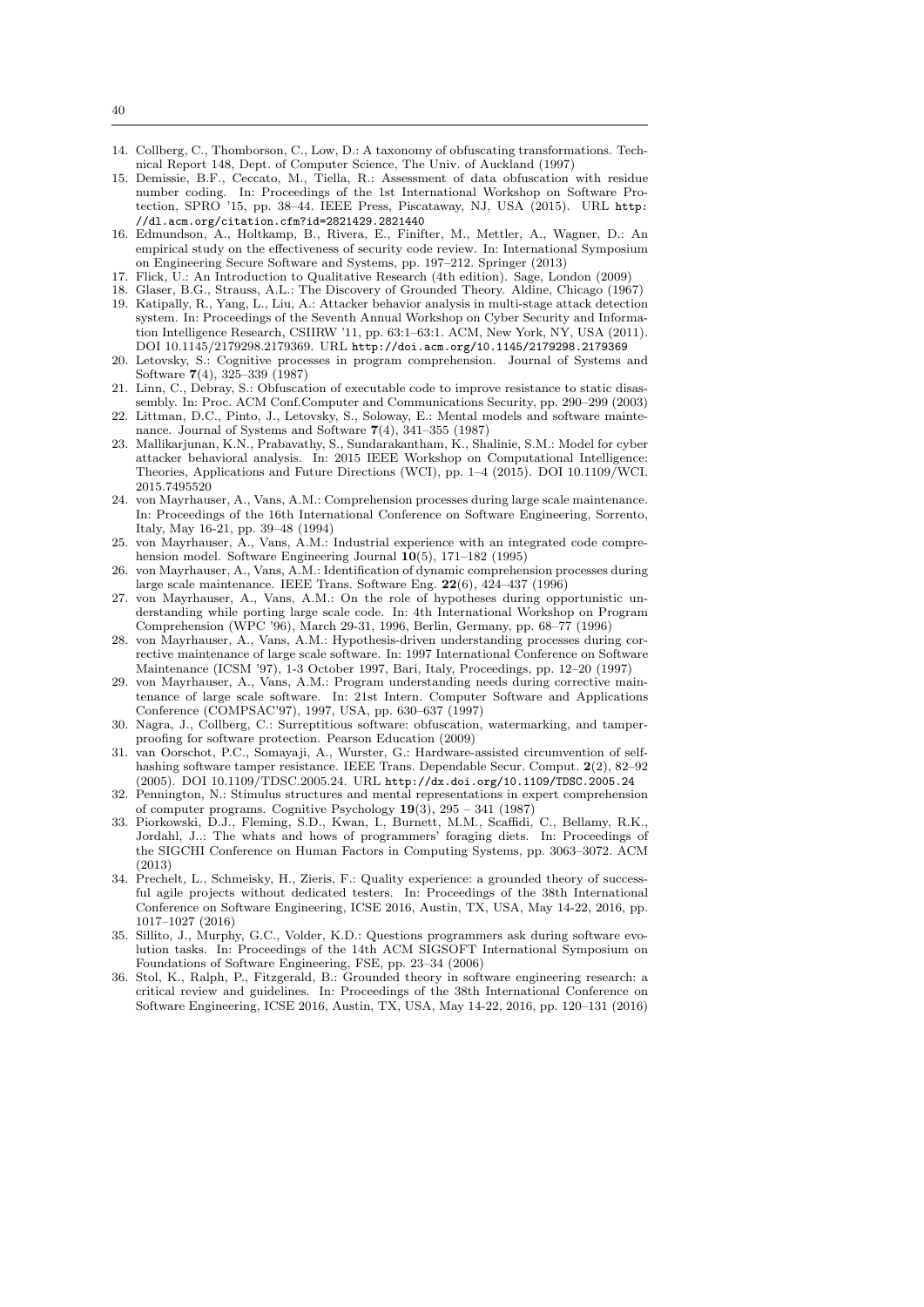- 37. Strauss, A., Corbin, J.: Basics of Qualitative Research: Grounded Theory Procedures and Techniques. Sage, London (1990)
- 38. Sutherland, I., Kalb, G.E., Blyth, A., Mulley, G.: An empirical examination of the reverse engineering process for binary files. Computers & Security 25(3), 221–228 (2006)
- 39. Udupa, S.K., Debray, S.K., Madou, M.: Deobfuscation: Reverse engineering obfuscated code. In: Proceedings of the 12th Working Conference on Reverse Engineering, pp. 45–54. IEEE Computer Society, Washington, DC, USA (2005). DOI 10.1109/WCRE.2005.13. URL http://dl.acm.org/citation.cfm?id=1107841.1108171
- 40. Vectra: Attacker behavior industry report. pp. https://info.vectra.ai/attacker–behavior– industry–report–1q2017 (2017)
- 41. Viticchi´e, A., Regano, L., Torchiano, M., Basile, C., Ceccato, M., Tonella, P., Tiella, R.: Assessment of source code obfuscation techniques. In: Proceedings of the 16th IEEE International Working Conference on Source Code Analysis and Manipulation, pp. 11–20  $(2016)$
- 42. Wheeler, D.A.: More than a gigabuck: Estimating gnu/linux's size (2001)
- 43. Wyseur, B.: White-box cryptography. Ph.D. thesis, Katholieke Universiteit Leuven (2009)

## A Glossary

- analyse attack result: analyse the knowledge obtained from perform an attack step or combination of attack steps
- anti-callback stack checks: checks performed on entry to internal functions to verify that they are not called from externally
- anti-debugging: form of software protection that makes it harder for an attacker to attack a debugger to an executing software to attack it
- assess effort: reason about effort needed to perform an attack step
- asset: software artefact valuable to attackers, typically the artefacts of the original software on which security requirements are formulated, plus potentially the protections deployed on them in so far as those protections become under attack as well
- background knowledge: relevant knowledge attackers have before starting attack activities on a specific piece of software
- basic block: sequence of instructions that can only be executed as a whole and in that order black-box analysis: analysis techniques that only consider the input-output behavior of the program or a component thereof
- brute force attack: try all inputs on a code fragment to obtain the desired input or output or behavior
- build the attack strategy: the making of a decision regarding the next attack steps to be executed
- build workaround: defeating a protection by developing custom code integrated in, or replacing parts of, the software under attack (including the protection in it under attack) to make a protection ineffective (possibly leaving the original software functionality intact) such that an attack step can be executed.
- bypass protection: using debugger commands (or scripts) or other lightweight techniques to manipulate the execution of the software without altering its code, thus making the protection ineffective, e.g., by allowing the software execution to progress nominally beyond the point where the protection was supposed to intervene.
- bytecode: non-native instruction set architecture format
- checksum: hash computed over some data, in this context typically a code region being checked by a code guard
- choose path of least resistance: reason about and select the potentially successful sequence of attack steps that will lead to reaching the overall attack goal with the least effort or cost
- choose/evaluate alternative tool: check whether alternative tool overcomes a limitation of a previously tried tool
- circumvent protection: when a protection prevents reaching a goal with one or more specific attack steps, execute one or more alternative steps that are orthogonal to the deployed protection (i.e., not hampered by the protection) to reach the same goal
- clear data in memory: asset other than key appearing in unprotected (plaintext) form in binary or during execution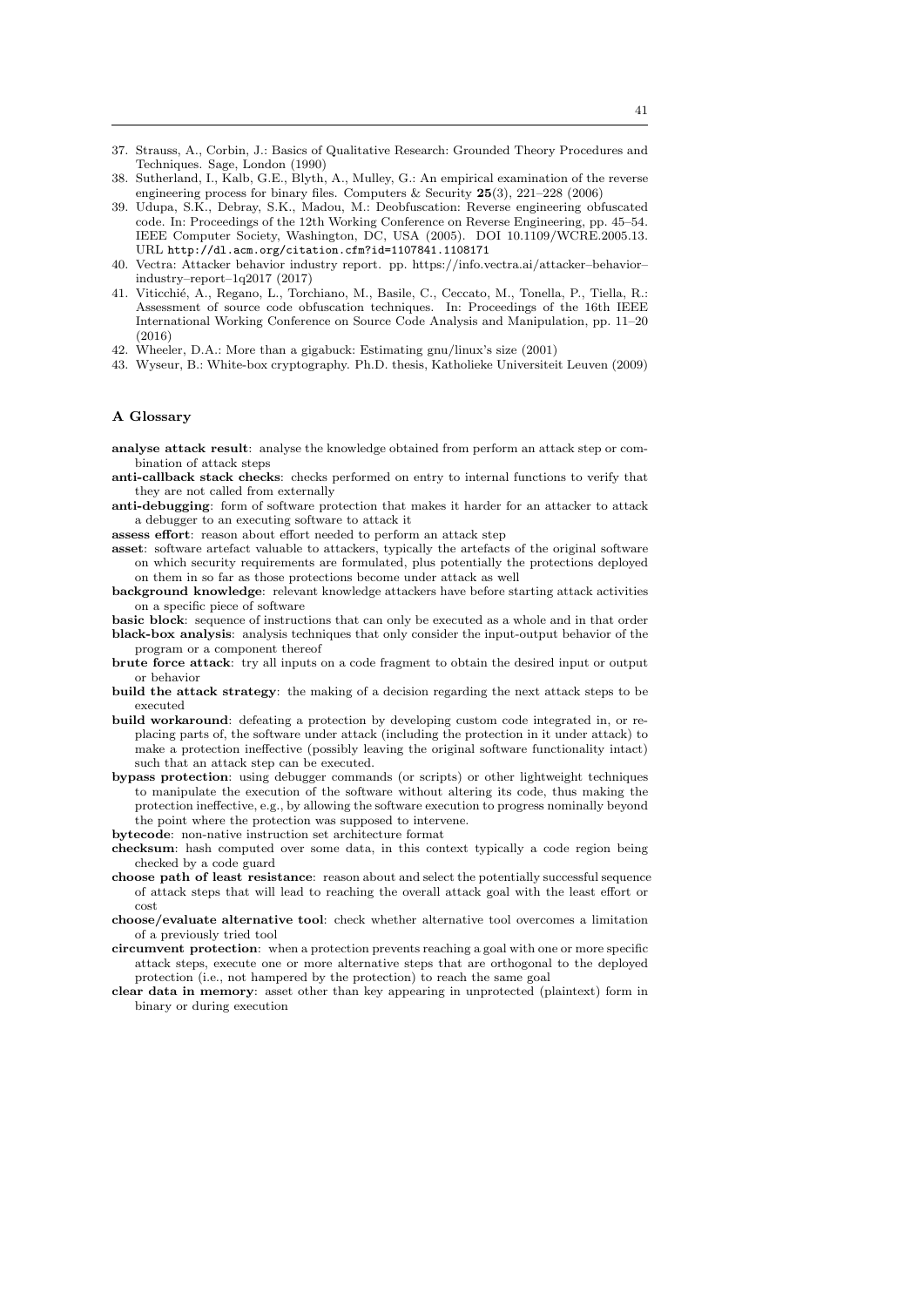clear key: cryptographic key appearing in unprotected form in binary or during execution

- client-server code splitting: protection whereby part of the sensitive computations is extracted from a client program and executed on a secure server instead, where it is not accessible to attackers
- clues available in plain text: presence of strings in binary that present clues about protections, assets, components,
- code guard: specific form of tamper detection that computes a checksum on code regions and checks their values by comparing them to pre-computed ones
- code mobility: online protection in which static code (and data) fragments are removed from an executable file (to prevent static attacks) and instead get downloaded from a secure server on demand during the execution of the software
- code representation and structure: static or dynamic representations of software (fragments) and structural forms or elements in it
- condition: (combination of) values that inputs, variables, registers, memory locations, ... need to have in order to let control be transferred into a certain direction during execution of the software
- confirm hypothesis: confirm that a previously hypothesized feature is correct based on the observation of an attack step's results

constant: static data with relevant or recognizable, non-mutable values

- control flow graph: static representation of potential control flow in a program
- control flow graph reconstruction: determining and modelling the potential flow of control in a program or part thereof
- convert code to standard format: the act of converting (byte)code in a custom (diversified) format to a format known by the attacker
- core dump: snapshot image of the software's memory space during its execution, containing code and data segments such as stack, heap, and code sections from binaries
- correlation analysis: statistical analysis where correlations between operations or data occurrences are determined or analysed
- correlation between observed values: the presence of statistical correlation in a set of data values observed in a program, memory, or a trace
- create new tool for attack: create new standalone piece of software to aid in attack (e.g., a main binary that invokes functionality in library under attack in a specific order and that feeds it specific data)

crypto analysis: use of cryptanalysis techniques

- customize execution environment: adapt software or hardware in execution environment in ways supported by their developers such that it supports specific attack tasks
- customize/extend tool: adapt tool in ways supported by tool developers and tool itself (e.g., availability source code) or exploit its built-in extensibility to let it perform specific tasks

data and program state: static or dynamic non-code aspects of a binary or running process data flow analysis: analysis techniques that determine how computations and computed data depend on other computations and (computed or input) data

deobfuscate the code: use manual or automated tools to revert an obfuscation, i.e., to reduce its apparent complexity to that of the original , non-obfuscated code

- debug/superfluous features not removed: functionality present for software development purposes (e.g., debugging aids) that was not removed before distributing the binaries and that can be leveraged by attackers
- debugger: tool used to test and debug software by offering support to inspect and manipulate the status of running software
- debugging: using debugger functionality to observe, control, and manipulate a program's execution
- decompile the code: obtain source code equivalent of machine code
- decompiled code: representation of binary software code at the abstraction level of source code
- decompiler: software that translates assembly language into equivalent source code
- decrypt code before executing it: (large) code fragments only available in encrypted form become available in decrypted form at run time
- defeat protection: successfully undo or overcome or bypass a protection, or build a workaround for it, such that an attack step that the protection was supposed to mitigate can be executed successfully.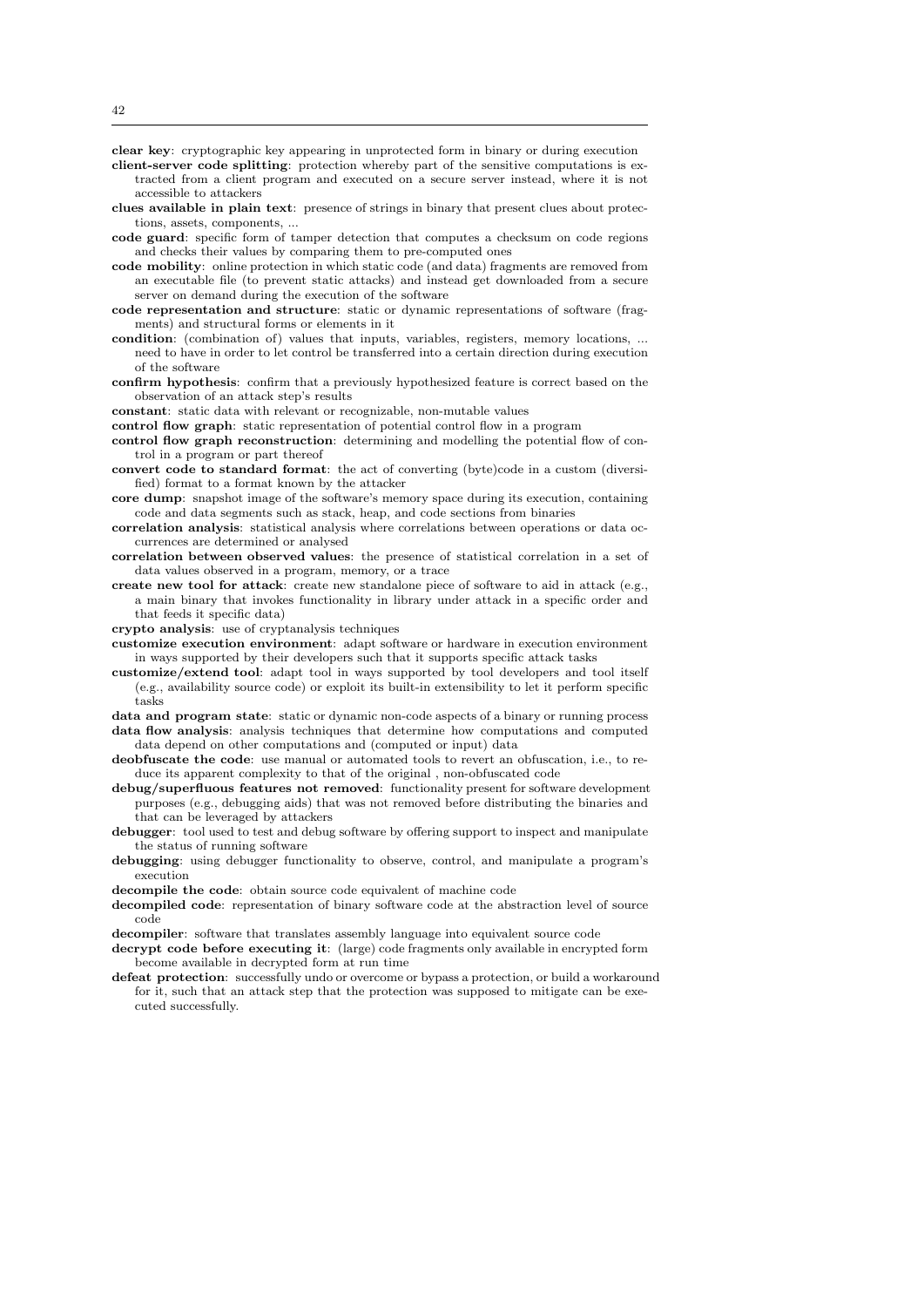dependency analysis: analysis techniques that determine which computations and computed data depend on which other computations and (computed or input) data

- difference between observed values: the fact that two values in a trace, binary, or memory have different values
- differential data analysis: statistical analysis where not the original observed operations or data are considered but differences between multiple occurrences
- difficulty: problem encountered during an attack task that is caused by a feature, artefact or limitation of the attacker's toolbox, i.e., of the specific software or hardware attack aids being used or considered during a concrete attack (that are not normally used during benign use of the software under attack).
- diffing: identifying the differences between two programs or parts thereof
- disable anti-debugging: tampering with code to skip execution of anti debugging protection actions
- disassemble the code: use a tool to convert binary encoding of software into human readable machine code
- disassembled code: representation of binary software code at the abstraction level of assembly code
- disassembler: software that translates machine language into assembly language (and determines the structure thereof, e.g., in the form of control flow graphs)
- diversified cryptographic libraries: libraries with non-standard implementations of standard cryptographic primitives
- dynamic analysis: analysis techniques based on observations made during program execution
- emulator: hardware or software that enables one computer system to behave like another system
- evaluate and select alternative step / revise attack strategy: reason about effort, success probability, usefulness, ... of possible next attack steps, building on results of previous attack steps, and select next steps / revise decisions and selections made earlier regarding next attack steps to execute
- execution environment: operating system, platform, network settings, etc. in which the code has to be executed
- file: a resource for storing information, typically on a storage device
- file name: symbolic identifier of a file
- file format analysis: black-box analyses that consider the formats of input and output files function / routine: software components making up programs in most programming languages
- function argument: data (and value thereof) on which a function is invoked
- function call: the operation of invoking a callee function within a caller function
- global function pointer table: standard data structures in binaries that contain addresses of functions
- identify API calls: act of identifying locations in the code or trace, and their nature, where interaction with public interfaces of external components take place
- identify assets by naming scheme: use naming conventions or structure in available symbol information
- identify assets by static meta info: use standard information available in binaries (e.g., exported symbols) to identify components that embed assets
- identify output generation: identification of code around points where output is generated as starting points of attacks
- identify points of attack: identify regions in the program or trace where assets or protections are available/observable/active/... and hence attackable
- initialization function: function invoked by loader upon loading of a program or library
- in-memory data structure: data structure found in the memory space of executing software
- knowledge on execution environment framework: relevant knowledge attackers have about the execution environment or framework in which they will execute attack steps or in which the software normally executes
- lack of knowledge: inexperience of attacker, not knowing relevant aspects
- lack of portability: fact that a tool or technique available in one context (e.g., platform) is not available in the context in which the attacker wants to deploy the tool or technique
- library / module: partition of an application as defined in software engineering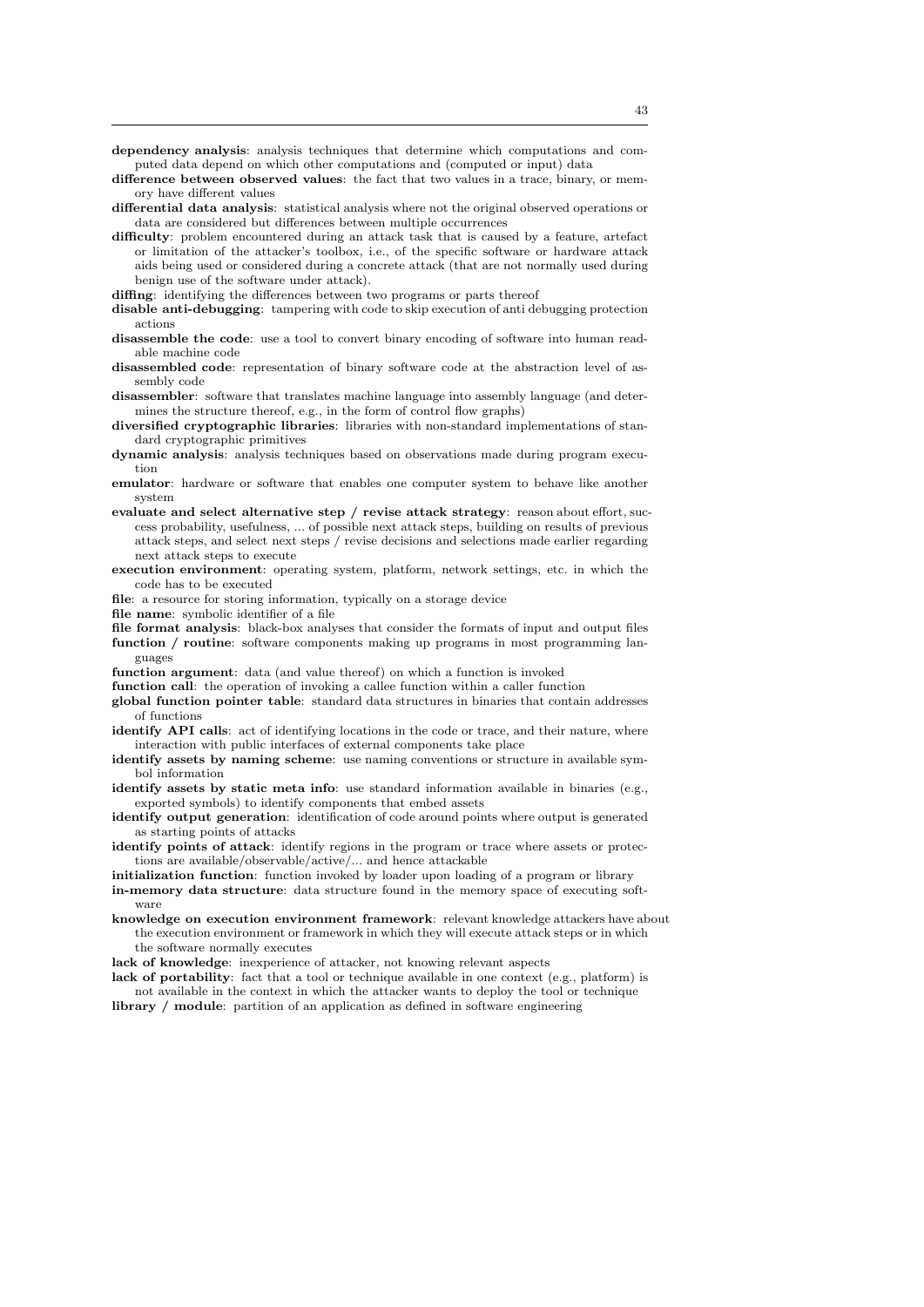- limit scope of attack: identify regions in the software or in an execution trace where next attacks steps should focus on, thus reducing the size of the code or data or trace where the attacker needs to perform next attack steps, thus reducing the effort to invest in them
- limit scope of attack by static meta info: use standard information available in binaries (e.g., exported symbols) to identify regions in software or traces where next attack steps should focus on
- limitations from operating system: properties of specific operating system on which the code has to be executed, that limit the attacker's capabilities in some way
- main(): top-level function in an application
- make hypothesis: based on the results of previous attack steps and background knowledge make a hypothesis about the features of an asset, protection, piece of software under attack, or attack tool capability that, if true, will enable certain attack steps to be performed successfully
- make hypothesis on protection: make a hypothesis regarding the potential deployment or nature or features of a certain protection
- make hypothesis on reasons for attack failure: make a hypothesis based on the observation that an previous attack step yielded insufficient results
- manually assist the disassembler : interact with a disassembler tool to correct and complement its automated disassembler analyses
- memory access: the operation of reading or writing to main memory
- memory dump: making a snapshot of (parts of) the code and data in the address space of a running program and dumping that image on disk for later analysis
- meta info: standard information available in binaries, in the form of data that is not used by the software itself, but by the OS to load and launch the software correctly
- monitor public interfaces: observing and analysing interaction (invocations, data passing, communications) between components along publicly available interfaces (such as exported functions in libraries or system calls)
- non-standard virtual machines: customized virtual machines embedded in a protected program that interprets bytecode (in a custom, non-standard bytecode format) that replaces the original native code, thus hiding the semantics of the original code
- obfuscation: form of software protection that increases apparent complexity of code or data obstacle: feature or artefact that hinders attack steps and that is deliberatively put in place (or, if already present a priori, considered relevant for providing protection) by the defender in protected software, including in components of the software itself or of its execution environment
- obtain clear code after code decryption at run time: identify and extract decrypted code in memory space of a running application under attack
- operation: software functionality at the lowest level of granularity / abstraction
- out of context execution: execute code fragments not as they are normally executed within the full program's execution, but in other crafted contexts (such as self-written main binary)
- overcome protection: Leaving a protection present and (partially) active, but manipulating the code and execution of the software or fragments therein such that the goal of an attack step is reached despite the protection still being present and (partially) active. This typically requires the custom, targeted development of external scripts and software components. The resulting code or execution are not necessarily representative for the original software as a whole, but they suffice for the attacker to reach his goal.
- pattern matching: identifying code or data fragments of interest by comparing candidates to known patterns
- prepare the environment: set-up and configuration of environment to execute and/or attack the program
- process / parent-child relation process are instances of software executing on a computer; parent processes launch child processes
- program input and output: external data consumed and produced by a program
- profiler: tool used to collect statistics about execution of software elements
- profiling: collecting statistics on a program's execution and its components (functions, instructions, libraries, ...)
- protection: software protection technique applied on software under attack
- recognizable library: part of software under attack that corresponds to a known library and is identified as such by the attacker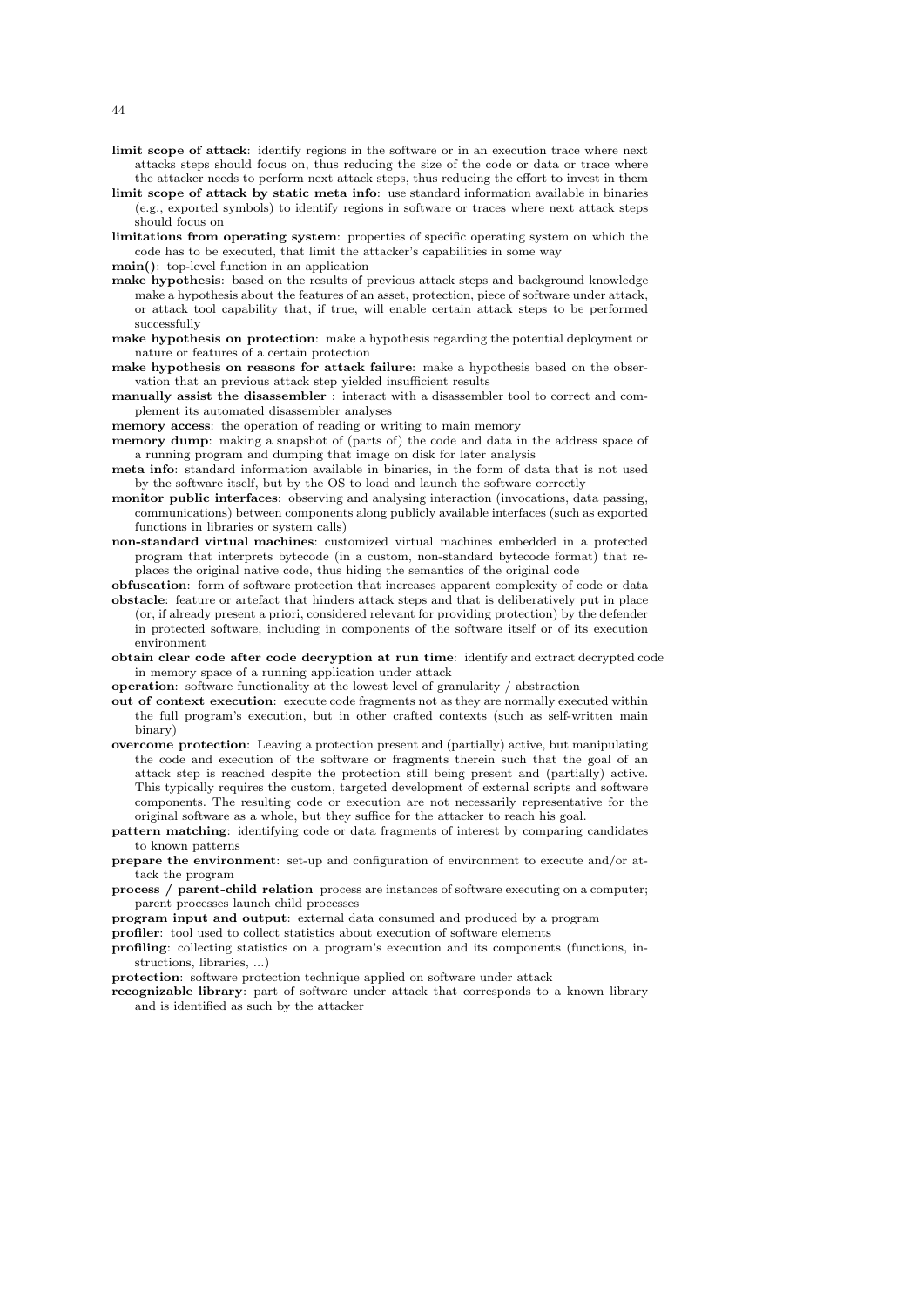recognize anomalous / unexpected behavior: observe program features that contradict hypothesis about normal behavior given background knowledge of the attacker

- recognize similarity with already analysed protected application: recognize that parts of a new piece of software under attack, although it maybe has been protected differently, is identical to parts of another software already attacked before, such that the knowledge of the already attacked version can be reused, thus reducing the amount of reverse-engineering effort needed
- recreate protection in the small: create small program containing protection mock-up to aid in the development of attacks on that protection
- reference to API function / imported and exported function symbolic description of externally visible (standard library) functions provided by or needed by libraries and modules
- register: a component inside a central processing unit for storing information, that can be addressed directly in assembly code
- remote attestation: online protection technique in which a secure server demands a running client to provide attestations to verify the integrity of the client
- replace API functions with reimplementation: use of hooking, interposers, detours and other techniques to intervene in execution when external functions are invoked
- reuse attack strategy that worked in the past: use background knowledge on paths of least resistance and successful attack paths based on attacks on similar pieces of software or on pieces of software protected with identical or similar (assumed or identified as such) protections
- round / repetition / loop: specific instance of a program fragment execution in a trace containing multiple subsequent executions of the fragment; strongly connected component in a control flow graph
- run analysis: invoke an automated analysis in a tool
- run software in emulator: use emulation to execute software and to execute dynamic attacks
- size: amount of code or data considered by an attacker
- socket: data structure and its interface serving as an internal endpoint for sending and receiving data over a network
- software element: aspects of a program of interest to an attacker
- static analysis: analysis techniques that do not require code to be executed
- statistical analysis: use of statistical techniques to identify and/or recover operations or data or features of interest
- stderr: output connection through which many programs output error messages
- string: sequence of alphanumeric text or other symbols in memory or an executable file
- string / name analysis: extracting information from names of files, exported functions, strings referenced in code fragments, etc.
- switch statement: control flow structure resembling a switch () { case ...: case ...: } structure in C code
- symbolic execution / SMT solving: determining (semantic) properties of code fragments using symbolic execution and SMT solving techniques
- system call: the operation invoking system routines from the operating system
- tamper detection: forms of software protection that try to detect that normal execution or code has been modified
- tamper with code statically: edit code in the binary, e.g., to implement a workaround
- tamper with data: alter data during the execution of a program
- tamper with execution: alter ongoing execution by altering code or data
- tamper with execution environment: adapt software or hardware in execution environment in ways not intended by their developers such that it supports specific attack tasks tool: any software or hardware aid that automates activities needed in attack steps or that
- performs a task (semi)automatically tool limitations: practical limitations (supported file sizes, memory consumption, lack of
- precision, ...) of a tool that make it unfit for the specific way an attacker wants to use it
- trace: sequence of executed code fragments with or without additional properties of their execution
- tracer: tool used to collect sequences of executed software elements and attributes of their execution
- tracing: collecting a sequence of activities occurring during the execution of a program (instructions being executed, system calls, library calls, etc.)